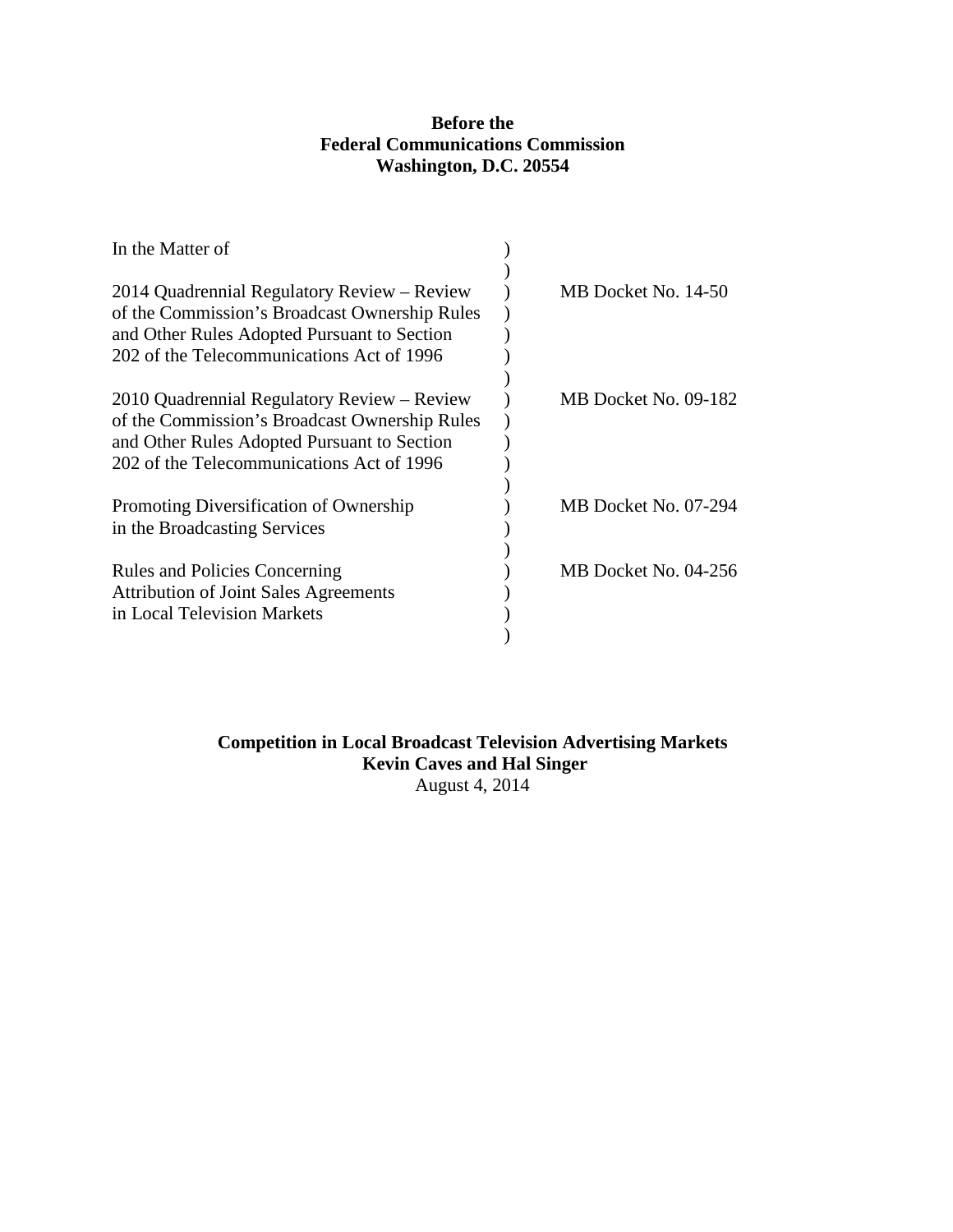| $\mathbf{I}$ . |                 |                                                                                      |  |
|----------------|-----------------|--------------------------------------------------------------------------------------|--|
|                | A.              | The DOJ Asserts That Local Broadcast Television Advertising Is a Relevant            |  |
|                | <b>B.</b>       |                                                                                      |  |
| II.            |                 | Empirical Evidence Is Inconsistent with the DOJ's Definition of the Relevant Product |  |
|                |                 |                                                                                      |  |
|                | A.              | Robust Long-Term Trends Show That Broadcast Television Advertising Faces             |  |
|                |                 |                                                                                      |  |
|                | <b>B.</b>       |                                                                                      |  |
|                |                 | 1.                                                                                   |  |
|                |                 | Duopoly Status Is Not Statistically Associated With Higher Advertising<br>2.         |  |
|                |                 |                                                                                      |  |
|                |                 | JSA/SSA Status Is Not Statistically Associated With Higher Advertising<br>3.         |  |
|                |                 |                                                                                      |  |
|                |                 | Local Broadcaster Concentration Is Not Statistically Associated with<br>3.           |  |
|                |                 |                                                                                      |  |
|                | $\mathcal{C}$ . | Empirical Evidence Is Consistent with Significant Economies of Scale and Scope24     |  |
|                |                 |                                                                                      |  |
|                |                 |                                                                                      |  |
|                |                 |                                                                                      |  |
|                |                 |                                                                                      |  |
|                |                 |                                                                                      |  |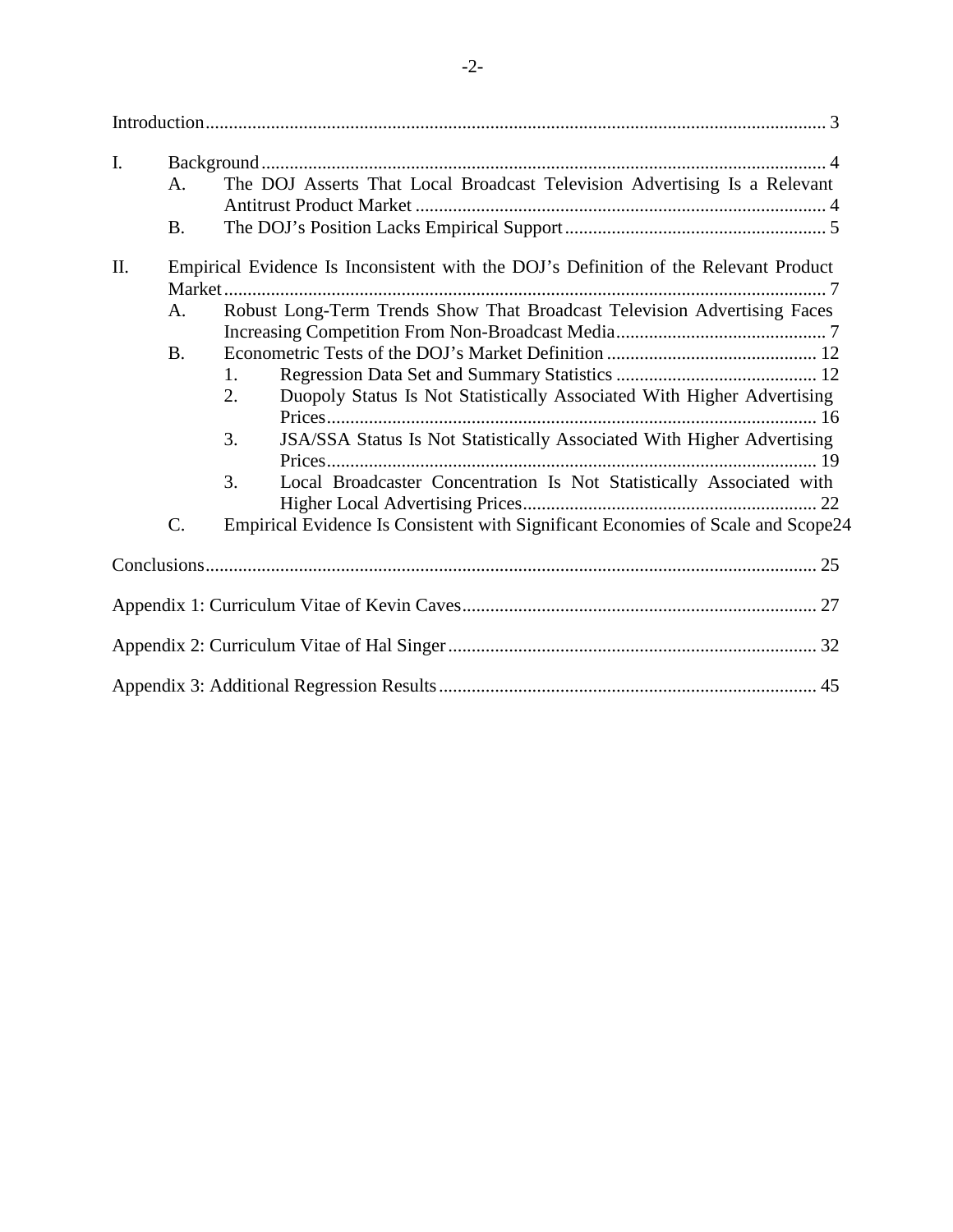#### **INTRODUCTION**

<span id="page-2-0"></span>1. We have been asked by the National Association of Broadcasters ("NAB") to provide an economic analysis of the nature of competition in local broadcast television advertising markets, and its implications for (a) policies advocated by the Department of Justice ("DOJ") in its *ex parte* submission on ownership-attribution rules for television joint-sales agreements ("JSAs") or shared-services agreements (" $SSAs$ "), and (b) the Commission's Further Notice of Proposed Rulemaking ("FNPRM") and the accompanying Report and Order, which proposes and adopts policies consistent with the DOJ's key recommendations. $2$ 

2. In this study, we empirically evaluate the DOJ's position that local broadcast television advertising is a relevant antitrust product market, which implies that arrangements such as JSAs and so-called "duopoly" ownership (in which two or more broadcast stations have a common owner in a given local market) are likely to generate anticompetitive effects.

3. To evaluate the DOJ's position, we have performed several empirical analyses of the determinants of local advertising prices. The results are inconsistent with the DOJ's view of competition in local advertising markets, but are consistent with the position of NAB and other broadcasters that local broadcasting prices are affected and disciplined by cable television and other advertising alternatives. In particular, we find no empirical evidence that JSAs or duopoly ownership arrangements are associated with higher advertising prices, and some evidence that

<span id="page-2-1"></span><sup>1.</sup> *Ex Parte* Submission of the United States Department of Justice, *2010 Quadrennial Regulatory Review – Review of the Commission's Broadcast Ownership Rules and Other Rules Adopted Pursuant to Section 202 of the Telecommunications Act of 1996* (Feb. 20, 2014) [hereafter *DOJ Ex Parte*], *available at* http://www.justice.gov/atr/public/comments/303880.pdf, at 2.

<span id="page-2-2"></span><sup>2.</sup> *Federal Communications Commission, 2014 Quadrennial Regulatory Review – Review of the Commission's Broadcast Ownership Rules and Other Rules Adopted Pursuant to Section 202 of the Telecommunications Act of 1996*, MB Docket 14-50, *Further Notice of Proposed Rulemaking and Report and Order* (Mar. 31, 2014), [hereafter *FNPRM/R&O*], ¶1 ("[W]e determine that certain television joint sales agreements ("JSAs") are attributable").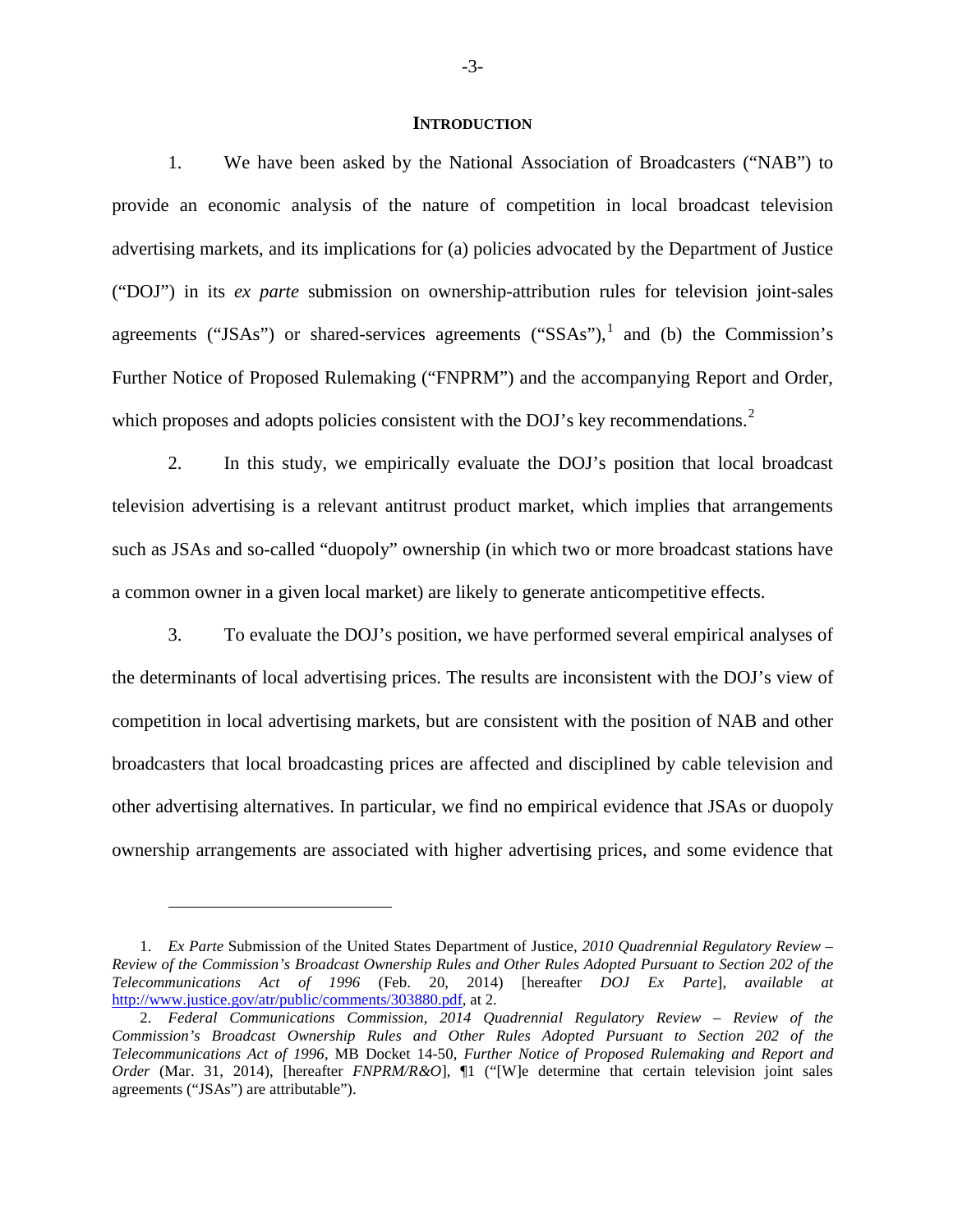they are associated with lower prices. Moreover, we find no evidence that increases in concentration among local broadcasters are associated with statistically significant increases in local advertising prices. We conclude that the DOJ's definition of the relevant antitrust product market as limited to local broadcast television advertising is not supported by the available evidence, and that a properly defined relevant product would need to include non-broadcast alternatives such as cable television.

#### **I. BACKGROUND**

<span id="page-3-0"></span>4. In this section, we describe the DOJ's position on the degree of competition between broadcast stations and cable and other advertising media.

# <span id="page-3-1"></span>**A. The DOJ Asserts That Local Broadcast Television Advertising Is a Relevant Antitrust Product Market**

5. The DOJ has asserted in public statements and in court filings that local broadcast is a relevant antitrust product market, noting that "[s]ince different programming and forms of media attract distinct audiences and have unique advantages and disadvantages for conveying various messages, advertising on two different forms of media may or may not be substitutes."<sup>[3](#page-3-2)</sup> The DOJ maintains that local broadcast advertising is a distinct product market because "broadcast television spot advertising has no close substitute for a significant number of advertisers."[4](#page-3-3)

6. The DOJ's *Horizontal Merger Guidelines* provide that a candidate market can be considered a relevant antitrust product market only if it includes a sufficiently broad set of substitute products such that a hypothetical monopolist over all products in the candidate market

<sup>3.</sup> *DOJ Ex Parte* at 8.

<span id="page-3-3"></span><span id="page-3-2"></span><sup>4.</sup> *Competitive Impact Statement, U.S. v. Gannett Co., Inc.,* No. 13-01984 (D.D.C. Dec. 16, 2013) [hereafter *Gannett CIS*], at 5.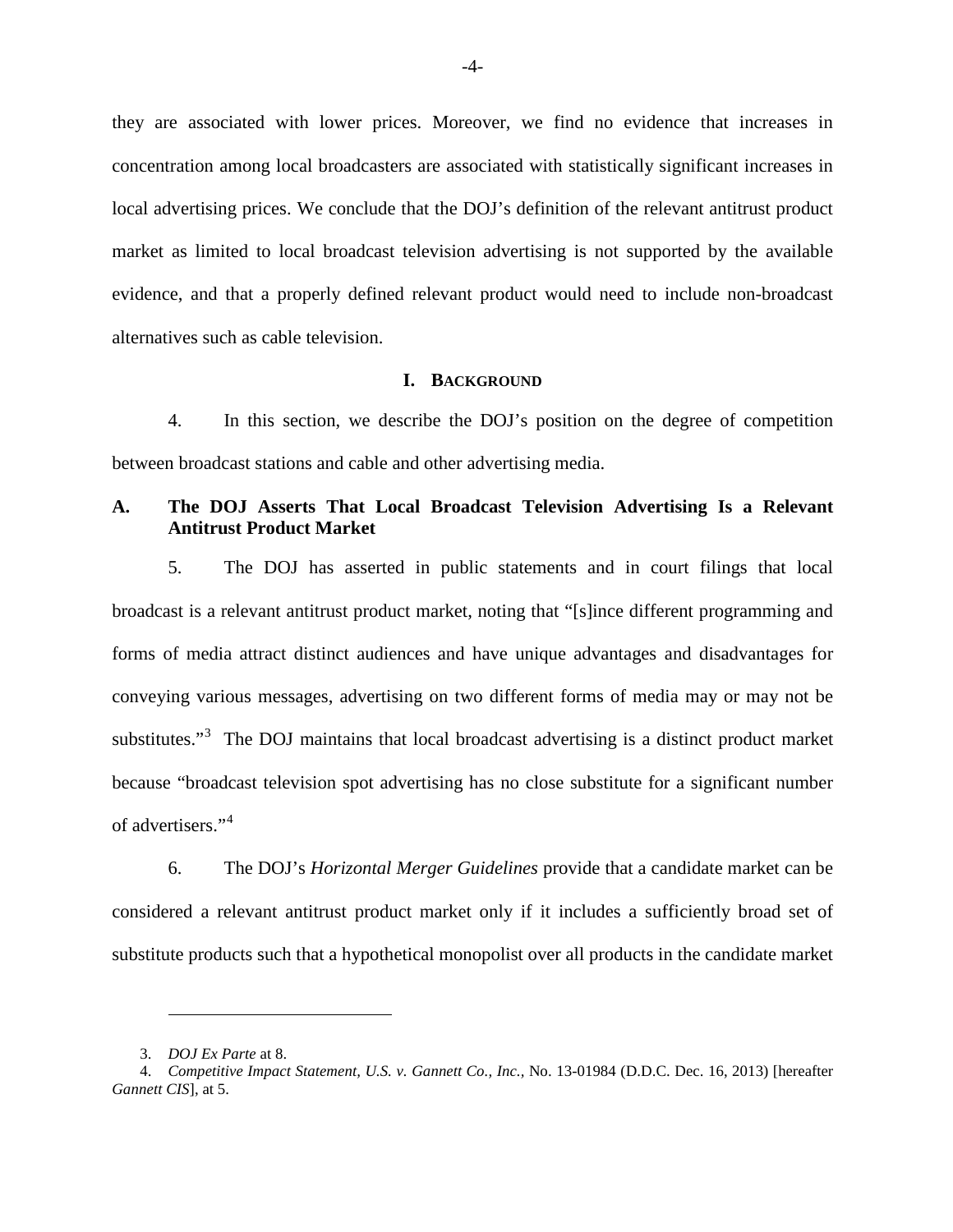could impose at least a small but significant and non-transitory increase in price ("SSNIP"), without losing so many sales to render the price increase unprofitable.<sup>[5](#page-4-1)</sup> Accordingly, under standard principles of antitrust, the sale of local broadcast advertising can be considered a relevant antitrust product market only if a hypothetical entity with ownership of all broadcast stations in a given local market could raise prices to advertisers without losing a sufficient amount of sales to other advertising media to make the price increase unprofitable. Thus, the issue of whether non-broadcast advertising media belong in the relevant product market is an empirical question, which turns on the degree to which advertisers, in the aggregate, would shift their advertising dollars to cable and other media if broadcast station owners raised their prices by small but significant amounts.

### <span id="page-4-0"></span>**B. The DOJ's Position Lacks Empirical Support**

7. The DOJ claims to have resolved the empirical question of the degree of substitutability between broadcast and non-broadcast media, noting that "the Department has repeatedly concluded that the purchase of broadcast television spot advertising constitutes a relevant antitrust product,"[6](#page-4-2) based on the claim that "advertisers view spot advertising on broadcast television stations as sufficiently distinct from advertising on other media."<sup>[7](#page-4-3)</sup> However, examination of the DOJ's public statements and court filings reveals that the DOJ has not produced a supporting empirical foundation for its definition of the relevant product market. For example, in *U.S. v. Gannett Co.*, the DOJ challenged Gannett's acquisition of Belo Corporation, requiring that Gannet divest KMOV-TV to "eliminate the anticompetitive effects

<span id="page-4-3"></span><span id="page-4-2"></span><span id="page-4-1"></span><sup>5.</sup> U.S. Department of Justice and Federal Trade Commission, Horizontal Merger Guidelines (August 19, 2010) [hereafter *Merger Guidelines*], §4.1.1

<sup>6.</sup> *DOJ Ex Parte* at 8.

<sup>7.</sup> *Id*. (emphasis added).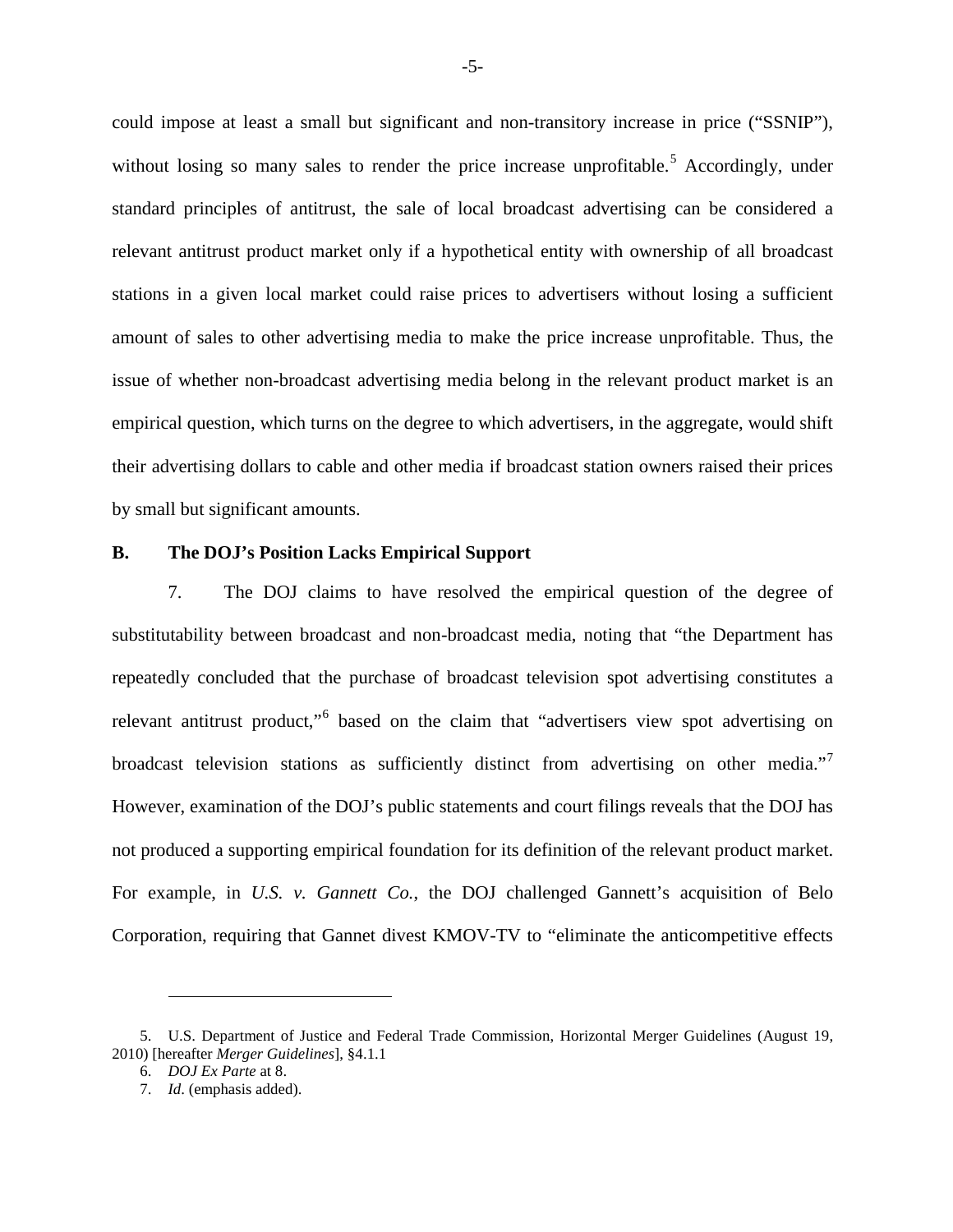of the Transaction in the St. Louis DMA."[8](#page-5-0) In the *Competitive Impact Statement* that the DOJ filed with the Court describing the bases for the settlement, the DOJ did not provide any empirical support for its broadcast-only product market definition, but instead listed subjective product characteristics that, it claims, differentiate broadcasters from other advertising media:

Broadcast television spot advertising possesses a unique combination of attributes that sets it apart from advertising using other types of media. Television combines sight, sound, and motion, thereby creating a more memorable advertisement. Broadcast television spot advertising reaches the largest percentage of potential customers in a targeted geographic market and is therefore especially effective in introducing and establishing a product's image.

Because of this unique combination of attributes, broadcast television spot advertising has no close substitute for a significant number of advertisers. Cable television spot advertising and Internet-based video advertising lack the same reach; radio spots lack the visual impact; and newspaper and billboard ads lack sound and motion, as do many internet search engine and website banner ads . . . Consequently, a small but significant increase in the price of broadcast television spot advertising is unlikely to cause enough advertising customers to switch enough advertising purchases to other media to make the price increase unprofitable.<sup>[9](#page-5-1)</sup>

8. The DOJ's statements above are best characterized as a subjective narrative unsupported by the standard forms of empirical analysis that economists use to inform the definition of the relevant antitrust product market. The DOJ provides no empirical assessment of the supposed limitations of cable television spot advertising, Internet advertising, radio spots, and newspaper and billboard advertising, nor does it attempt to determine whether advertisers would substitute towards some combination of non-broadcast media in response to a SSNIP. The DOJ references the possibility that advertisers with "strong preferences"<sup>[10](#page-5-2)</sup> for broadcast advertising may exist, but provides no evidence that such advertisers make up any economically significant fraction of the marketplace, let alone any evidence that their preferences are

<span id="page-5-0"></span><sup>8.</sup> *Gannett CIS* at 9.

<span id="page-5-1"></span><sup>9.</sup> *Id.* at 4-5.

<span id="page-5-2"></span><sup>10.</sup> *Id*.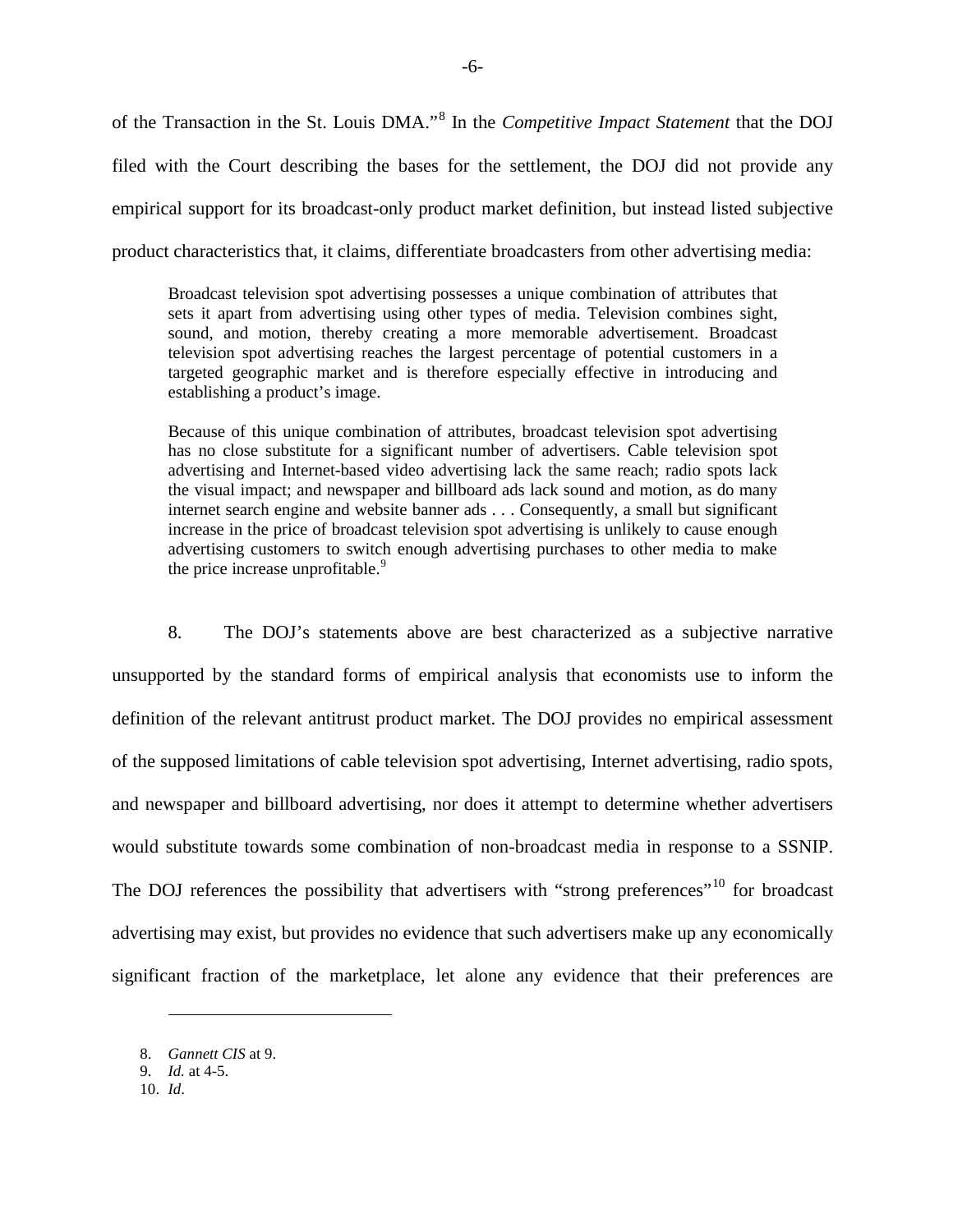sufficiently strong to relegate broadcast advertising to its own antitrust product market. The DOJ also does not attempt to analyze the possibility that local advertisers may be concerned primarily with reaching a given number of potential customers, regardless of the media through which it is reached. For example, if a furniture dealer has a fixed advertising budget for a given month, there is, in theory, nothing to prevent the dealer from allocating its budget across broadcast, cable, and other media—or from re-allocating the budget shares in response to a change in relative prices.

# <span id="page-6-0"></span>**II. EMPIRICAL EVIDENCE IS INCONSISTENT WITH THE DOJ'S DEFINITION OF THE RELEVANT PRODUCT MARKET**

9. To analyze the validity of the DOJ's position, we have conducted several econometric analyses of the determinants of local advertising prices at the level of the individual local advertising market, in addition to examining long-term trends in the aggregate data. As explained below, we find no evidence that JSAs or duopoly ownership arrangements are associated with higher advertising prices, and some evidence that they are associated with lower prices. More broadly, we find no evidence that increases in concentration among local broadcasters are associated with statistically significant increases in local advertising prices. These results are inconsistent with the DOJ's position that local broadcast television advertising is a relevant product market, and consistent with the conclusion that local broadcasting prices are disciplined by non-broadcast alternatives, and are subject to efficiencies that correlate with modest increases in local market concentration.

### <span id="page-6-1"></span>**A. Robust Long-Term Trends Show That Broadcast Television Advertising Faces Increasing Competition From Non-Broadcast Media**

10. Broadcast television's share of both viewing audiences and advertising dollars has experienced substantial and persistent declines for decades, while non-broadcast alternatives such as cable and Internet have experienced substantial growth. This is a clear empirical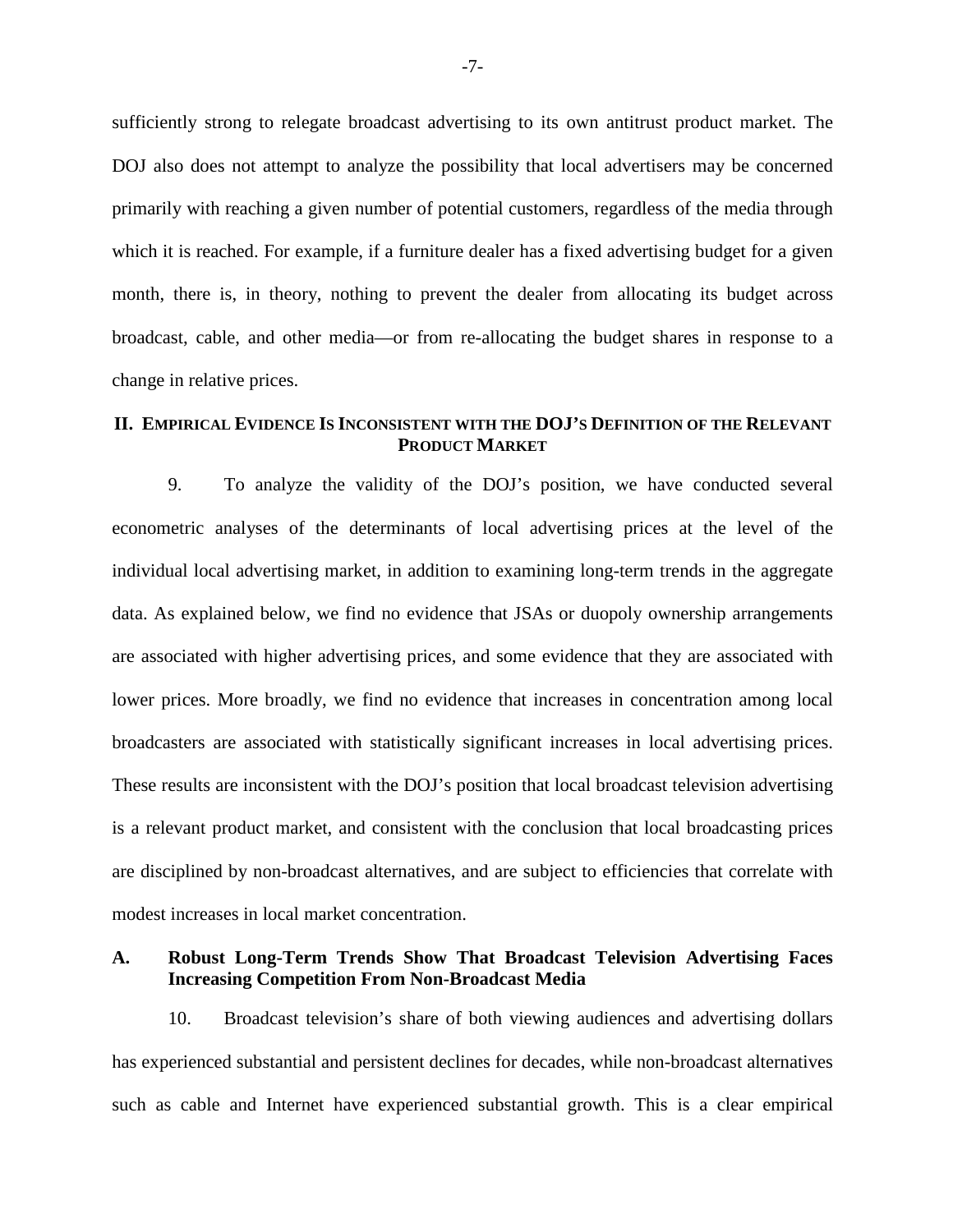indicator of substantial and increasing competition between broadcast and other advertising media, because it demonstrates both viewers' and advertisers' willingness to substitute away from broadcast and towards non-broadcast alternatives in large numbers.

<span id="page-7-0"></span>11. As seen in [Figure](#page-7-0) 1, according to SNL Kagan, basic cable has captured a larger viewing share than broadcast television since 2002. In the early 1980s, broadcast's viewing share was close to 90 percent. Yet as of 2012, basic cable's viewing share had risen to 67 percent, nearly twice that of broadcast. Broadcast television's viewing share is not expected to recover; instead, SNL Kagan projects that broadcast will capture less than one third of the viewing audience in the years ahead. According to SNL Kagan, local cable advertisers earned approximately \$5.0 billion in local advertising revenue in 2012, compared with \$11.7 billion for local broadcast stations.<sup>[11](#page-7-1)</sup>

<span id="page-7-1"></span><sup>11.</sup> *See* Baine, Derek, *Ad market decelerates in 2013, projected to be up 1.4% to \$223B,* SNL Kagan (Dec. 17, 2013. *See also* Bond & Pecaro, *The Television Industry: A Market-by-Market Review* (2014).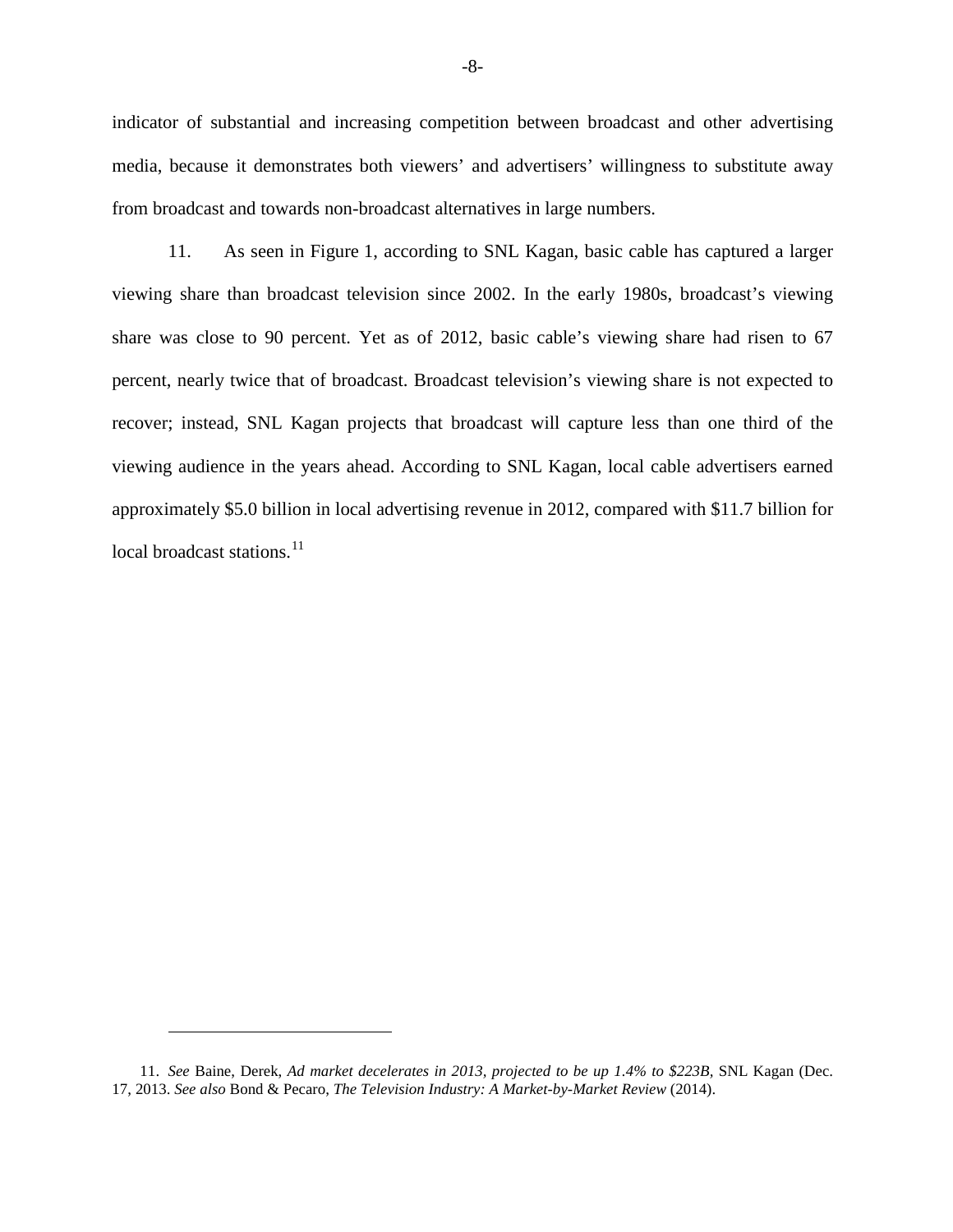

*Source*: SNL Kagan, Cable/Broadcast TV Advertising Billings Database (2012). Post-2012 data are projections.

12. Cable providers and other multichannel video programming distributors ("MVPDs") also compete for and earn additional local advertising dollars via so-called "interconnects," which allow advertisers to expand their reach within a given local market by purchasing local advertising from multiple MVPDs through a single contract. Interconnects combine the platforms of multiple cable operators, satellite providers, and incumbent local exchange carriers. For example, NCC Media, which is jointly owned by Comcast, Cox, and Time Warner Cable,  $^{12}$  $^{12}$  $^{12}$  describes itself as "an advertising sales, marketing, and technology company that harnesses the enormous reach and consumer power of cable television programming,"[13](#page-8-1) and reports that it has formed "alliances" involving "cable operators and

<span id="page-8-1"></span>13. *See* http://nccmedia.com/about/.

<span id="page-8-0"></span><sup>12.</sup> *See* http://nccmedia.com/about/owners-affiliates/.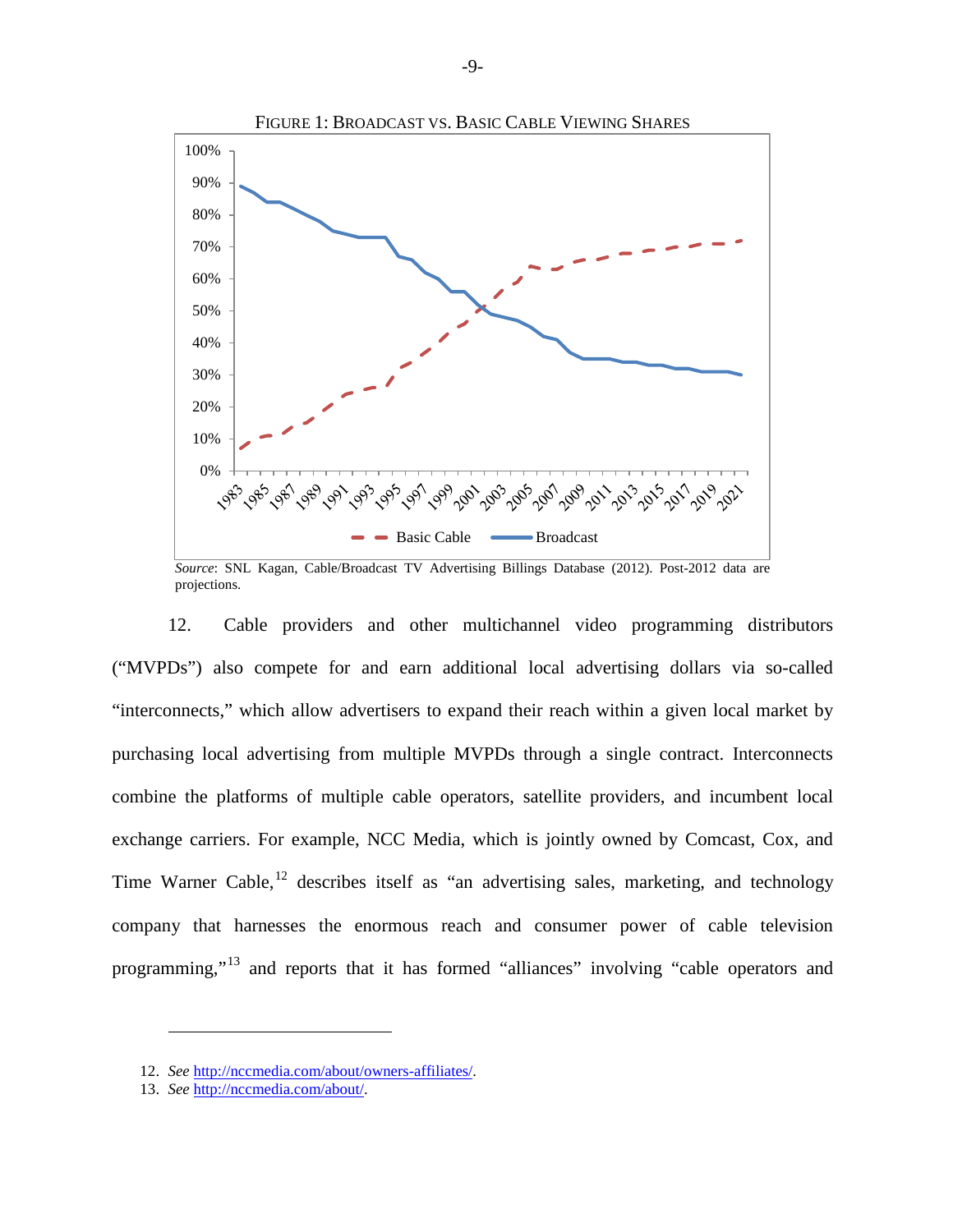satellite and telco programming distributors, including DIRECTV, AT&T U-verse and VERIZON FiOS."[14](#page-9-0)

13. There is also evidence of robust and rapidly expanding competition from Internet-based advertising.<sup>[15](#page-9-1)</sup> According to the Interactive Advertising Bureau, Internet advertising has grown faster than any other media category since 2005, recently surpassing both cable and broadcast.[16](#page-9-2) As seen in [Figure 2,](#page-10-0) broadcast television advertising revenue has been essentially flat since 2005, and was surpassed by Internet advertising in 2013, with cable advertising rapidly closing the gap as well. If current trends continue, broadcast advertising will soon be only the third largest advertising medium, behind both cable and Internet.

<span id="page-9-2"></span>16. Interactive Advertising Bureau, "IAB internet advertising revenue report: 2013 full year results," (April 2014), [hereafter *IAB Report*], available at:

http://www.iab.net/media/file/IAB\_Internet\_Advertising\_Revenue\_Report\_FY\_2013.pdf, at 20.

<span id="page-9-0"></span><sup>14.</sup> *See The Essential Guide to NCC Media: Planning & Buying Local Market Cable Television & Digital Media* (Sept. 2011) at 2.

<span id="page-9-1"></span><sup>15.</sup> *See* BIA Kelsey, *BIA/Kelsey Forecasts Overall U.S. Local Media Ad Revenues to Reach \$151.5B in 2017, Lifted by Faster Growth in Online/Digital*, (Nov. 19 2013), available at http://www.biakelsey.com/Company/Press-Releases/131119-Overall-U.S.-Local-Media-Ad-Revenues-to-Reach-\$151.5B-in-2017.asp ("Faster growth in online/digital advertising revenues will drive…faster overall growth, increasing at a 13.8 percent CAGR from \$26.5 billion in 2013 to \$44.5 billion in 2017. That compares with a CAGR of 0.1 percent during the same period for traditional advertising revenues, which will remain flat, growing slightly from \$106.4 billion in 2013 to \$107 billion in 2017. Location targeted mobile advertising revenues, which are growing at a faster pace than overall mobile advertising, will increase from \$2.9 billion in 2013 to \$10.8 billion in 2017, accounting for 52 percent of overall U.S. mobile ad spending in 2017.").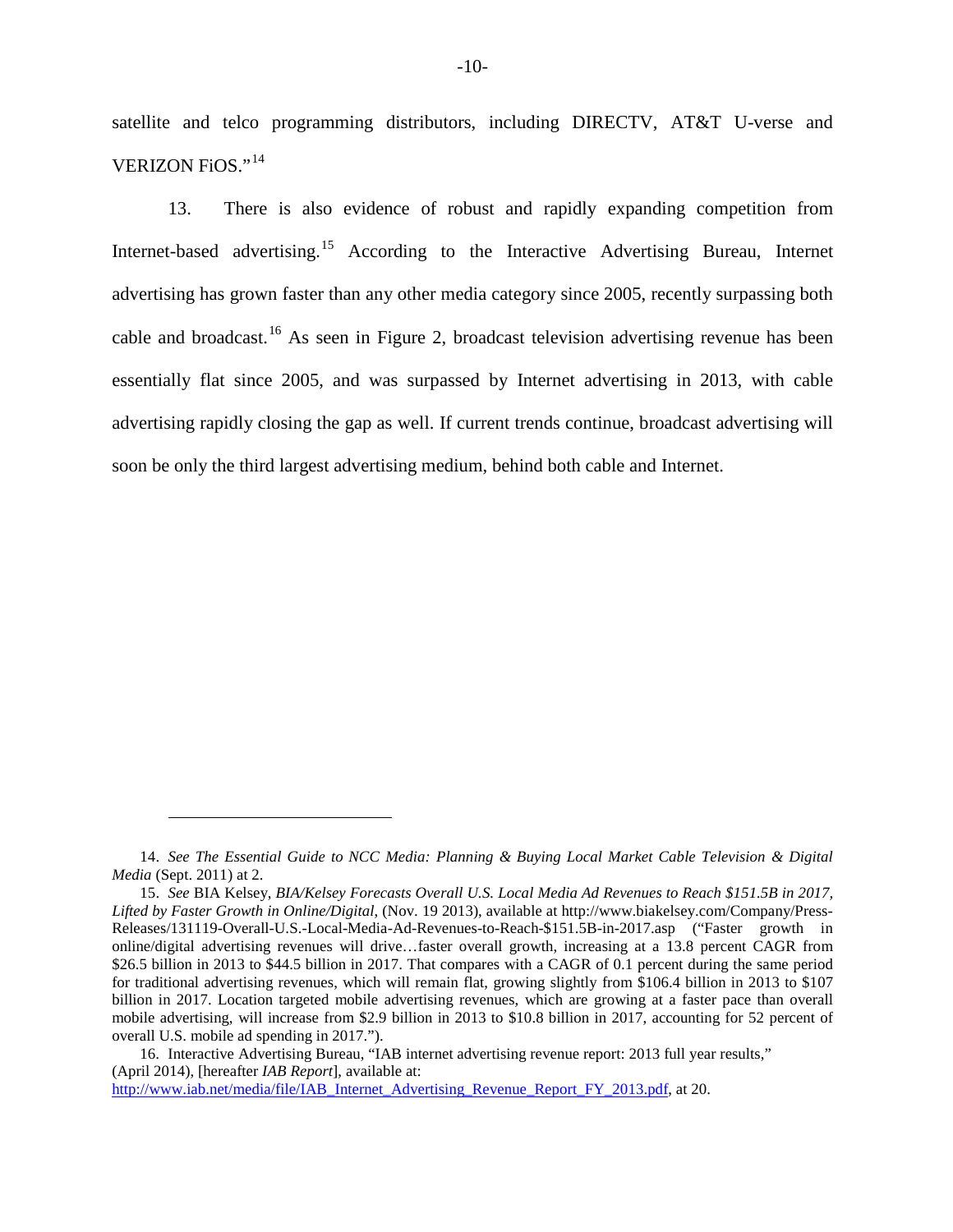<span id="page-10-0"></span>

*Source*: *IAB Report* at 20. Broadcast Television includes Network, Syndicated and Spot television advertising revenue. Cable Television includes National Cable Networks and Local Cable television advertising revenue.

14. Analysts at SNL Kagan encountered similar trends when examining local advertising specifically, finding that both Internet and cable advertising have grown at a faster rate than local broadcast advertising revenues, which actually declined somewhat between 2003 and 2012, while being surpassed by Internet advertising.<sup>[17](#page-10-1)</sup> Over this interval, local spot television advertising revenues declined from \$11.8 billion to \$11.7 billion, while local cable television advertising revenue grew at a constant annual growth rate of 4.8 percent, from \$3.3 billion to \$5.0 billion.<sup>18</sup> Local Internet advertising revenues also grew very rapidly, from just \$1.8 billion in 2003 to \$13.1 billion in 2012, for a constant annual growth rate of 24.7 percent.<sup>19</sup>

<span id="page-10-1"></span><sup>17.</sup> Baine, *supra*.

<span id="page-10-2"></span><sup>18.</sup> *Id.*

<span id="page-10-3"></span><sup>19.</sup> *Id.*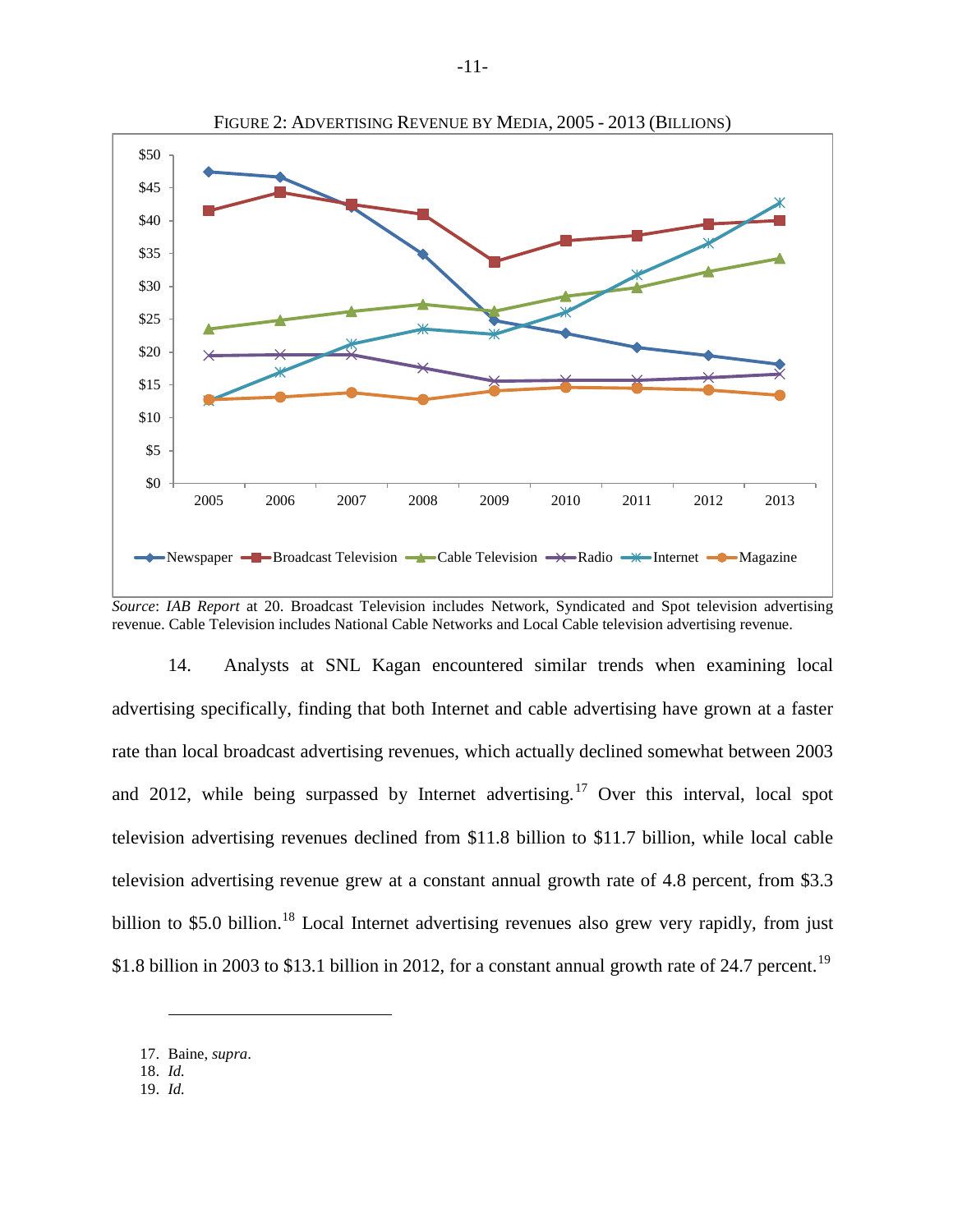### <span id="page-11-0"></span>**B. Econometric Tests of the DOJ's Market Definition**

15. To further evaluate the relevant antitrust product market, we compiled and analyzed a ten-year panel data set spanning 210 Designated Market Areas ("DMAs") that includes (a) local broadcast advertising prices by market; (b) indicators for duopoly status and JSA/SSA status by market; (c) local broadcaster concentration; and (d) various market-level control variables. As explained below, the DOJ's assertion that local broadcast stations are a relevant antitrust product market is inconsistent with the results of the econometric analysis.

### **1. Regression Data Set and Summary Statistics**

<span id="page-11-1"></span>16. Annual broadcast advertising prices for 210 local markets were obtained from the market research firm SQAD for the ten-year period from 2004 to 2013. The SQAD pricing data measure average advertising prices based on actual transactions between advertising agencies and television stations in a given market and year. SQAD reports two different pricing metrics. The CPM (cost per-thousand) reflects the cost of reaching one thousand viewers, and is also used to price advertising for non-broadcast media (e.g., Internet). The CPP (cost per ratings point) reflects the cost of reaching one percent of the target population in a given market. Therefore, CPM is invariant across markets and advertising platforms, but CPP is not. Although CPP is still commonly used to price local broadcast advertising, CPM has already been adopted by some industry participants, and may be adopted throughout the industry in the future.<sup>[20](#page-11-2)</sup> For analytical purposes, CPM is the more meaningful metric for cross-market comparisons, and has

<span id="page-11-2"></span><sup>20.</sup> *See, e.g.,* Kevin Downey, "Is TV Ready To Move From CPP To CPM?," *TVNewsCheck* (November 13, 2013), *available at* http://www.tvnewscheck.com/article/71924/is-tv-ready-to-move-from-cpp-to-cpm; *see also* Erwin Ephron, "The Numbers Game," *AdWeek* (April 27, 2009), available at http://www.adweek.com/news/advertising-branding/numbers-game-99057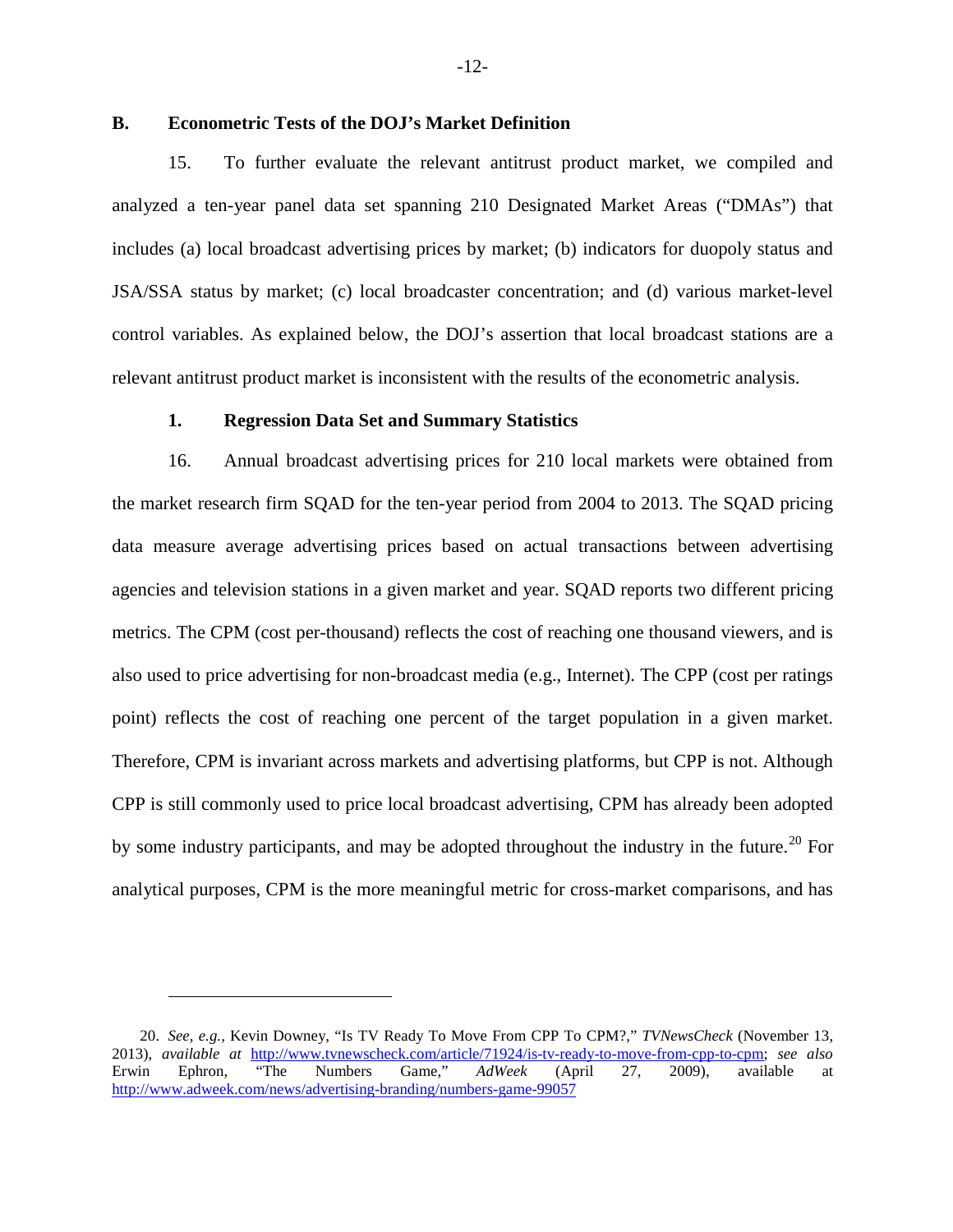been used by academic researchers for this purpose.<sup>[21](#page-12-0)</sup> In any case, as explained below, the conclusions emerging from the analysis remain the same, regardless of which of the two metrics is used.

17. Market and station-level data, including information on local market demographics, income, and advertising revenue by broadcast station, were obtained from the market research firm  $BIA/Kelsey.$ <sup>[22](#page-12-1)</sup> We used  $BIA's$  advertising revenue data to calculate the HHI for each local broadcast market in each year. BIA also provided detailed station-level ownership and transactional information from 2004 onward, which we used to generate an indicator variable for duopoly status (common ownership of two stations in the same market).<sup>[23](#page-12-2)</sup>

18. JSAs and SSAs are private contracts between two stations authorizing one station to sell advertising time on behalf of the other in the same market, as well as the sharing of operating expenses and assets. Unlike the formation of a duopoly, which involves a transaction that must be approved by the FCC and can be ascertained based on public sources, the creation of a JSA/SSA is a private arrangement. Although some stations disclose their JSA/SSAs to the FCC when they are related to a transfer of control of a broadcast licensee or the assignment of a broadcast license, these disclosures often do not reveal the point in time at which the JSA/SSA first went into effect. We nonetheless were able to obtain substantial information on JSA/SSA status from the following sources: (a) JSA/SSAs disclosed as part of larger TV station transactions that must be approved by the FCC; (b) JSA/SSAs made public in

<span id="page-12-0"></span><sup>21.</sup> *See* Keith Brown & Peter Alexander, *Market Structure, Viewer Welfare, and Advertising Rates in Local Broadcast Television Markets*, 86 ECONOMICS LETTERS (2005) 331-337, at 334 [hereafter *Brown & Alexander*].

<sup>22.</sup> The data set was limited to full power broadcast television stations.

<span id="page-12-2"></span><span id="page-12-1"></span><sup>23.</sup> The BIA transactional data include a field indicating the date (month and year) when a given station was acquired by its current owner. To create an annual duopoly variable, transactions occurring in the first half of the year (June or earlier) were counted as applying to that year. Transactions that did not occur until in July or later were counted as applying to the following year. Transactions labeled as merely "Proposed" were not used for purposes of determining duopoly status.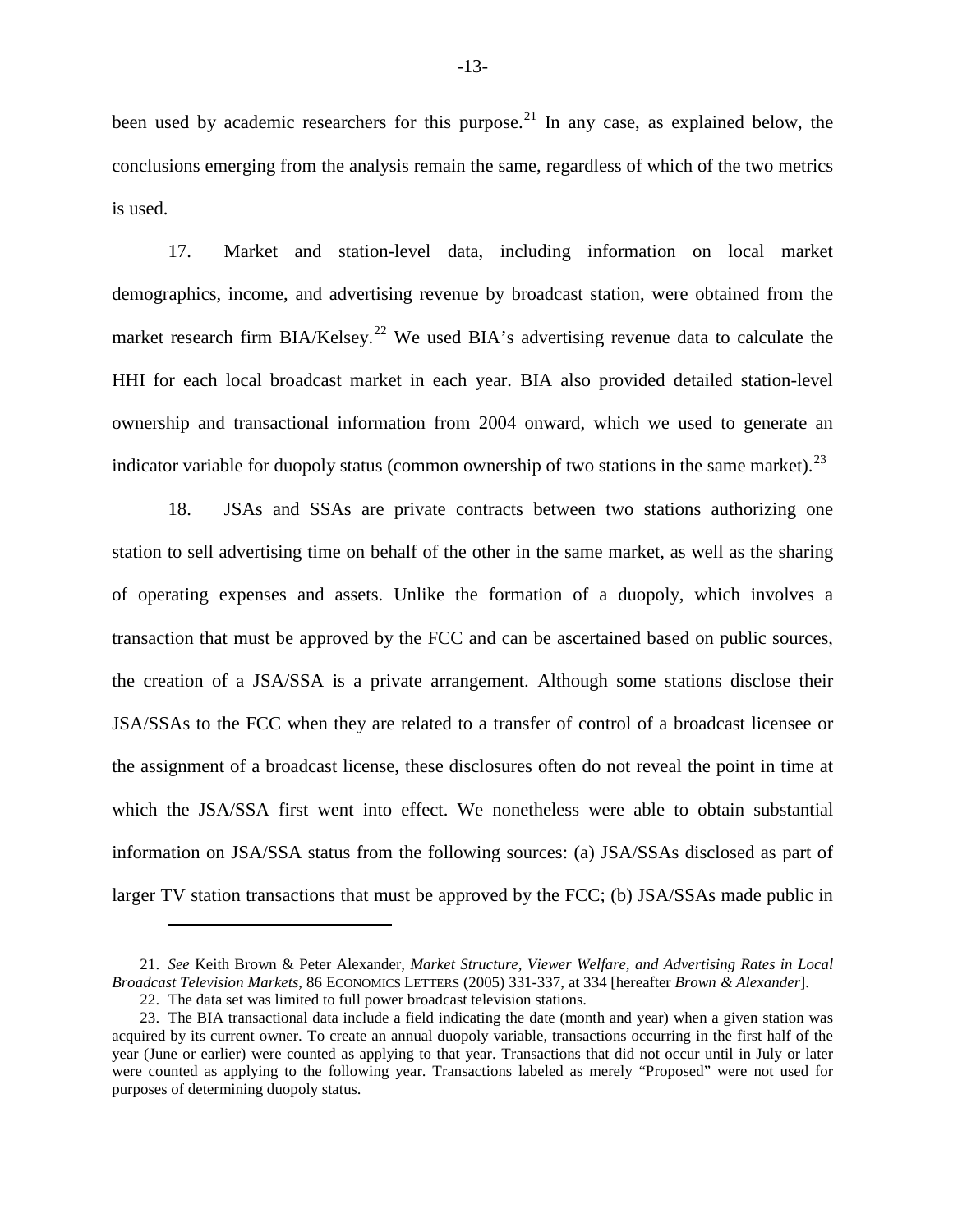SEC filings; and (c) JSA/SSAs disclosed by NAB members.<sup>[24](#page-13-0)</sup> The second and third sources both identify the date upon which each agreement was initiated, but the first source does not. Therefore, the first source was used as an approximate cross-sectional indicator of JSA/SSA status, while we combined the second and third sources to create a panel containing withinmarket variation in JSA/SSA status over time.

19. [Table 1](#page-14-0) reports summary statistics for the variables used in the regression analyses. Statistics are reported for the data set as a whole, as well as for markets with and without duopolies or JSAs. In general, non-duopoly markets tend to be the most concentrated. This is consistent with the FCC's ownership rules, which tend to prevent duopolies from forming in markets with relatively high levels of concentration.<sup>[25](#page-13-1)</sup> In contrast, JSA markets have similar levels of concentration compared with non-JSA markets, presumably reflecting the fact that JSA/SSAs have not been subject to the same ownership rules as duopolies.

<span id="page-13-1"></span><span id="page-13-0"></span>25. *See* Part II.C, *infra.*

<sup>24.</sup> We agreed not to disclose the identity of the NAB members that provided information about their JSAs.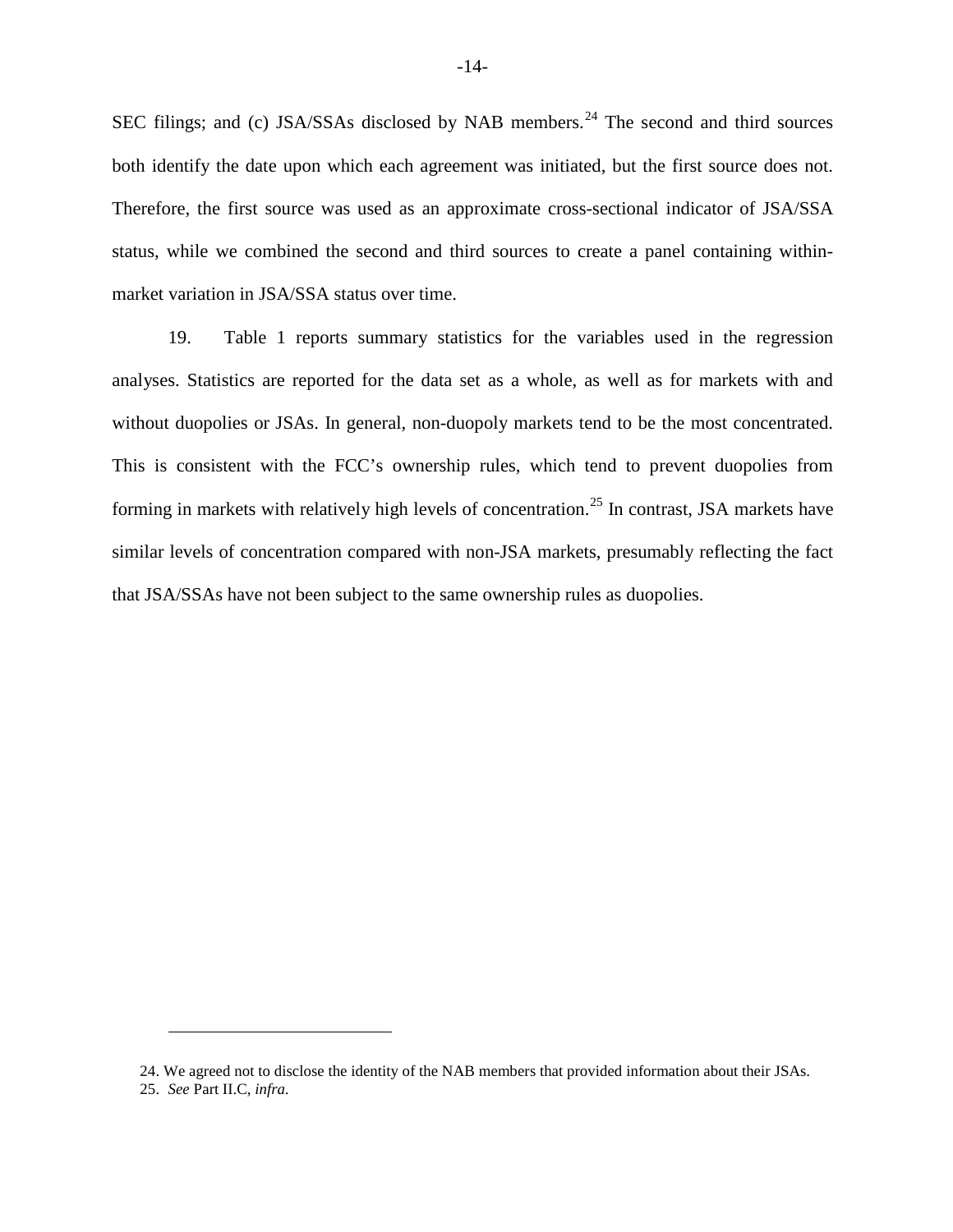TABLE 1: SUMMARY STATISTICS

<span id="page-14-0"></span>

| <b>Variable</b>               | Obs.  | Mean      | Std. Dev. | Min       | Max       |
|-------------------------------|-------|-----------|-----------|-----------|-----------|
| <b>Overall</b>                |       |           |           |           |           |
| <b>CPM</b>                    | 2,099 | 54.29     | 78.02     | 15.38     | 1,599.75  |
| <b>CPP</b>                    | 2,099 | 274.20    | 620.19    | 7.25      | 8,519.50  |
| Duopoly Indicator             | 2,099 | 0.32      | 0.47      | 0.00      | 1.00      |
| Market HHI                    | 2,099 | 3,563     | 2,112     | 1,082     | 10,000    |
| JSA Indicator (Cross-Section) | 210   | 0.20      | 0.40      | 0.00      | 1.00      |
| JSA Indicator (Panel)         | 550   | 0.35      | 0.48      | 0.00      | 1.00      |
| Population (000s)             | 2,099 | 1,453     | 2,346     | 10        | 21,207    |
| TPI per Capita (\$ 000s)      | 2,099 | 24.91     | 7.83      | 9.33      | 58.00     |
| % Market Population Black     | 2,099 | 10.56%    | 11.52%    | 0.10%     | 64.10%    |
| % Market Population Hispanic  | 2,099 | 10.90%    | 15.57%    | 0.50%     | 95.70%    |
| % Population 18-44            | 2,099 | 36.46%    | 2.62%     | 25.39%    | 49.86%    |
| <b>Non-Duopoly Markets</b>    |       |           |           |           |           |
| <b>CPM</b>                    | 1,429 | 61.91     | 92.96     | 15.38     | 1,599.75  |
| <b>CPP</b>                    | 1,429 | 114.86    | 125.99    | 7.25      | 1,317.75  |
| Market HHI                    | 1,429 | 4,220     | 2,240     | 1,604     | 10,000    |
| JSA Indicator (Cross-Section) | 139   | 0.20      | 0.40      | 0.00      | 1.00      |
| JSA Indicator (Panel)         | 411   | 0.41      | 0.49      | 0.00      | 1.00      |
| Population (000s)             | 1,429 | 664       | 686       | 10        | 5,867     |
| TPI per Capita (\$ 000s)      | 1,429 | 24.03     | 7.47      | 9.33      | 49.51     |
| % Market Population Black     | 1,429 | 10%       | 12%       | 0%        | 64%       |
| % Market Population Hispanic  | 1,429 | 9.50%     | 15.52%    | 0.50%     | 95.70%    |
| % Population 18-44            | 1,429 | 36.26%    | 2.79%     | 25.39%    | 49.86%    |
| <b>Duopoly Markets</b>        |       |           |           |           |           |
| <b>CPM</b>                    | 670   | 38.02     | 15.87     | 16.32     | 145.63    |
| <b>CPP</b>                    | 670   | 614.04    | 1,001.23  | 22.00     | 8,519.50  |
| Market HHI                    | 670   | 2,162     | 621       | 1,082     | 4,701     |
| JSA Indicator (Cross-Section) | 71    | 0.21      | 0.41      | 0.00      | 1.00      |
| JSA Indicator (Panel)         | 139   | 0.17      | 0.37      | 0.00      | 1.00      |
| Population (000s)             | 670   | 3,136     | 3,477     | 133       | 21,207    |
| TPI per Capita (\$ 000s)      | 670   | 26.79     | 8.25      | 12.09     | 58.00     |
| % Market Population Black     | 670   | 12%       | 10%       | 0%        | 48%       |
| % Market Population Hispanic  | 670   | 13.88%    | 15.27%    | 0.70%     | 79.50%    |
| % Population 18-44            | 670   | 36.88%    | 2.16%     | 29.88%    | 43.98%    |
| <b>Non-JSA Markets</b>        |       |           |           |           |           |
| <b>CPM</b>                    | 359   | 44.31     | 33.64     | 16.32     | 269.48    |
| <b>CPP</b>                    | 359   | 171.23    | 240.19    | 26.25     | 1,743.25  |
| Market HHI                    | 359   | 3,384     | 1,680     | 1,664     | 10,000    |
| Duopoly Indicator             | 359   | 0.32      | 0.47      | 0.00      | 1.00      |
| Population (000s)             | 359   | 1,094     | 1,085     | 122       | 6,705     |
| TPI per Capita (\$ 000s)      | 359   | 24,154.08 | 7,727.52  | 12,289.00 | 55,169.00 |
| % Market Population Black     | 359   | 10.21%    | 10.63%    | 0.60%     | 42.70%    |
| % Market Population Hispanic  | 359   | 9.63%     | 12.92%    | 0.70%     | 54.70%    |
| % Population 18-44            | 359   | 36.63%    | 2.47%     | 30.47%    | 45.02%    |
| <b>JSA Markets</b>            |       |           |           |           |           |
| <b>CPM</b>                    | 191   | 41.90     | 16.87     | 17.70     | 104.98    |
| ${\bf CPP}$                   | 191   | 87.61     | 40.65     | 26.50     | 219.00    |
| Market HHI                    | 191   | 3,330     | 710       | 2,270     | 5,638     |
| Duopoly Indicator             | 191   | 0.12      | 0.33      | 0.00      | 1.00      |
| Population (000s)             | 191   | 602       | 360       | 139       | 1,542     |
| TPI per Capita (\$ 000s)      | 191   | 24,850.72 | 7,319.51  | 13,766.00 | 41,695.00 |
| % Market Population Black     | 191   | 7.98%     | 8.89%     | 0.30%     | 36.60%    |
| % Market Population Hispanic  | 191   | 10.41%    | 11.63%    | 1.10%     | 39.80%    |
| % Population 18-44            | 191   | 35.73%    | 1.89%     | 30.82%    | 39.80%    |

*Notes*: CPM and CPP reflect market average prices for target population of adults 18-49, during prime daypart, as reported by SQAD. Share of population aged 18-44 computed using BIA data to match the SQAD target population as closely as possible.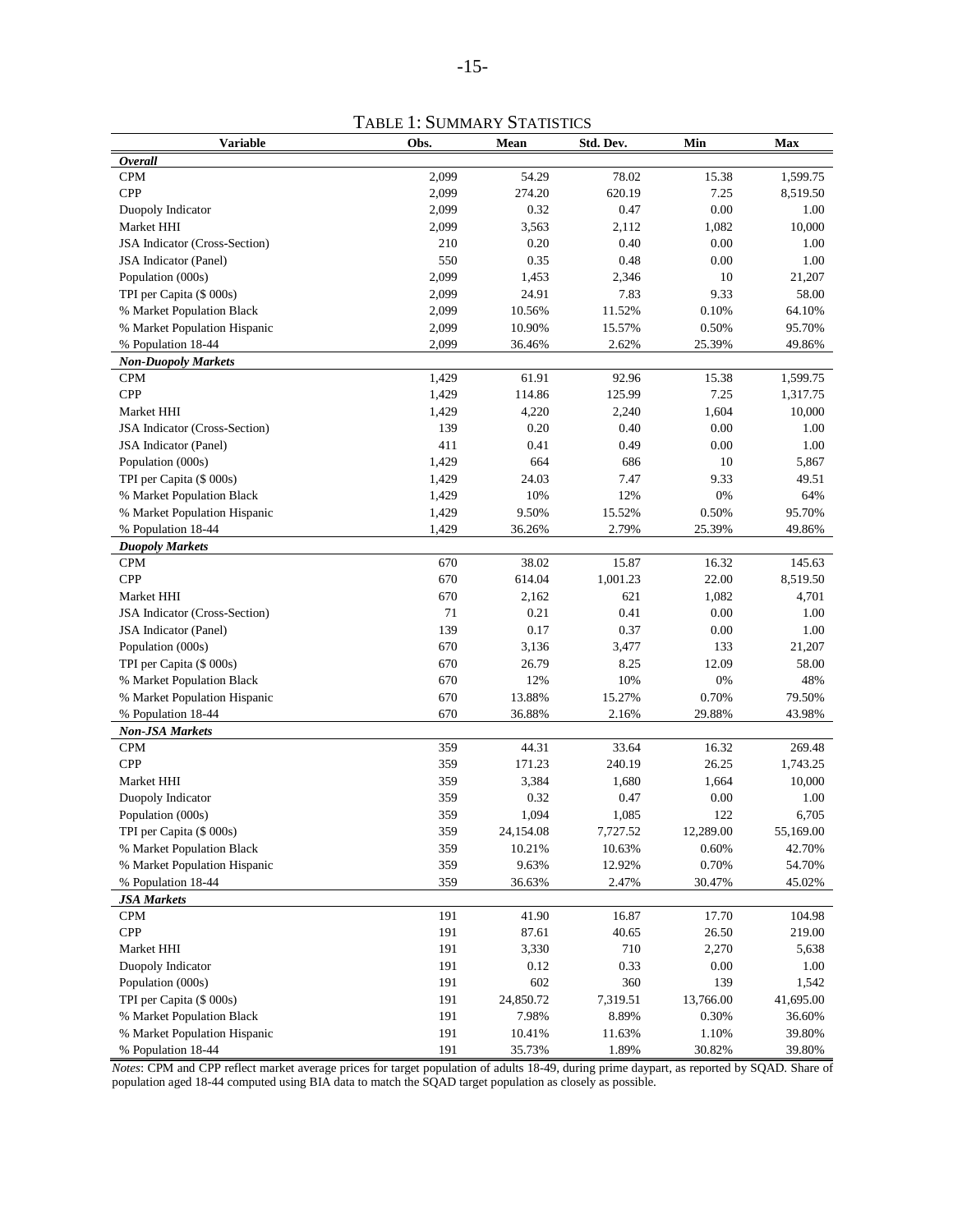# <span id="page-15-0"></span>**2. Duopoly Status Is Not Statistically Associated With Higher Advertising Prices**

20. We analyze the relationship between pricing and duopoly status using panel regressions with fixed effects by market. The use of fixed effects controls for all market-specific characteristics that are invariant over time, and identifies the effect of duopoly status based on within-market changes over time. The fixed effect methodology is superior to the crosssectional approach implemented in prior work, because it controls for a broader range of market-specific traits, and captures market-level variation over a long period of time.<sup>[26](#page-15-1)</sup> As in prior work, we also include controls for income, population, and demographics.<sup>[27](#page-15-2)</sup>

<span id="page-15-2"></span><span id="page-15-1"></span><sup>26.</sup> *See Brown & Alexander* at 334 (noting that the authors observe advertising prices for a single quarter in 1998).

<sup>27.</sup> *Id*.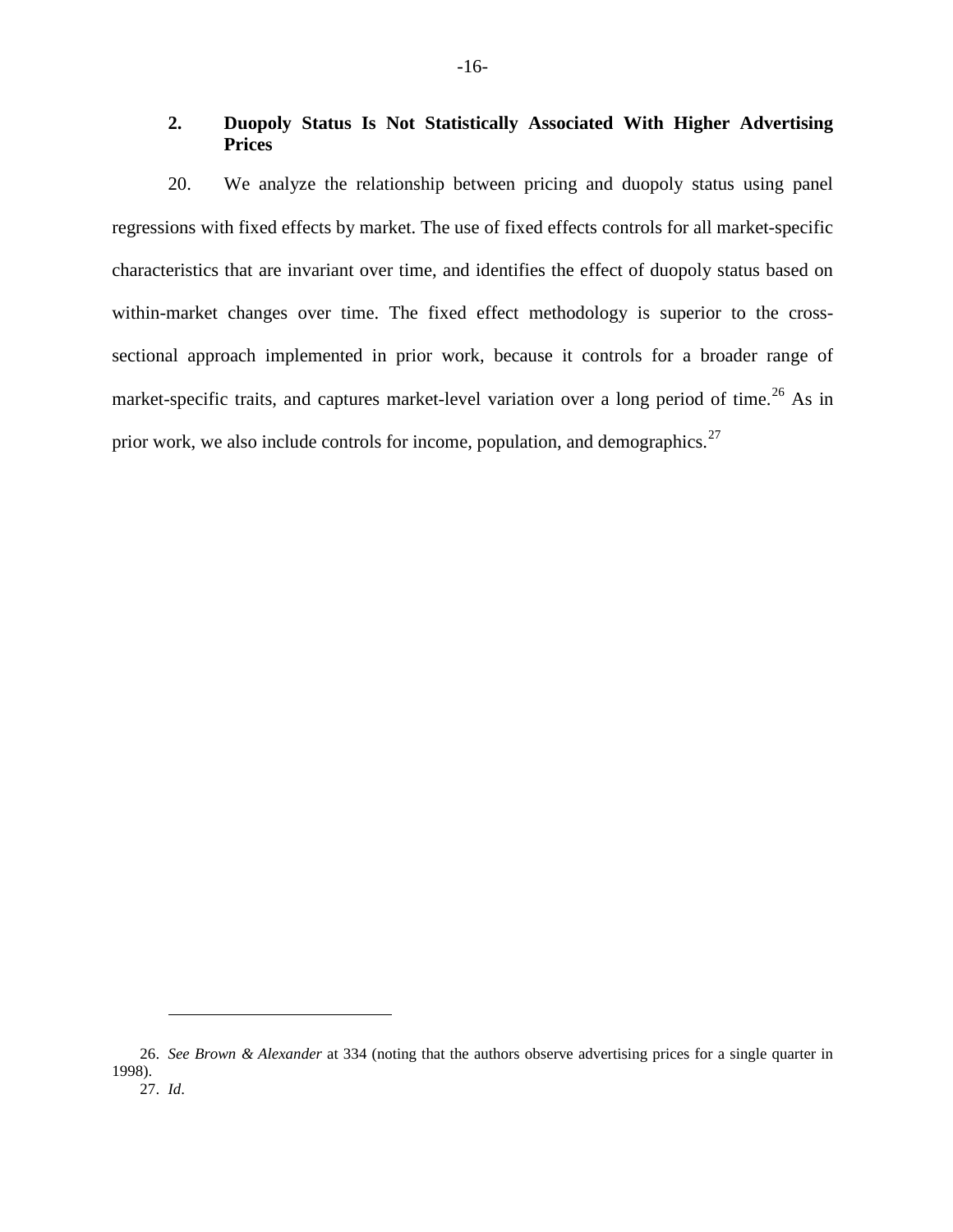| <b>Variables</b>         | Dep. Var. = $ln(CPM)$ | Dep. Var. = $ln(CPP)$ |
|--------------------------|-----------------------|-----------------------|
|                          |                       |                       |
| Duopoly Indicator        | $-0.0248$             | $-0.0218$             |
|                          | $(-0.89)$             | $(-0.78)$             |
| $ln($ Income per Capita) | 0.2948***             | $0.2743***$           |
|                          | (4.75)                | (4.46)                |
| ln(Population)           | $-0.3244$             | 0.3080                |
|                          | $(-1.32)$             | (1.42)                |
| ln(Pct. Hispanic)        | 0.0389                | $-0.0002$             |
|                          | (0.39)                | $(-0.00)$             |
| ln(Pct. Black)           | 0.0070                | $-0.0203$             |
|                          | (0.29)                | $(-0.88)$             |
| $ln(Pct. 18-44)$         | 0.2538                | $0.7345*$             |
|                          | (0.57)                | (1.70)                |
| Time Trend               | $0.0113*$             | $0.0111*$             |
|                          | (1.78)                | (1.77)                |
| Constant                 | 5.3142***             | 2.6073                |
|                          | (2.67)                | (1.47)                |
|                          |                       |                       |
| Observations             | 2,099                 | 2,099                 |
| R-squared                | 0.899                 | 0.972                 |

<span id="page-16-0"></span>TABLE 2: DUOPOLY PANEL REGRESSIONS WITH MARKET FIXED EFFECTS

Robust t-statistics in parentheses. \*\*\*  $p<0.01$ , \*\*  $p<0.05$ , \*  $p<0.10$ . Market fixed effects for 210 DMAs not shown.

21. As shown in [Table 2,](#page-16-0) the dependent variable is measured as the natural log of either CPM or CPP. The key independent variable of interest is the Duopoly Indicator, which is set equal to one for markets that contain two or more stations under common ownership in a given year, and zero otherwise. In addition, each regression includes 210 DMA-level fixed effects (not shown). These variables collectively explain a high proportion (90 to 97 percent) of the variation in local advertising prices.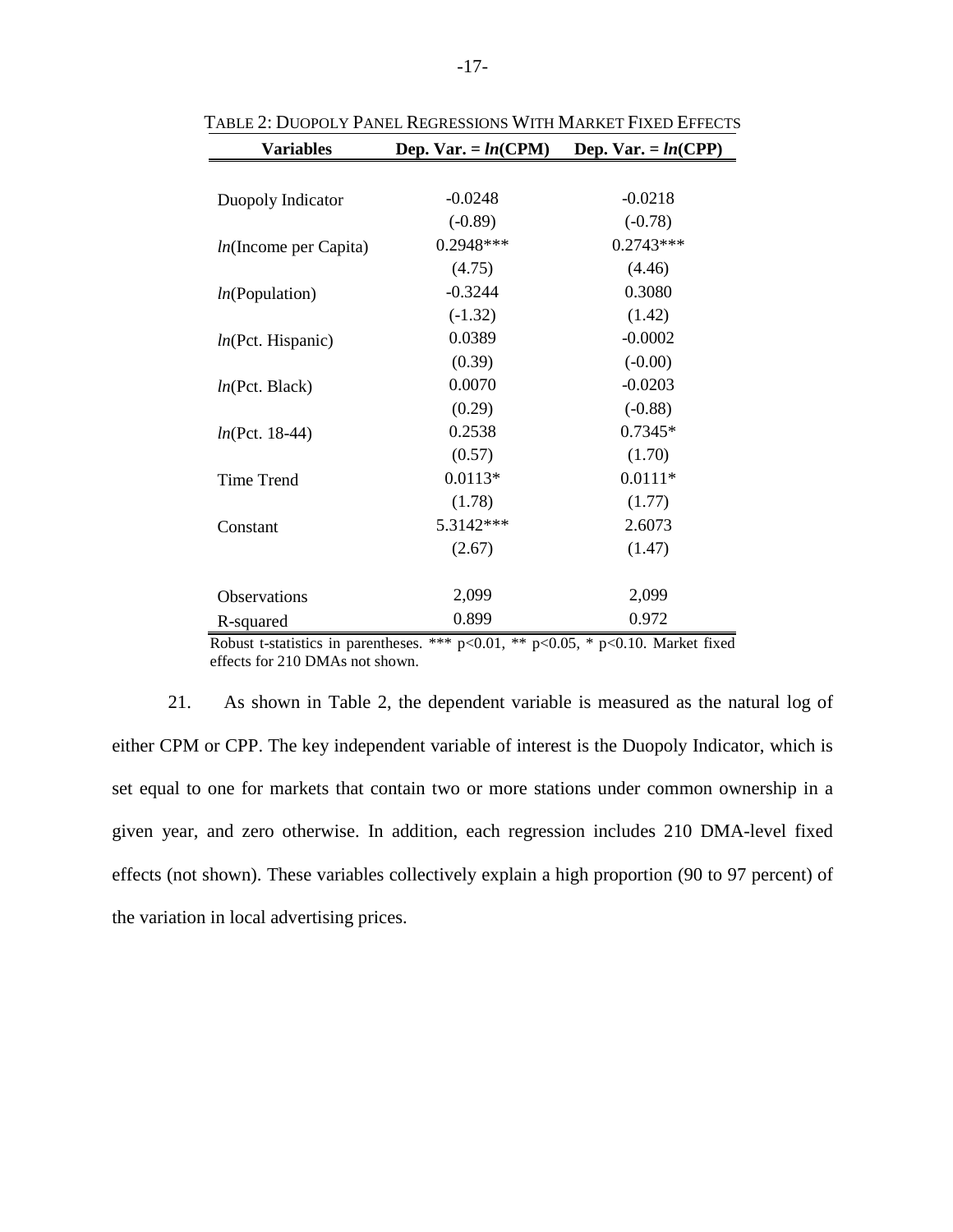22. As seen above, the Duopoly Indicator is negative and statistically insignificant in both columns.<sup>[28](#page-17-0)</sup> Therefore, the data provide no evidence that duopoly markets have higher local advertising rates than non-duopoly markets after controlling for other factors. In fact, the data indicate that prices are approximately two percent lower in duopoly markets (although the difference is not statistically significant). These results are inconsistent with the DOJ's view, which would predict that broadcast station duopolies would, all else equal, lead to higher advertising prices.

23. According to the FCC's ownership rules, a single entity may own two television stations in a local market if "at least one of the stations is not ranked among the top four stations in the DMA (based on market share), and at least eight independently owned TV stations would remain in the market after the proposed combination."<sup>[29](#page-17-1)</sup> To the extent that the ownership rules dictate that duopoly status is granted only in markets with numerous TV stations and relatively low levels of concentration, where price effects are unlikely, the coefficient on the Duopoly Indicator might fail to fully reflect the effect that would be observed if duopolies were formed in the absence of the ownership rules. To verify the robustness of our results, we estimated alternate regressions specifications that control for both duopoly status and the local Herfindahl–Hirschman Index ("HHI"). In these regressions, the Duopoly Indicator remains statistically insignificant (as does the HHI).<sup>[30](#page-17-2)</sup> The robustness of the results above are also confirmed by the results reported below, showing that JSA status is not statistically associated with higher prices—despite the fact that television stations have been able to form JSAs (and

<span id="page-17-2"></span><span id="page-17-1"></span><span id="page-17-0"></span><sup>28.</sup> The coefficients on the Duopoly Indicator are nearly the same in both regressions, because CPM and CPP differ only to the extent that local populations differ: CPM = (CPP x 100) / (Population / 1000).

<sup>29.</sup> *See* http://www.fcc.gov/guides/review-broadcast-ownership-rules.

<sup>30.</sup> *See* Appendix 3.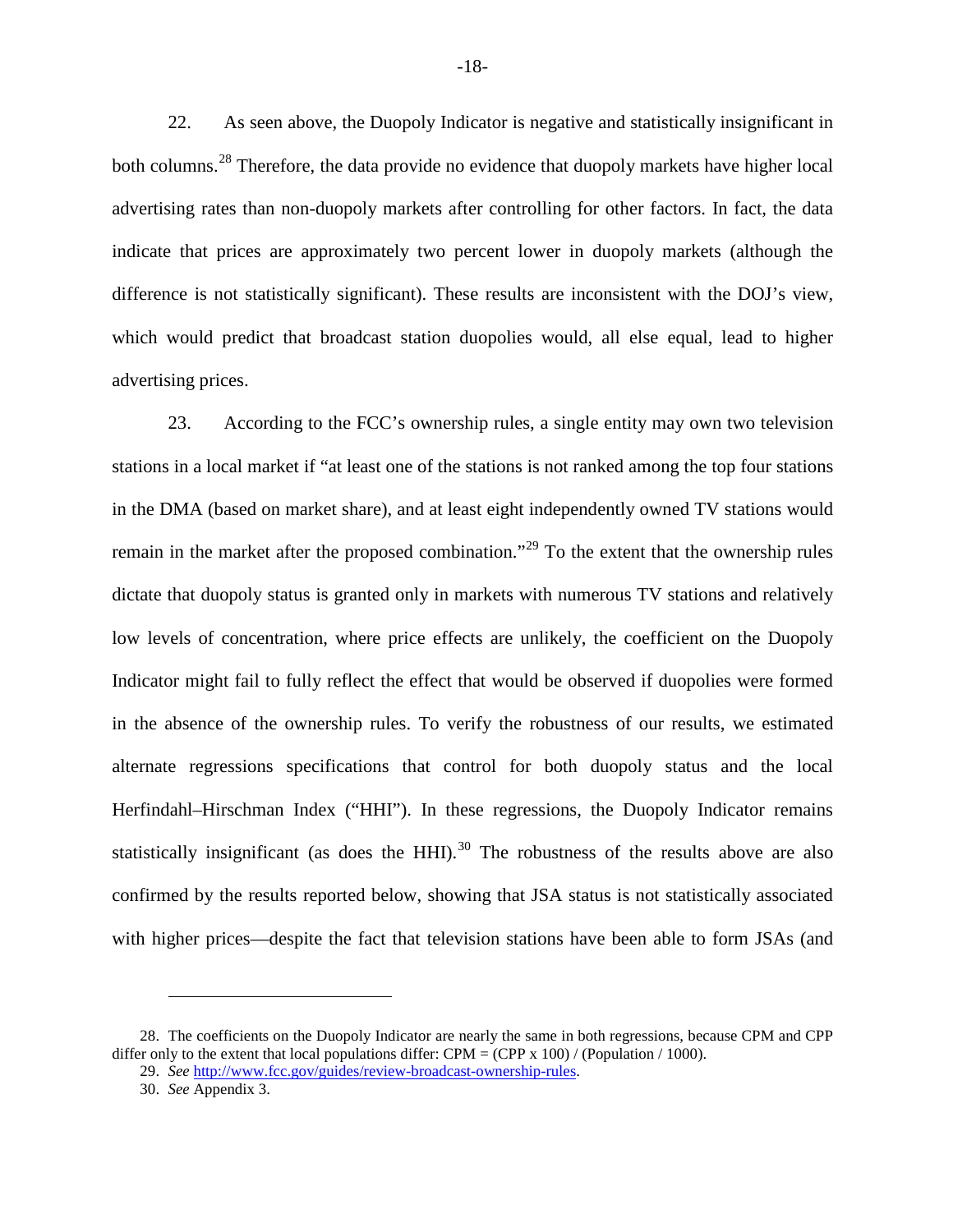SSAs) in markets where the Commission's ownership rules prevent the formation of duopolies. $31$ 

# <span id="page-18-0"></span>**3. JSA/SSA Status Is Not Statistically Associated With Higher Advertising Prices**

24. We next analyze the relationship between pricing and JSA/SSA status using (a) a rough cross-sectional indicator of JSA/SSA status, which incorporates all 210 DMAs; and (b) a more precise metric that captures within-market variation in JSA/SSA status over time for a smaller set of markets. As explained below, holding other factors constant, the data provide no evidence that JSA/SSAs tend to increase advertising prices in local markets. To the contrary, there is evidence that JSA/SSAs are associated with lower local advertising prices. These results are again inconsistent with DOJ's hypothesis local broadcast advertising is a relevant product market and that JSA/SSAs may have anticompetitive effects, and consistent with the view that (a) broadcast stations engage in substantial competition with cable and other non-broadcast media; (b) broadcasting is subject to economies of scale and scope, and (c) that JSA/SSAs yield procompetitive efficiency gains.

#### **a. Cross-Sectional Regressions**

 $\overline{a}$ 

25. The first set of JSA/SSA regressions uses the full set of 210 local markets to examine the cross-sectional relationship between pricing in JSA/SSA markets versus pricing in non-JSA/SSA markets, subject to the caveat that JSA/SSA status is measured imperfectly, as noted above. As before, the dependent variable is measured as the natural log of either CPM or CPP. The key independent variable of interest is now the JSA/SSA Indicator, set equal to one in

<span id="page-18-1"></span><sup>31.</sup> The JSA regression results, like the duopoly results, also continue to hold when HHI is added to the list of control variables. *Id*.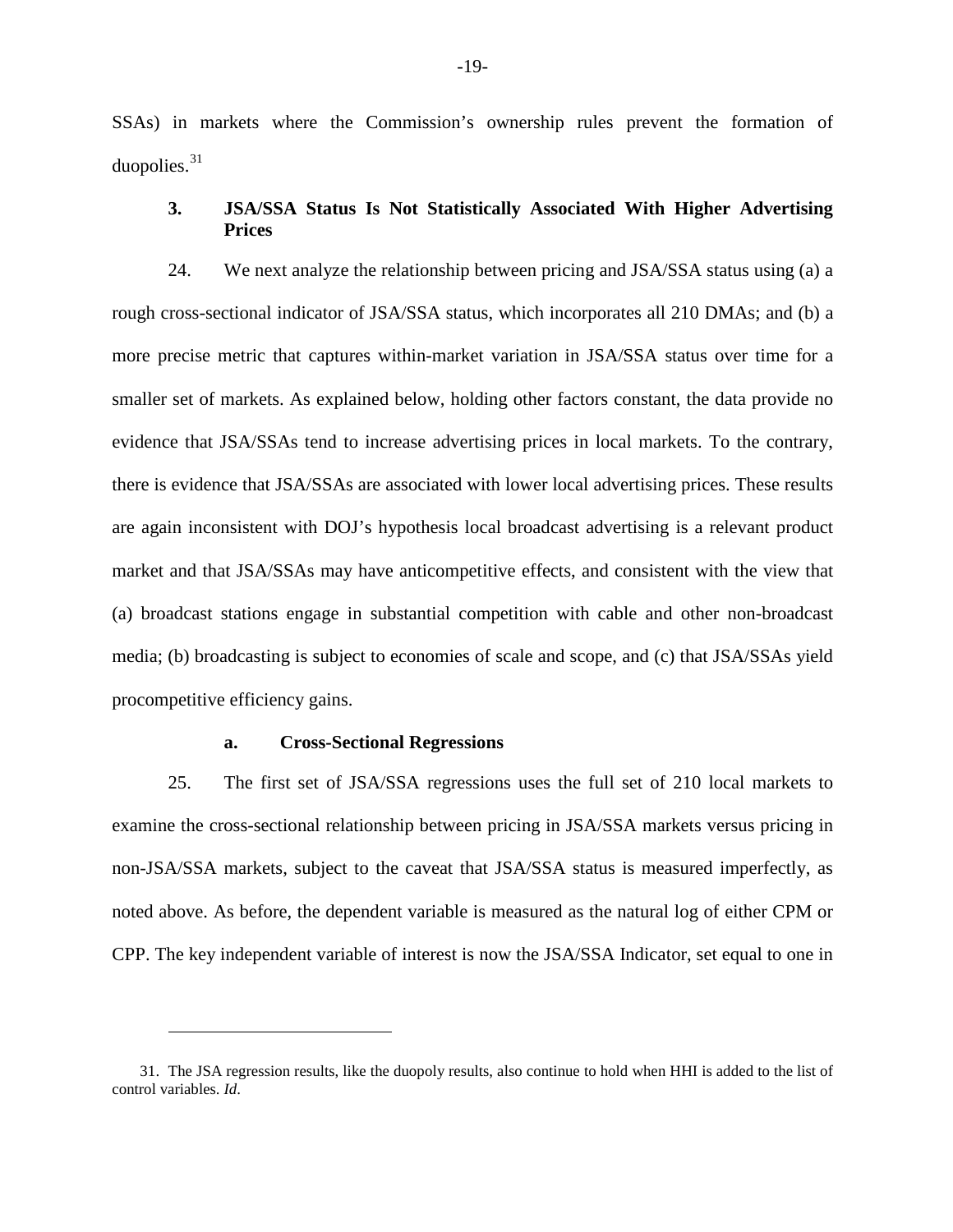<span id="page-19-0"></span>markets for which a JSA/SSA agreement can be identified, and zero otherwise. As before, we include controls for income, population, and demographics.

| <b>TABLE 3: CROSS-SECTIONAL JSA/SSA REGRESSIONS</b> |                                             |             |  |
|-----------------------------------------------------|---------------------------------------------|-------------|--|
| <b>Variables</b>                                    | Dep. Var. = $ln(CPM)$ Dep. Var. = $ln(CPP)$ |             |  |
|                                                     |                                             |             |  |
| <b>JSA</b> Indicator                                | $-0.1564**$                                 | $-0.1652**$ |  |
|                                                     | $(-2.29)$                                   | $(-2.43)$   |  |
| $ln($ Income per Capita)                            | $0.6224**$                                  | $0.6341**$  |  |
|                                                     | (2.43)                                      | (2.42)      |  |
| ln(Population)                                      | $-0.3367***$                                | $0.6812***$ |  |
|                                                     | $(-6.45)$                                   | (12.98)     |  |
| ln(Pct. Hispanic)                                   | $0.1322***$                                 | $0.1323***$ |  |
|                                                     | (3.41)                                      | (3.32)      |  |
| ln(Pct. Black)                                      | $0.0557*$                                   | $0.0622*$   |  |
|                                                     | (1.69)                                      | (1.85)      |  |
| $ln(Pct. 18-44)$                                    | $-0.7018$                                   | $-0.1817$   |  |
|                                                     | $(-1.23)$                                   | $(-0.31)$   |  |
| Constant                                            | 3.7505***                                   | $-1.4179$   |  |
|                                                     | (3.66)                                      | $(-1.35)$   |  |
|                                                     |                                             |             |  |
| Observations                                        | 210                                         | 210         |  |
| R-squared                                           | 0.341                                       | 0.783       |  |

Robust t-statistics in parentheses. \*\*\* p<0.01, \*\* p<0.05, \* p<0.10.

26. The results of the cross-sectional regressions are displayed in [Table 3.](#page-19-0) As seen above, the variables included in the regression collectively explain between 34 and 78 percent of the variation in local advertising prices. The coefficient on the JSA/SSA indicator is negative and statistically significant both columns, indicating that markets with such agreements have prices approximately 16 percent *lower* than markets without JSAs/SSAs.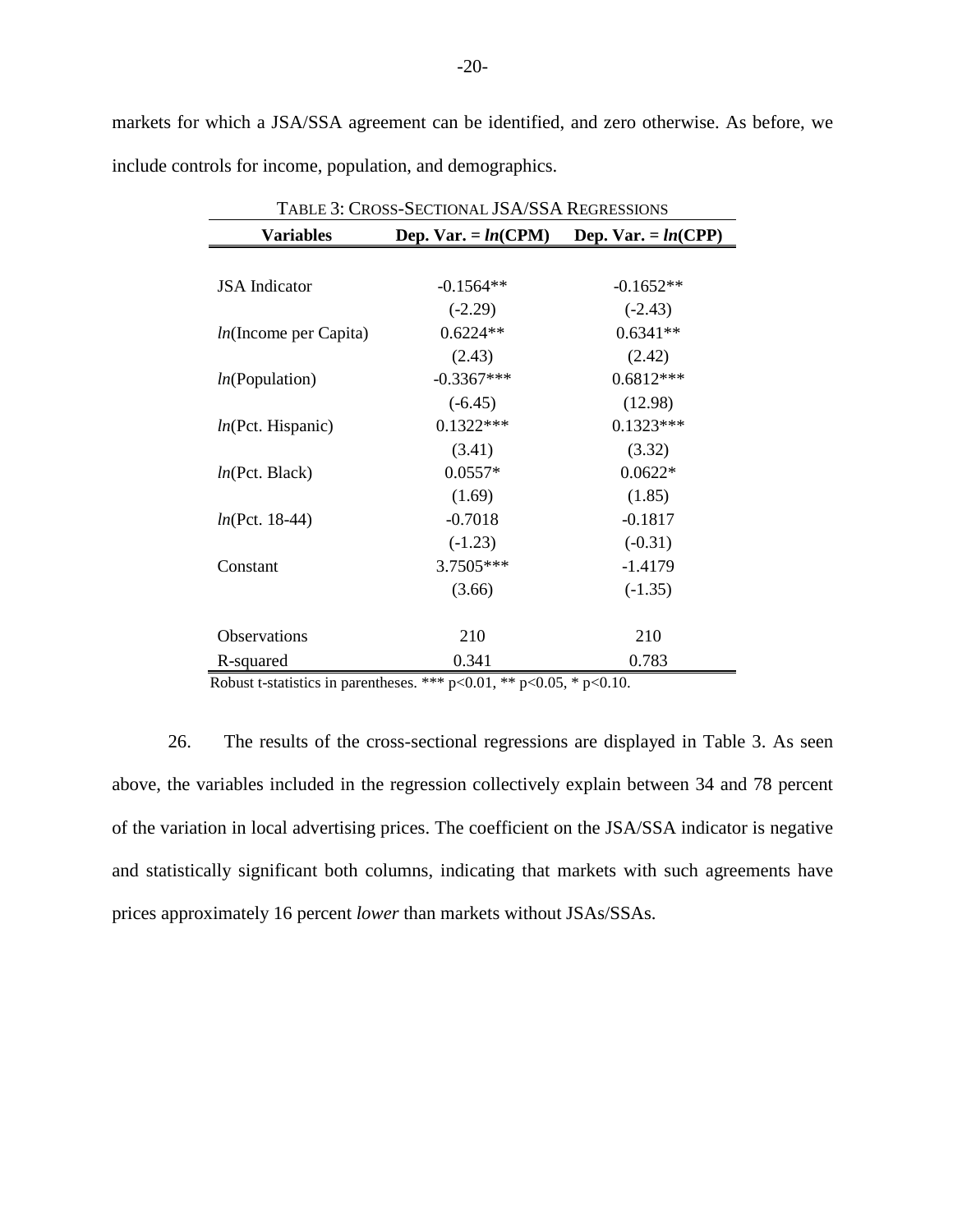### **b. Panel Regressions**

27. Due to the fact that JSAs/SSAs are private contracts, it is not generally possible to identify the point in time when a JSA/SSA agreement was first put into place.<sup>[32](#page-20-0)</sup> Accordingly, for purposes of the panel regressions, the sample was restricted to the set of markets for which changes in JSA/SSA status over time could be identified. This yields a sample of 55 markets for which changes in JSA/SSA status can be observed from 2004 to 2013. Although this is a smaller sample than the full panel of 210 markets, it still provides more than enough observations to estimate panel regressions with market fixed effects.

| <b>Variables</b>         | Dep. Var. = $ln(CPM)$ | Dep. Var. = $ln(CPP)$ |
|--------------------------|-----------------------|-----------------------|
|                          |                       |                       |
| <b>JSA/SSA</b> Indicator | 0.0532                | 0.0437                |
|                          | (0.89)                | (0.72)                |
| $ln($ Income per Capita) | $0.2030**$            | $0.1796**$            |
|                          | (2.53)                | (2.31)                |
| ln(Population)           | $-0.3924$             | 0.1812                |
|                          | $(-1.10)$             | (0.71)                |
| ln(Pct. Hispanic)        | $-0.0318$             | $-0.0242$             |
|                          | $(-0.31)$             | $(-0.25)$             |
| ln(Pct. Black)           | 0.0877*               | 0.0534                |
|                          | (1.86)                | (1.05)                |
| $ln(Pct. 18-44)$         | $1.0430**$            | 1.6681***             |
|                          | (2.02)                | (3.34)                |
| <b>Time Trend</b>        | $0.0192*$             | $0.0190**$            |
|                          | (1.89)                | (2.09)                |
| Constant                 | 4.9976*               | 3.1892                |
|                          | (1.87)                | (1.66)                |
| Observations             | 550                   | 550                   |
| R-squared                | 0.895                 | 0.954                 |

<span id="page-20-1"></span>TABLE 4: JSA/SSA PANEL REGRESSIONS WITH MARKET FIXED EFFECTS

<span id="page-20-0"></span>Robust t-statistics in parentheses. \*\*\*  $p<0.01$ , \*\*  $p<0.05$ , \*  $p<0.10$ . Market fixed effects for 55 DMAs not shown.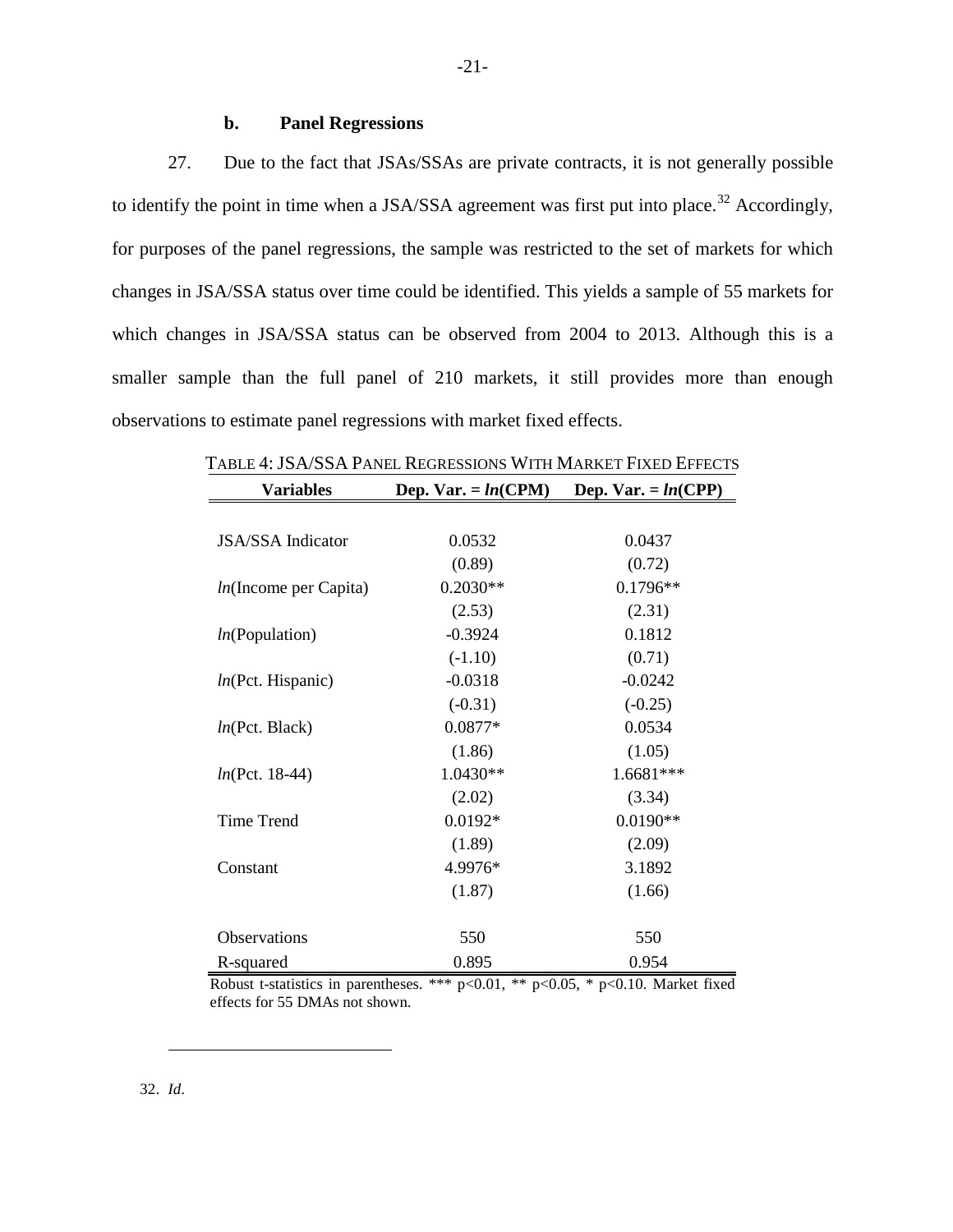28. The results of the panel fixed-effects regressions are shown in [Table 4.](#page-20-1) These variables collectively explain a high proportion (90 to 95 percent) of the variation in local advertising prices. Most significantly for present purposes, the JSA Indicator is not statistically different from zero.

# <span id="page-21-0"></span>**3. Local Broadcaster Concentration Is Not Statistically Associated with Higher Local Advertising Prices**

29. If the DOJ were correct in asserting that local broadcast is a relevant antitrust product market, then increases in local broadcaster concentration should be associated with higher advertising prices. In contrast, if the market is defined too narrowly, then changes in concentration should not be associated with higher prices. Accordingly, we have analyzed the relationship between pricing and the HHI, DOJ's preferred concentration metric,<sup>[33](#page-21-1)</sup> again using panel regressions with fixed effects by market.

<span id="page-21-1"></span><sup>33.</sup> *Merger Guidelines*, §5.3.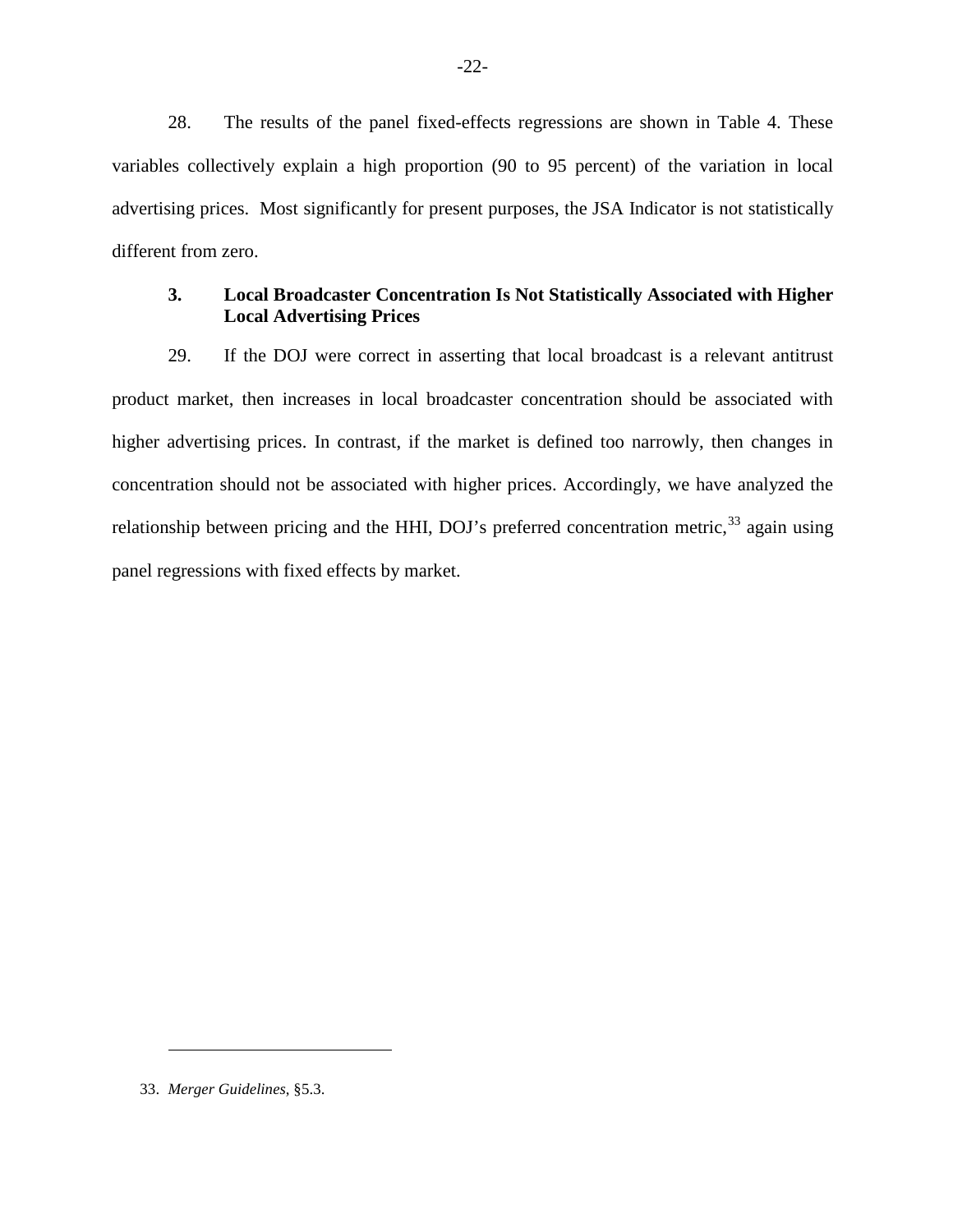<span id="page-22-0"></span>

| <b>Variables</b>         | Dep. Var. $= ln(CPM)$ | Dep. Var. = $ln(CPP)$ |
|--------------------------|-----------------------|-----------------------|
|                          |                       |                       |
| ln(HHI)                  | 0.0860                | 0.0490                |
|                          | (0.93)                | (0.51)                |
| $ln($ Income per Capita) | 0.2933***             | $0.2730***$           |
|                          | (4.73)                | (4.44)                |
| ln(Population)           | $-0.3153$             | 0.3132                |
|                          | $(-1.29)$             | (1.43)                |
| ln(Pct. Hispanic)        | 0.0398                | 0.0006                |
|                          | (0.40)                | (0.01)                |
| ln(Pct. Black)           | 0.0054                | $-0.0214$             |
|                          | (0.22)                | $(-0.92)$             |
| $ln(Pct. 18-34)$         | 0.2509                | $0.7367*$             |
|                          | (0.56)                | (1.69)                |
| <b>Time Trend</b>        | $0.0114*$             | $0.0112*$             |
|                          | (1.79)                | (1.78)                |
| Constant                 | 4.5534**              | 2.1766                |
|                          | (2.09)                | (1.09)                |
|                          |                       |                       |
| Observations             | 2,099                 | 2,099                 |
| R-squared                | 0.899                 | 0.972                 |

TABLE 5: HHI PANEL REGRESSIONS WITH MARKET FIXED EFFECTS

Robust t-statistics in parentheses. \*\*\*  $p<0.01$ , \*\*  $p<0.05$ , \*  $p<0.10$ . Market fixed effects for 210 DMAs not shown.

30. The results of the HHI panel fixed-effects regressions are shown in [Table 5.](#page-22-0) As shown above, the variables included in the regression (including 210 market fixed effects) collectively explain a high proportion (90 to 97 percent) of the variation in local advertising prices. Most importantly, the coefficient on HHI is statistically indistinguishable from zero. In other words, the data do not support the hypothesis that increases in local broadcaster concentration has any effect on the prices that broadcasters are able to charge, a result that is inconsistent with the DOJ's assertion that local broadcasting is relevant antitrust product market.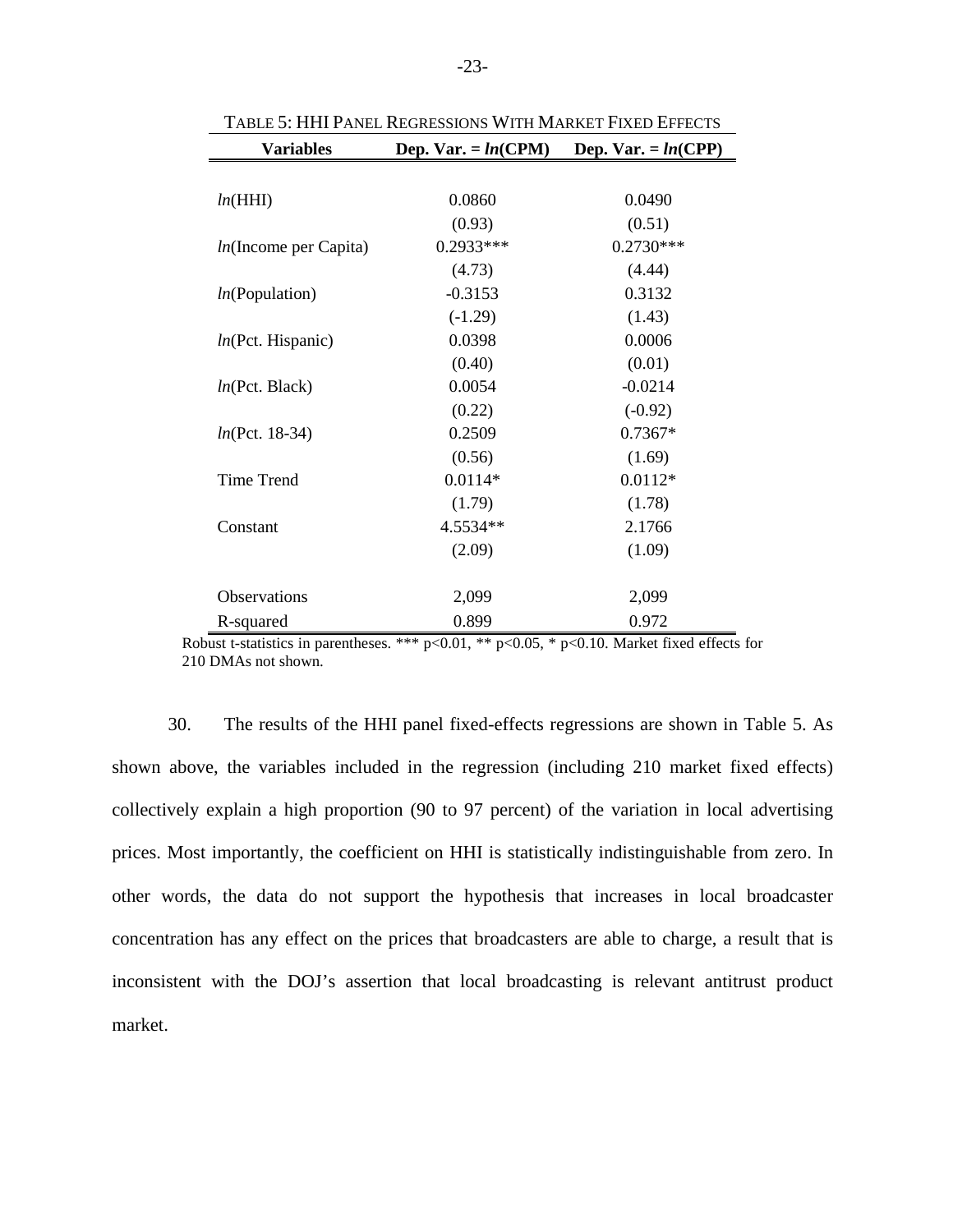# <span id="page-23-0"></span>**C. Empirical Evidence Is Consistent with Significant Economies of Scale and Scope**

31. There is also evidence that broadcasting is subject to economies of scale and scope, which implies that broadcasting is characterized by efficiencies that correlate with increases in local market concentration. In the presence of competition from non-broadcast media, broadcasters that enter into duopolies or JSAs in pursuit of these efficiencies should be obliged to pass on a portion of the cost savings in the form of lower advertising rates. This is consistent with our empirical findings above, showing no empirical evidence that JSAs or duopoly ownership arrangements are associated with higher advertising prices, and some evidence that they are associated with lower prices.

32. Scale economies arise from the need to make large capital investments that are largely invariant to output levels, such as broadcasting equipment, production facilities, and spectrum licenses; it also arises from the fact that "first copy" of broadcast content is relatively expensive to produce, but the marginal cost of distributing the content to additional users is essentially zero.<sup>[34](#page-23-1)</sup> Scope economies are present when a single firm can produce multiple forms of output more efficiently than if the same outputs were produced by multiple firms. Economies of scope exploit the ability of a single asset (or collection of firm-specific assets) to produce more than one type of output. For example, a single transmitter and antenna tower might be used to broadcast multiple digital video streams over a single six MHz television channel.<sup>[35](#page-23-2)</sup>

33. There is empirical evidence that local broadcasting is characterized by these types of efficiencies. For example, broadcasters' real net revenue per full-time employee is

<span id="page-23-1"></span><sup>34.</sup> Jeffrey Eisenach and Kevin Caves, The Effects of Regulation on Economies of Scale and Scope in TV Broadcasting, (June 2011) at 2 [hereafter *Scale/Scope Economies*], Attachment A to Reply Declaration of Jeffrey Eisenach and Kevin Caves in NAB Reply Comments in MB Docket No. 10-71, at Appendix A (June 27, 2011), incorporated in MB Docket 09-182 by reference in NAB Comments in that docket, filed Mar. 12, 2012.

<span id="page-23-2"></span><sup>35.</sup> *Id. See also* Declaration of Mark Israel and Allan Shampine, Appendix B to Comments Of The National Association Of Broadcasters, MB Docket No. 10-71 (June 26, 2014).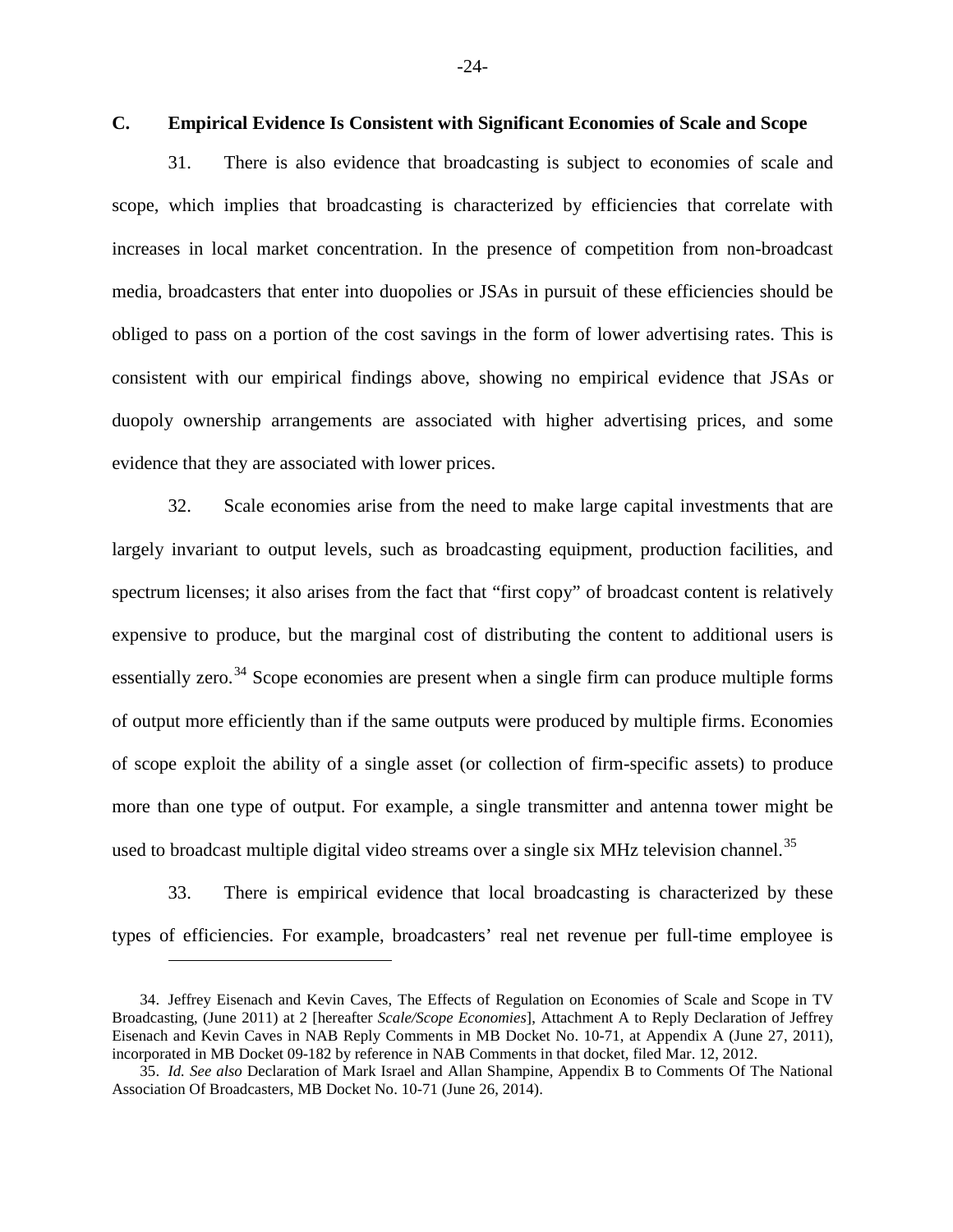highly correlated with station size, which indicates that stations with larger operations generate more output per unit of labor.<sup>[36](#page-24-1)</sup> Larger broadcast stations also generate more profit per unit of output, which indicates that this increased output per worker is associated with greater efficiencies, as opposed to (say) an increase in the intensity of other inputs, and/or a decrease in input costs.<sup>[37](#page-24-2)</sup> Finally, several econometric studies have found evidence of scope economies for the joint production of television and radio content, as well as for television and newspapers.<sup>[38](#page-24-3)</sup>

#### **CONCLUSIONS**

<span id="page-24-0"></span>34. Although the DOJ has asserted that local broadcast advertising is a relevant antitrust product market, the DOJ has not produced empirical evidence consistent with this hypothesis. In this study, we have evaluated the DOJ's position through several empirical analyses. In the aggregate, the data show clearly that broadcast television's share of both viewing audiences and advertising dollars has experienced substantial and persistent declines for decades, while non-broadcast alternatives such as cable and Internet have experienced substantial growth. This constitutes clear evidence of both viewers' and advertisers' willingness to substitute away from broadcast and towards non-broadcast alternatives in large numbers.

35. At a more granular level, we have performed several econometric analyses of the determinants of local advertising prices. The results are inconsistent with the DOJ's position, and consistent with the position that local broadcasting prices are disciplined by offerings from cable television and other non-broadcast media alternatives: We find no empirical evidence that

<sup>36.</sup> *Scale/Scope Economies* at 9-12.

<sup>37.</sup> *Id*.

<span id="page-24-3"></span><span id="page-24-2"></span><span id="page-24-1"></span><sup>38.</sup> A review of the literature concluded in 2011 that "the existing body of empirical work provides substantial support for the proposition that the amount of local news programming is positively associated with newspaper cross-ownership." *See Scale/Scope Economies* at 44. *See also* Sumiko Asai, *Scale Economies and Scope Economies in the Japanese Broadcasting Market*, 18 INFORMATION ECONOMICS AND POLICY (2006) 321–331, at 321; *see also* Daniel Shiman, "The Impact of Ownership Structure on Television Stations' News and Public Affairs Programming," FCC Media Study 4 (July 2007).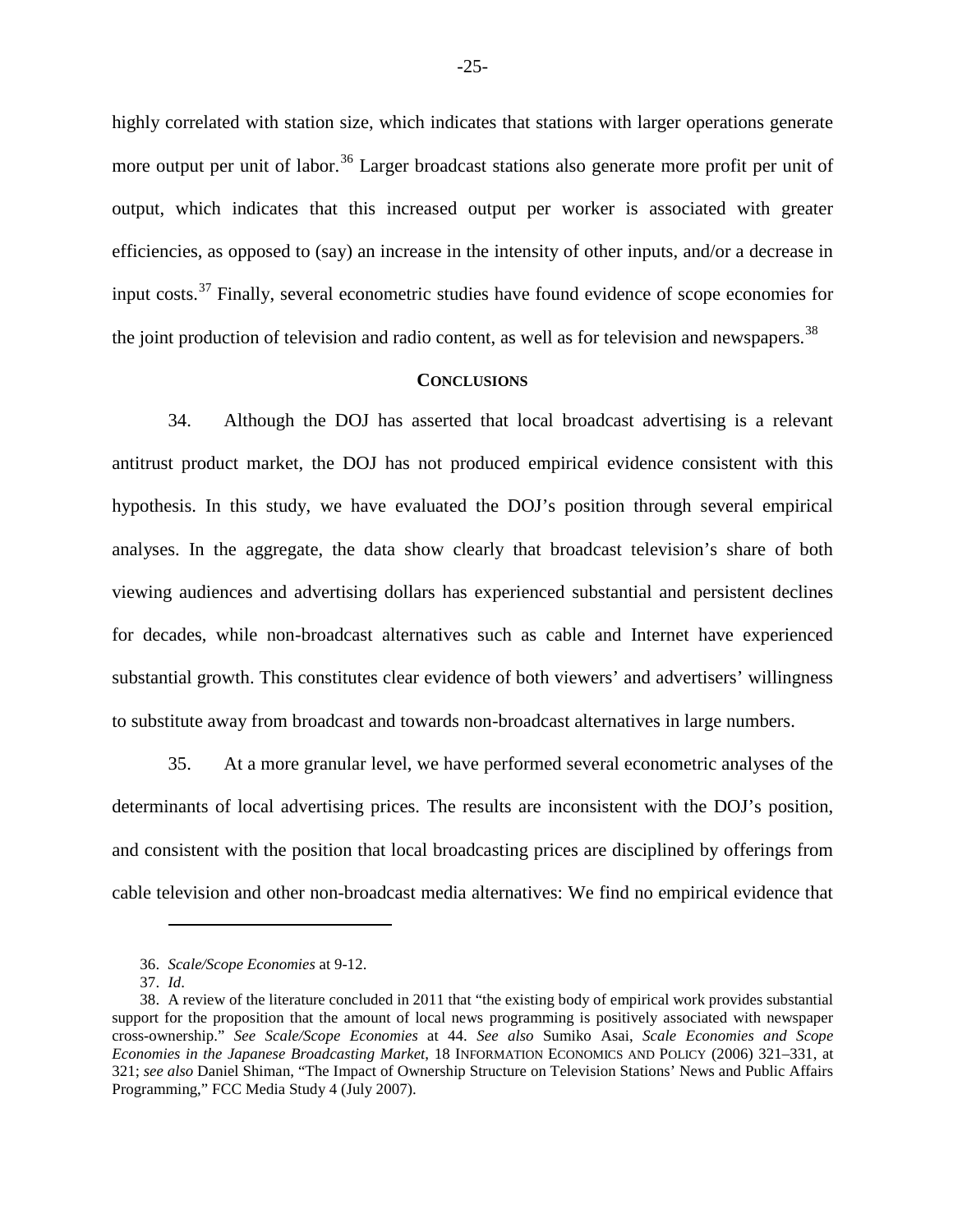JSA/SSAs or duopoly ownership arrangements are associated with higher advertising prices, and some evidence that they are associated with lower prices. Further, we find no evidence that increases in concentration among local broadcasters are associated with increases in local advertising prices. We conclude that the DOJ's definition of the relevant antitrust product market is not supported by the available evidence, and that a properly defined relevant product would need to be broadened to include non-broadcast alternatives.

 $\begin{array}{cccccccccccccc} \bullet & & & \bullet & & & \bullet & & & \bullet & & \end{array}$ 

Kevin W. Caves

l. Sine

August 4, 2014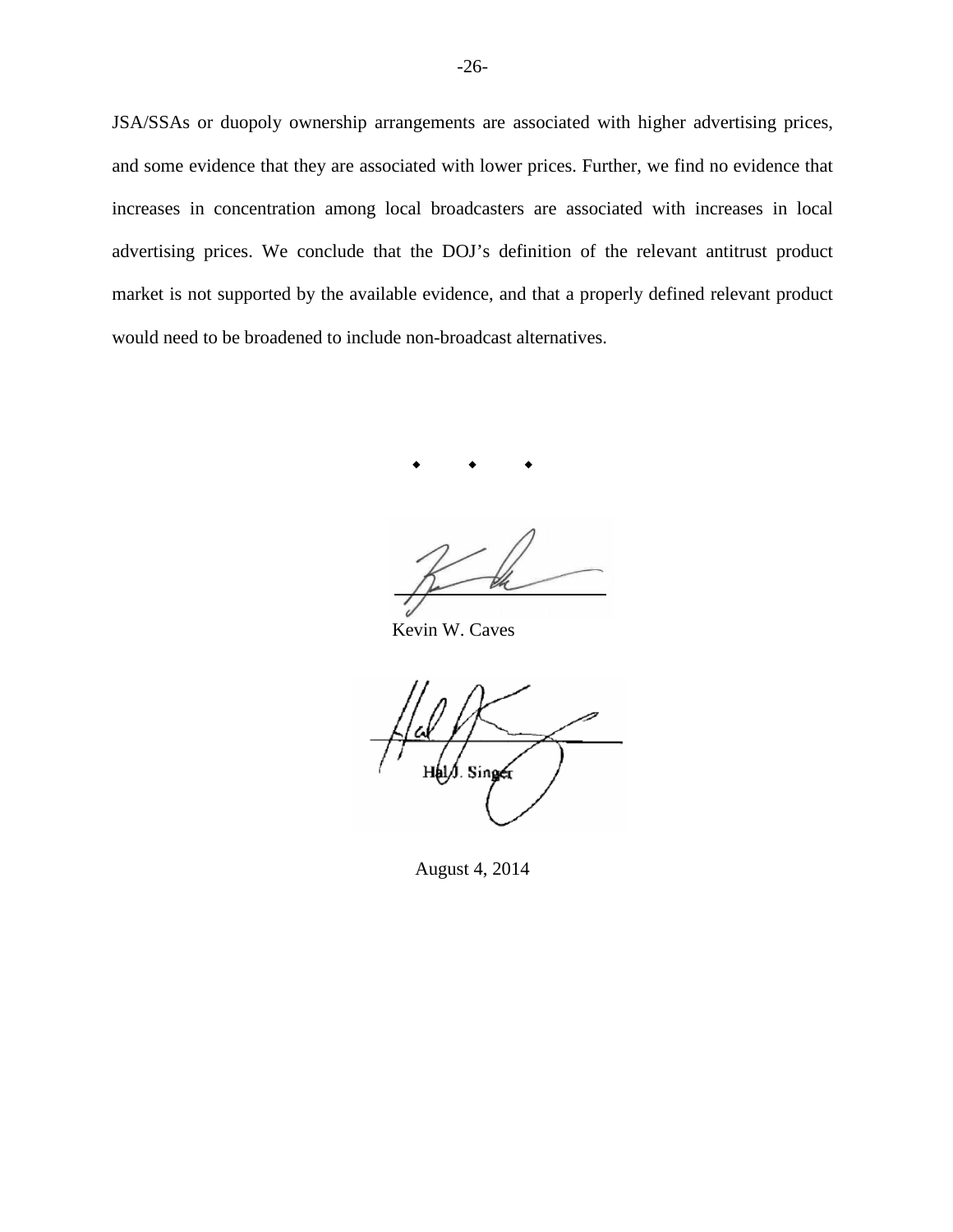### **APPENDIX 1: CURRICULUM VITAE OF KEVIN CAVES**

# **Kevin W. Caves**

## <span id="page-26-0"></span>**Office Address**

Economists Incorporated 2121 K Street, NW Suite 1100 Washington, DC 20037 Phone: (202) 833-5222 caves.k@ei.com

### **Education**

- Ph.D. Economics, University of California at Los Angeles, December 2005 Fields of Study: Industrial Organization, Applied Econometrics
- M.A. Economics, University of California at Los Angeles, May 2002
- B.A. *Magna cum laude*, Departmental Honors in Economics, Haverford College, May 1998

#### **Current Position**

Senior Economist, Economists Incorporated, January 2014 - Present

#### **Employment History**

Director, Navigant Economics, March 2011 to December 2013

Associate Director, Navigant Economics, February 2010 to March 2011

Vice President, Empiris LLC, September 2008 to February 2010

Senior Economist, Criterion Economics LLC, October 2006 to September 2008

Senior Consultant, Deloitte & Touche LLP, September 2005 to October 2006

Teaching Fellow, Department of Economics, UCLA, January 2002 to June 2004

Assistant Economist, Federal Reserve Bank of New York, August 1998 to June 2000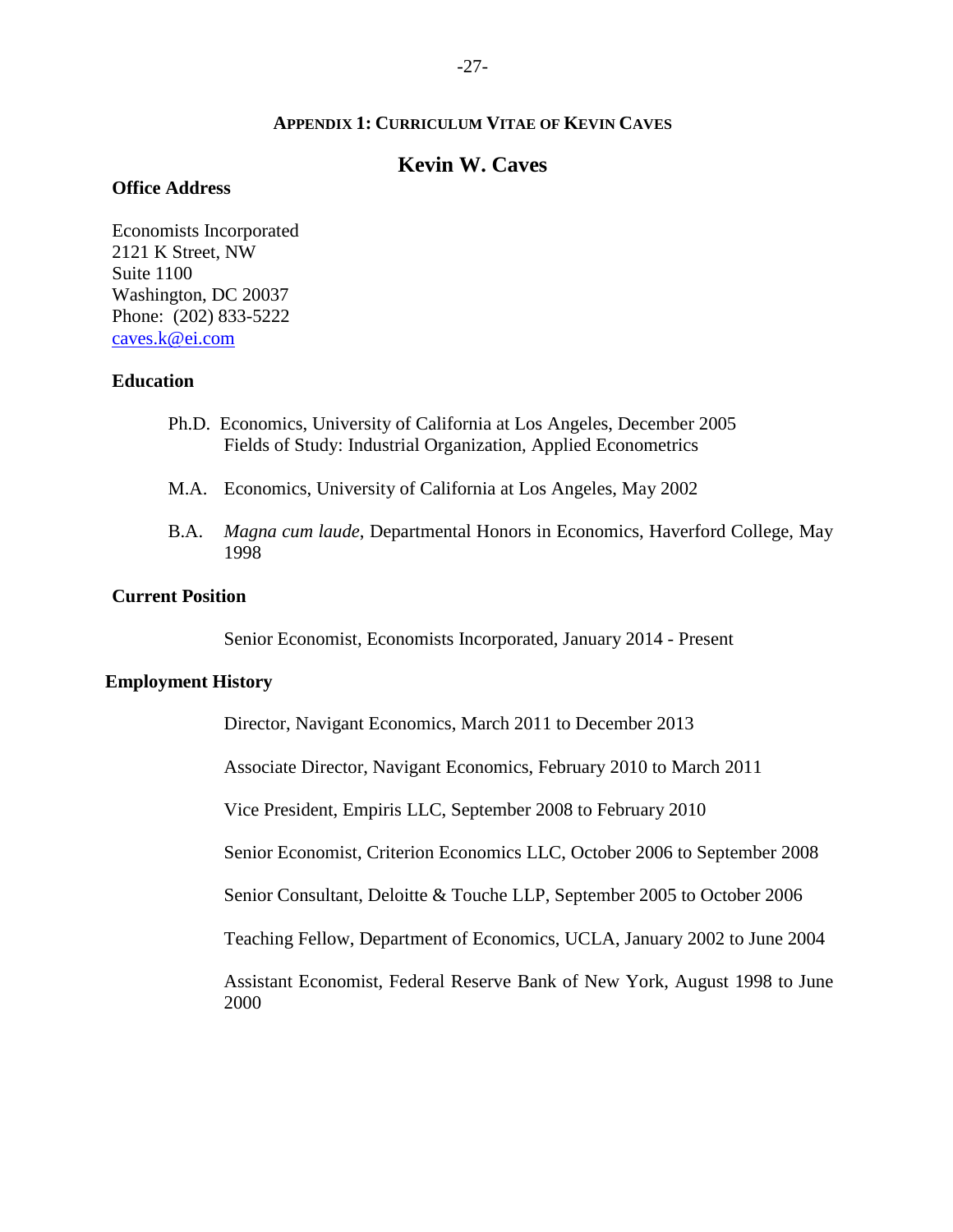### **Publications and Research Papers**

*Life After Comcast: The Economist's Obligation to Decompose Damages Across Theories of Harm*, 28 ANTITRUST (Spring 2014), co-authored with Hal J. Singer.

*Mobile Wireless Performance the EU and the US: Implications for Policy*, 93 COMMUNICATIONS & STRATEGIES (Q1 2014), co-authored with Erik Bohlin and Jeffrey A. Eisenach.

*Econometric Tests for Analyzing Common Impact*, co-authored with Hal J. Singer, in THE LAW AND ECONOMICS OF CLASS ACTIONS: 26 RESEARCH IN LAW AND ECONOMICS 135-160 (James Langenfeld, ed., Emerald Publishing 2014).

*Testing for Antitrust Impact with Common Econometric Methods*, AMERICAN BAR ASSOCIATION (Spring 2013), co-authored with Hal J. Singer.

*Vertical Integration in Multichannel Television Markets: A Study of Regional Sports Networks*, 12 REVIEW OF NETWORK ECONOMICS 61-92 (2013), coauthored with Hal J. Singer and Chris Holt.

*Assessing Bundled and Share-Based Loyalty Rebates: Application to the Pharmaceutical Industry*, 8 JOURNAL OF COMPETITION LAW & ECONOMICS 889- 913 (2012), co-authored with Hal J. Singer.

*Modeling the Welfare Effects of Net Neutrality Regulation: A Comment on Economides and Tåg,* 24 INFORMATION ECONOMICS & POLICY 288-292 (2012).

*Economic and Legal Aspects of FLSA Exemptions: A Case Study of Companion Care*, 63 LABOR LAW JOURNAL 174-202 (2012), co-authored with Jeffrey A. Eisenach.

"What Happens When Local Phone Service Is Deregulated?," *Regulation* (Fall 2012), co-authored with Jeffrey A. Eisenach.

*The Bottle and the Border: What can America's failed experiment with alcohol prohibition in the 1920s teach us about the likely effects of anti-immigration legislation today?* 9 THE ECONOMISTS' VOICE (June 2012).

"What a Nobel-Prize Winning Economist Can Teach Us About Obamacare," *The Atlantic* (May 23, 2012), co-authored with Einer Elhauge. Reprinted in *Obamacare on Trial*.

*Quantifying Price-Driven Wireless Substitution in Telephony*, 35 TELECOMMUNICATIONS POLICY 984-998 (December 2011).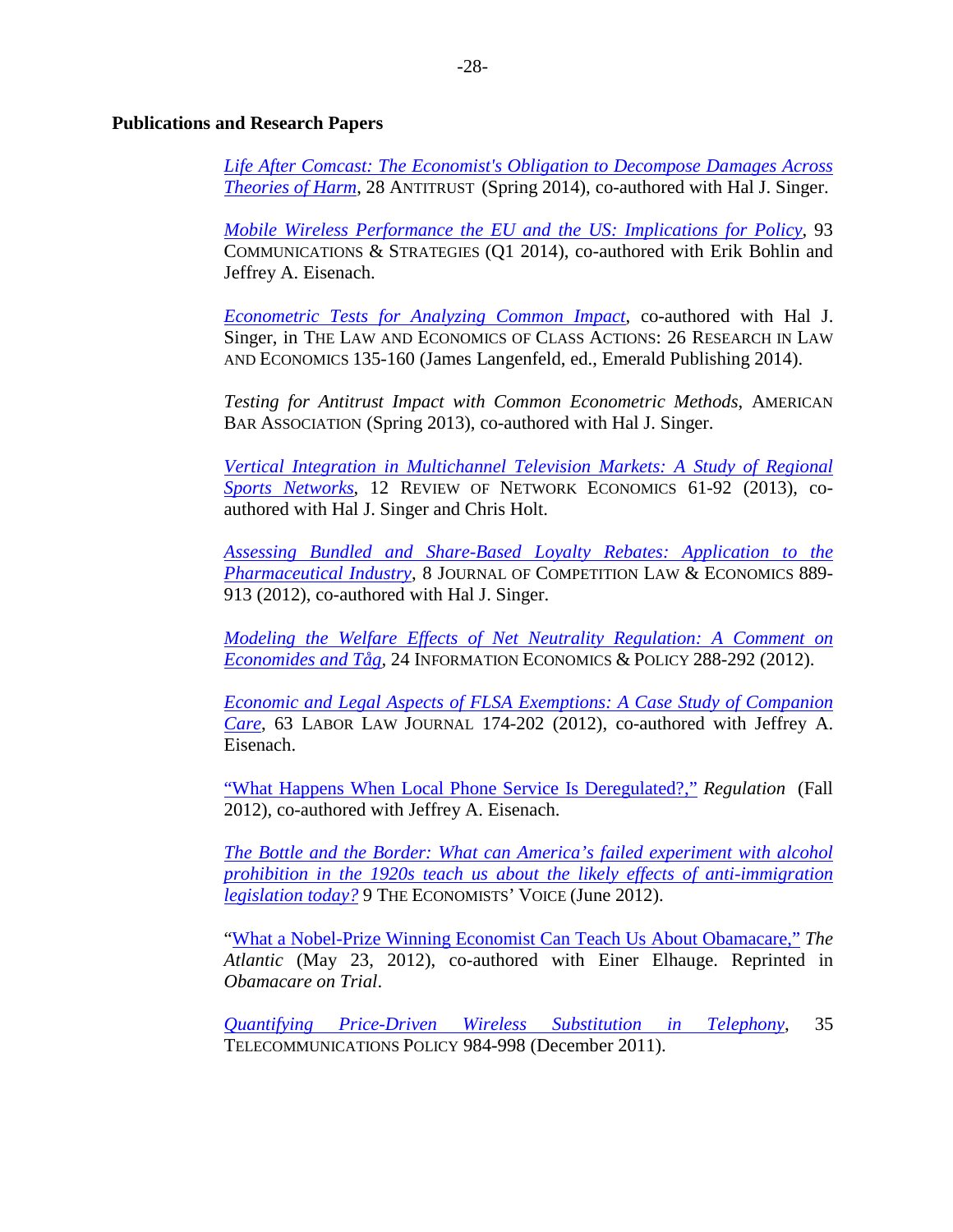*Structural Identification of Production Functions*, ECONOMETRICA (co-authored with Daniel Ackerberg and Garth Frazer, revise and resubmit, December 2006).

*State Dependence and Heterogeneity in Aggregated Discrete Choice Demand Systems: An Example from the Cigarette Industry* (UCLA Dissertation, December 2005).

### **White Papers**

*Mobile Wireless Performance in Canada: Lessons from the EU and the US*  (prepared with support from TELUS, co-authored with Erik Bohlin and Jeffrey A. Eisenach, September 2013).

*Mobile Wireless Performance in the EU & the US* (prepared with support from GSMA, co-authored with Erik Bohlin and Jeffrey A. Eisenach, May 2013).

*Estimating the Economic Impact of Repealing the FLSA Companion Care Exemption (prepared with support from National Association for Home & Hospice Care*, co-authored with Jeffrey A. Eisenach, March 2012).

*The Impact of Liberalizing Price Controls on Local Telephone Service: An Empirical Analysis* (prepared with support from Verizon Communications, coauthored with Jeffrey A. Eisenach, February 2012).

*Bundles in the Pharmaceutical Industry: A Case Study of Pediatric Vaccines*  (prepared with support from Novartis, co-authored with Hal J. Singer, July 2011).

*Evaluating the Cost-Effectiveness of RUS Broadband Subsidies: Three Case Studies* (prepared with support from The National Cable & Telecommunications Association, co-authored with Jeffrey A. Eisenach, April 2011).

*Video Programming Costs and Cable TV Prices: A Reply to CRA* (prepared with support from The National Association of Broadcasters, co-authored with Jeffrey A. Eisenach, June 2010).

*Modeling the Welfare Effects of Net Neutrality Regulation: A Comment on Economides and Tåg* (prepared with support from Verizon Communications, April 2010).

*Retransmission Consent and Economic Welfare: A Reply to Compass-Lexecon*  (prepared with support from The National Association of Broadcasters, coauthored with Jeffrey A. Eisenach, April 2010).

*The Benefits and Costs of Implementing "Return-Free" Tax Filing in the U.S.* (prepared with support from The Computer & Communications Industry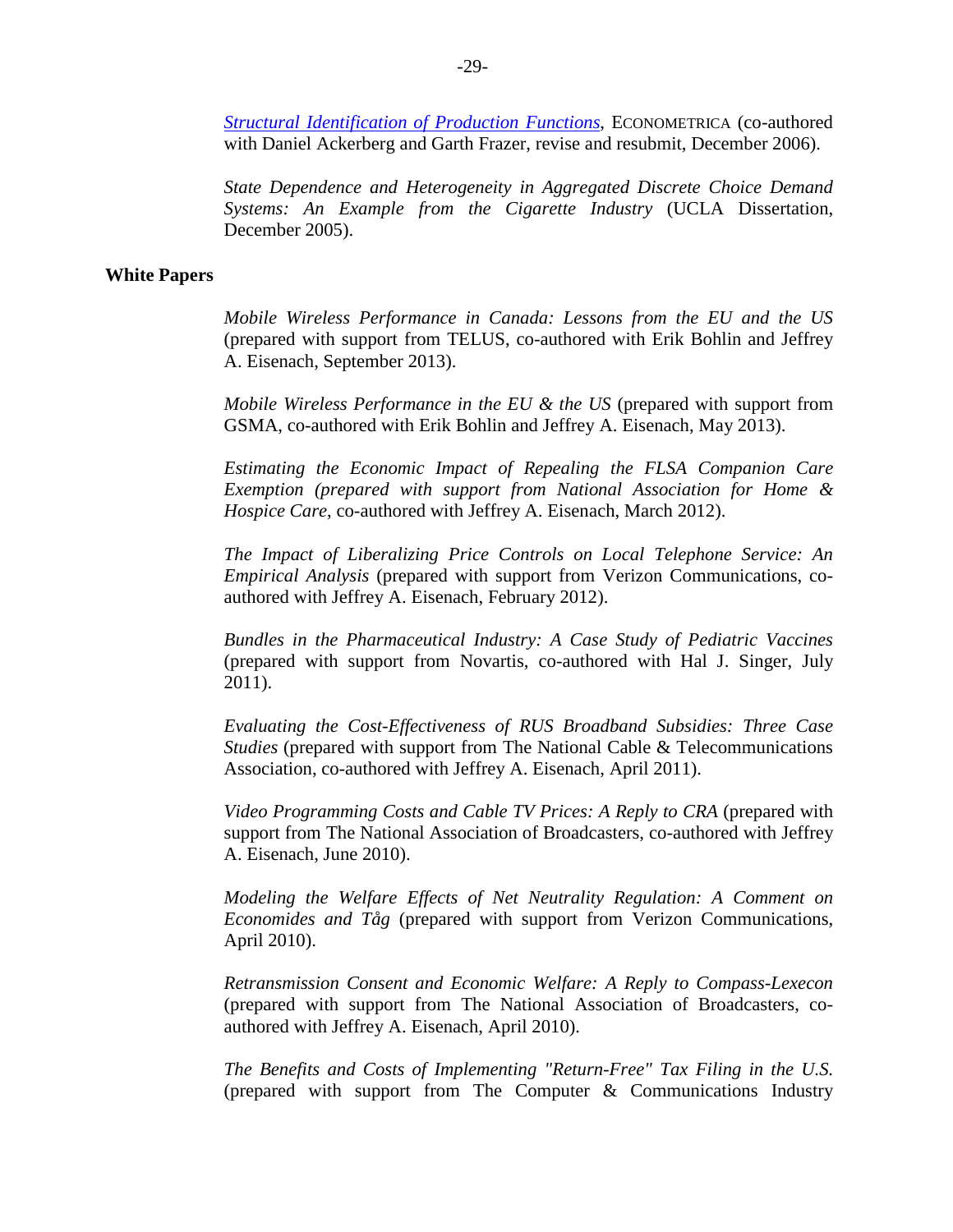Association, co-authored with Jeffrey A. Eisenach & Robert E. Litan, March 2010).

*The Benefits and Costs of I-File* (prepared with support from The Computer & Communications Industry Association, co-authored with Jeffrey A. Eisenach & Robert E. Litan, April 2008).

*The Effects of Providing Universal Service Subsidies to Wireless Carriers* (prepared with support from Verizon Communications, co-authored with Jeffrey A. Eisenach, June 2007).

### **Expert Reports and Filings**

*In the Matter of Special Access for Price Cap Local Exchange Carriers; AT&T Corporation Petition for Rulemaking To Reform Regulation of Incumbent Local Exchange Carrier Rates for Interstate Special Access Services* (WC Docket No. 05-25 & RM-10593), Declaration of Kevin W. Caves and Jeffrey A. Eisenach, Federal Communications Commission (March 2013).

*In the Matter of Amendment of the Commission's Rules Related to Retransmission Consent*, (MB Docket No. 10-71), Reply Declaration of Jeffrey A. Eisenach and Kevin W. Caves, Federal Communications Commission (June 2011).

*In the Matter of Amendment of the Commission's Rules Related to Retransmission Consent*, (MB Docket No. 10-71), Declaration of Jeffrey A. Eisenach and Kevin W. Caves, Federal Communications Commission (May 2011).

*Guardian Pipeline, L.L.C., v. 295.49 acres of land, more or less, in Brown County, Calumet County, Dodge County, Fond du Lac County, Jefferson County and Outagamie County, Wisconsin, et al.*, Case No. 08-C-28 (E.D. Wis.), Declaration Of Kevin W. Caves, Ph.D. (September 2010).

### **Speaking Engagements**

*Competition and Monopsony In Labor Markets: Theory, Evidence, and Antitrust Implications*, New York State Bar Association, Antitrust Law Section, New York, NY (April 23, 2014).

*Econometric Tests of Common Impact*, Covington & Burling LLP, Washington, DC., (May 23, 2013).

*Vertical Integration in Cable Networks: A Study of Regional Sports Networks*, Federal Communications Commission (May 21, 2013).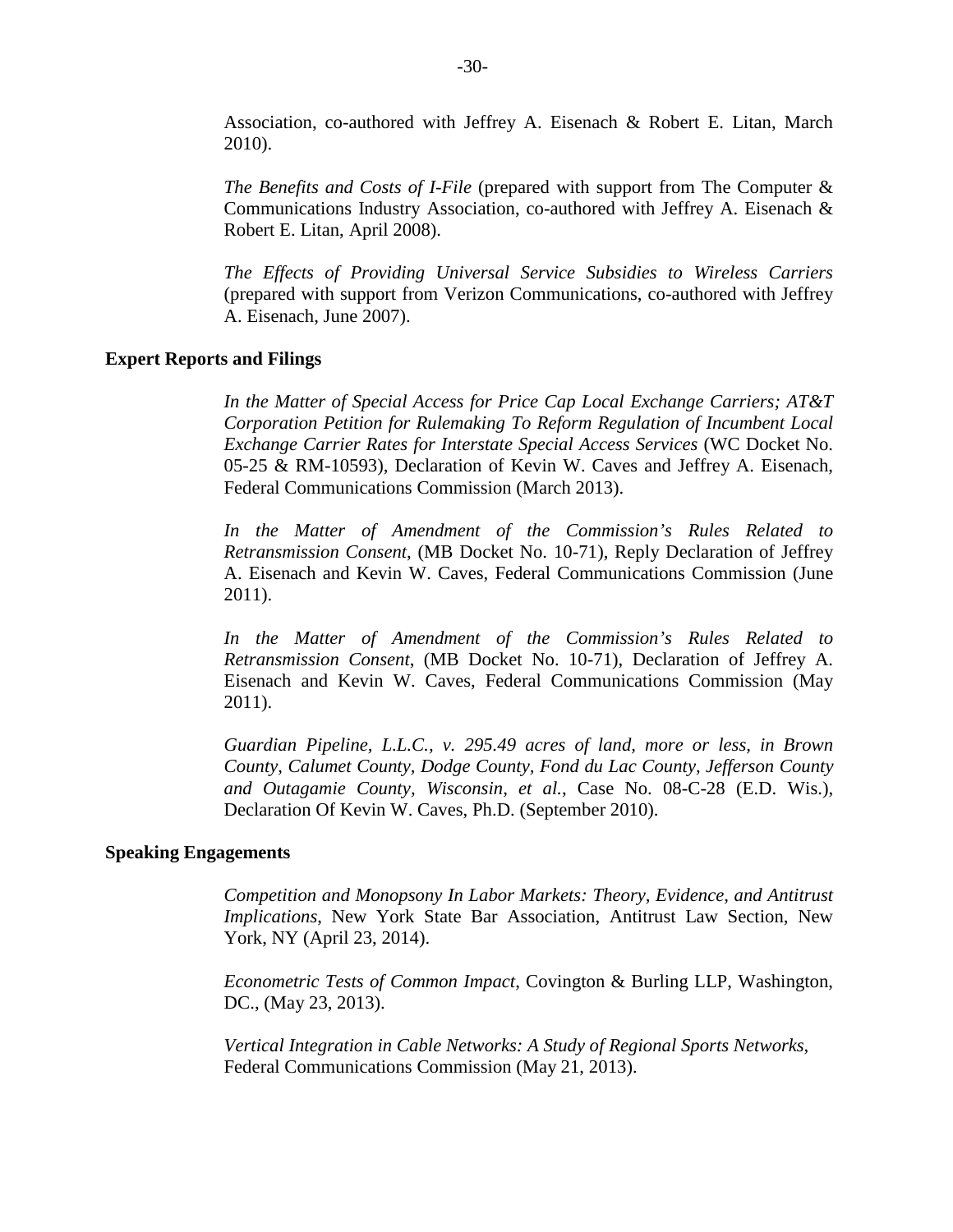*Regression Methods: Theory and Applications of Fixed-Effects Models*, O'Melveny & Myers LLP, Washington, DC., (July 16, 2012).

*Regression Methods: Theory and Applications*, Antitrust Practice Group, Cohen Milstein Sellers & Toll PLLC, Washington, DC., (June 4, 2012).

*Using Regression in Antitrust Cases*, University of Pennsylvania Law School, Philadelphia, PA., (April 12, 2012).

Interview with *IT Business Edge* on Rural Utilities Service Broadband Subsidies (May 17, 2011).

### **Reviewer**

Review of Network Economics

International Journal of the Economics of Business

## **Honors and Awards**

Howard Fellowship for Excellence in Teaching, University of California at Los Angeles, Spring 2005.

Graduate Fellowship, University of California at Los Angeles, 2000 – 2004.

Departmental Honors in Economics, Haverford College, May 1998.

Phi Beta Kappa Society, elected May 1998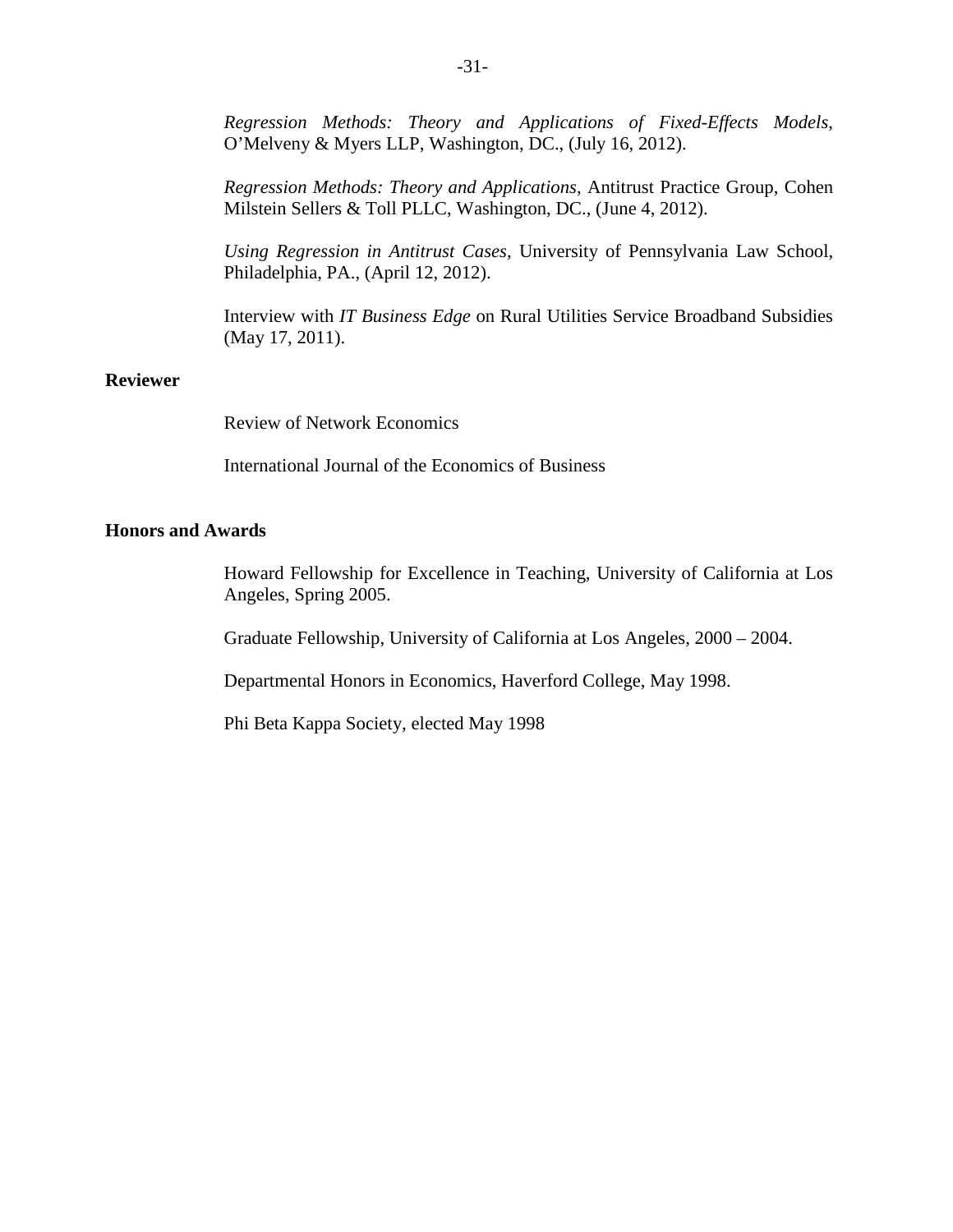### **APPENDIX 2: CURRICULUM VITAE OF HAL SINGER**

### **HAL J. SINGER**

#### <span id="page-31-0"></span>**Office Address**

Economists Incorporated 2121 K Street, NW Suite 1100 Washington, DC 20037 Phone: (202) 747-3520 singer.h@ei.com

### **Education**

Ph.D., The John Hopkins University, 1999; M.A. 1996, Economics

B.S., Tulane University, *magna cum laude*, 1994, Economics. Dean's Honor Scholar (full academic scholarship). Senior Scholar Prize in Economics, 1994.

#### **Current Position**

ECONOMISTS INCORPORATED, Washington, D.C.: Principal 2014-present.

PROGRESSIVE POLICY INSTITUTE, Washington, D.C.: Senior Fellow, 2013-present.

#### **Employment History**

NAVIGANT ECONOMICS, Washington, D.C.: Managing Director, 2010-2013.

GEORGETOWN UNIVERSITY, MCDONOUGH SCHOOL OF BUSINESS, Washington, D.C.: Adjunct Professor, 2010, 2014.

EMPIRIS, L.L.C., Washington, D.C.: Managing Partner and President, 2008-2010.

- CRITERION ECONOMICS, L.L.C., Washington, D.C.: President, 2004-2008. Senior Vice President, 1999-2004.
- LECG, INC., Washington, D.C.: Senior Economist, 1998-99.
- U.S. SECURITIES AND EXCHANGE COMMISSION, OFFICE OF ECONOMIC ANALYSIS, Washington, D.C.: Staff Economist, 1997-98.
- THE JOHNS HOPKINS UNIVERSITY, ECONOMICS DEPARTMENT, Baltimore: Teaching Assistant, 1996-98.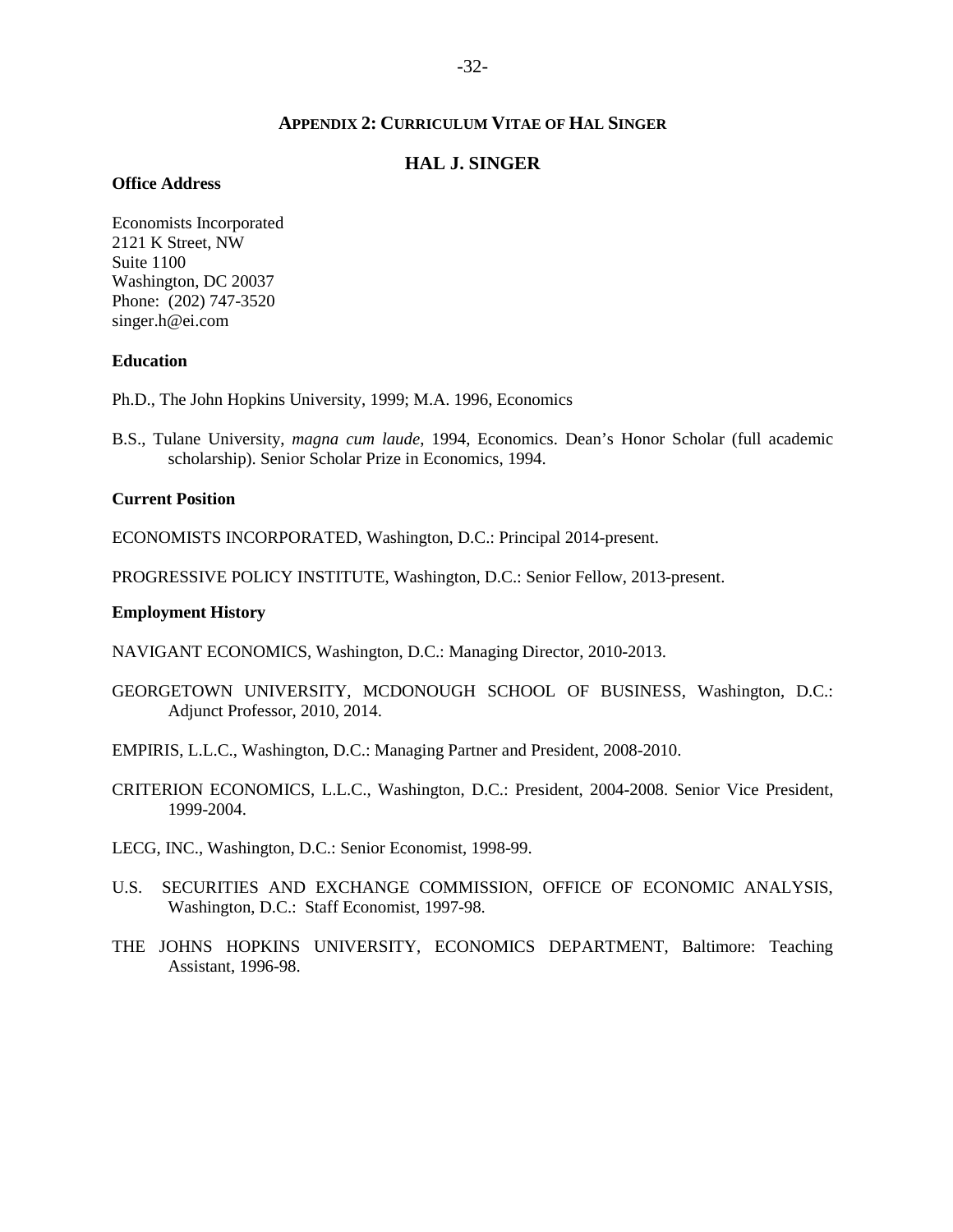#### **Authored Books and Book Chapters**

- THE NEED FOR SPEED: A NEW FRAMEWORK FOR TELECOMMUNICATIONS POLICY FOR THE 21ST CENTURY, co- authored with Robert Litan (Brookings Press 2013).
- *Net Neutrality Is Bad Broadband Regulation*, co-authored with Robert Litan, in THE ECONOMISTS' VOICE 2.0: THE FINANCIAL CRISIS, HEALTH CARE REFORM AND MORE (Aaron Edlin and Joseph Stiglitz, eds., Columbia University Press 2012).
- *Valuing Life Settlements as a Real Option*, co-authored with Joseph R. Mason, in LONGEVITY TRADING AND LIFE SETTLEMENTS (Vishaal Bhuyan ed., John Wiley & Sons 2009).
- *An Antitrust Analysis of the World Trade Organization's Decision in the U.S.-Mexico Arbitration on Telecommunications Services*, co- authored with J. Gregory Sidak, in HANDBOOK OF TRANS-ATLANTIC ANTITRUST (Philip Marsden, ed. Edward Elgar 2006).
- BROADBAND IN EUROPE: HOW BRUSSELS CAN WIRE THE INFORMATION SOCIETY, coauthored with Dan Maldoom, Richard Marsden, and J. Gregory Sidak (Kluwer/Springer Press 2005).
- *Are Vertically Integrated DSL Providers Squeezing Unaffiliated ISPs (and Should We Care)?*, coauthored with Robert W. Crandall, in ACCESS PRICING: THEORY, PRACTICE AND EMPIRICAL EVIDENCE (Justus Haucap and Ralf Dewenter eds., Elsevier Press 2005).

#### **Journal Articles**

- *Econometric Tools for Classwide Analysis of Antitrust Impact,* RESEARCH IN LAW AND ECONOMICS (2014), co-authored with Kevin Caves.
- *Is the U.S. Government's Internet Policy Broken?*, 5 POLICY AND INTERNET (2013), co-authored with Robert Hahn.
- *Avoiding Rent-Seeking in Secondary Market Spectrum Transactions*, 65 FEDERAL COMMUNICATIONS LAW JOURNAL (2013), co-authored with Jeffrey Eisenach.
- *Vertical Integration in Multichannel Television Markets: A Study of Regional Sports Networks*, 12(1) REVIEW OF NETWORK ECONOMICS (2013), co-authored with Kevin Caves and Chris Holt.
- *Assessing Bundled and Share-Based Loyalty Rebates: Application to the Pharmaceutical Industry*, 8(4) JOURNAL OF COMPETITION LAW AND ECONOMICS (2012), co-authored with Kevin Caves.
- *Assessing Competition in U.S. Wireless Markets: Review of the FCC's Competition Reports*, 64 FEDERAL COMMUNICATIONS LAW JOURNAL (2012), co-authored with Gerald Faulhaber and Robert Hahn.
- *An Empirical Analysis of Aftermarket Transactions by Hospitals*, 28 JOURNAL OF CONTEMPORARY HEALTH LAW AND POLICY (2011), co-authored with Robert Litan and Anna Birkenbach.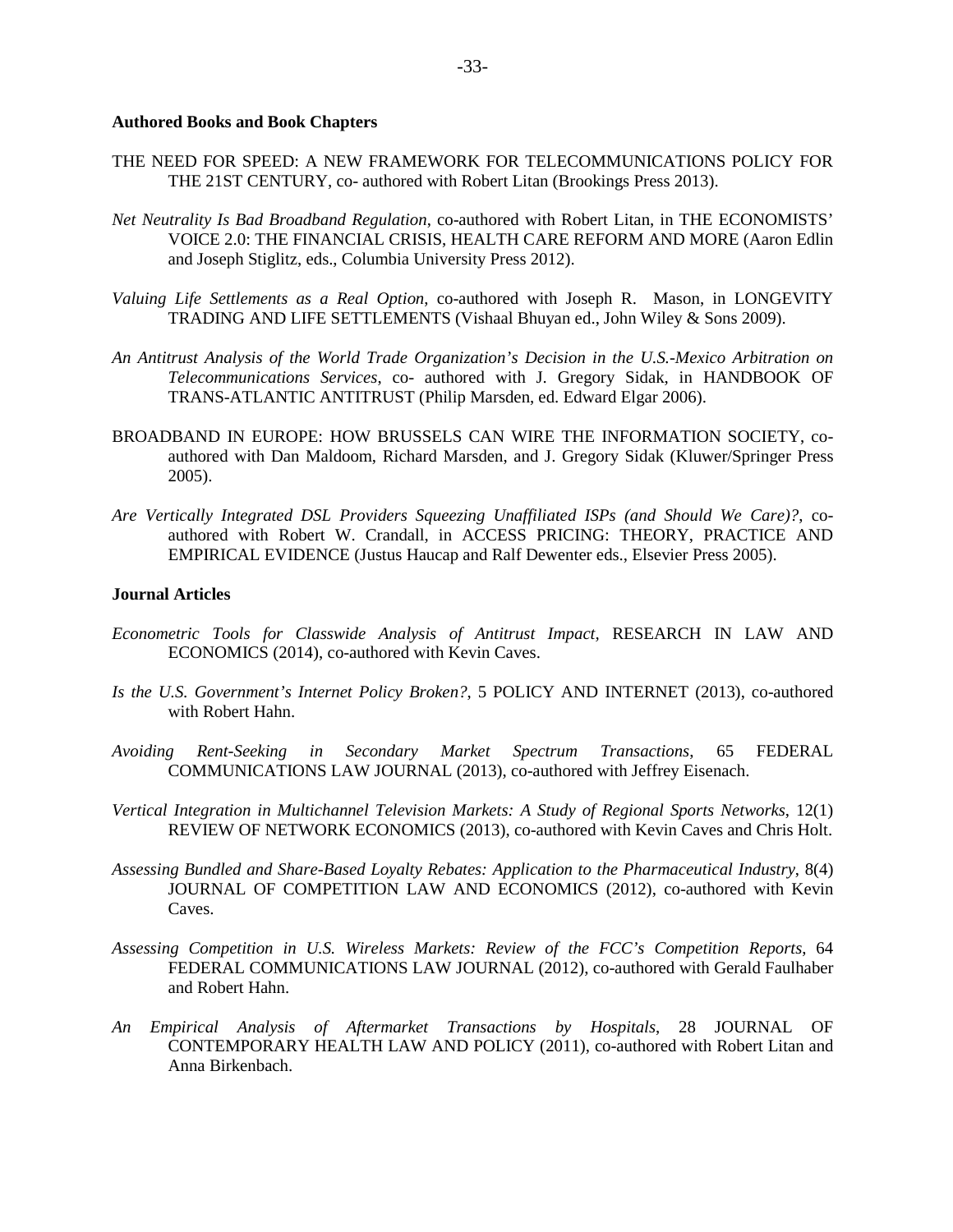- *Addressing the Next Wave of Internet Regulation: Toward a Workable Principle for Nondiscrimination*, 4 REGULATION & GOVERNANCE (2010), co-authored with Robert Hahn and Robert Litan.
- *Class Certification in Antitrust Cases: An Economic Framework*, 17 GEORGE MASON LAW REVIEW (2010), co-authored with Robert Kulick.
- *The Economic Impact of Eliminating Preemption of State Consumer Protection Laws*, 12 UNIVERSITY OF PENNSYLVANIA JOURNAL OF BUSINESS LAW 781 (2010), co-authored with Joseph R. Mason and Robert B. Kulick.
- *Why the iPhone Won't Last Forever and What the Government Should Do to Promote its Successor*, 8 JOURNAL ON TELECOMMUNICATIONS AND HIGH TECHNOLOGY LAW 313 (2010), co-authored with Robert W. Hahn.
- *What Does an Economist Have to Say About the Calculation of Reasonable Royalties?*, 14 INTELLECTUAL PROPERTY LAW BULLETIN 7 (2010), co-authored with Kyle Smith.
- *Is Greater Price Transparency Needed in the Medical Device Industry?*, HEALTH AFFAIRS (2008), co-authored with Robert W. Hahn and Keith Klovers.
- *Evaluating Market Power with Two-Sided Demand and Preemptive Offers to Dissipate Monopoly Rent*, 4 JOURNAL OF COMPETITION LAW & ECONOMICS (2008), co-authored with J. Gregory Sidak.
- *Assessing Bias in Patent Infringement Cases: A Review of International Trade Commission Decisions*, 21 HARVARD JOURNAL OF LAW AND TECHNOLOGY (2008), co-authored with Robert W. Hahn.
- *The Effect of Incumbent Bidding in Set-Aside Auctions: An Analysis of Prices in the Closed and Open Segments of FCC Auction 35*, 32 TELECOMMUNICATIONS POLICY JOURNAL (2008), coauthored with Peter Cramton and Allan Ingraham.
- *A Real-Option Approach to Valuing Life Settlement Transactions*, 23 JOURNAL OF FINANCIAL TRANSFORMATION (2008), co-authored with Joseph R. Mason.
- *The Economics of Wireless Net Neutrality*, 3 JOURNAL OF COMPETITION LAW AND ECONOMICS 399 (2007), co-authored with Robert W. Hahn and Robert E Litan.
- *Vertical Foreclosure in Video Programming Markets: Implication for Cable Operators*, 3 REVIEW OF NETWORK ECONOMICS 348 (2007), co-authored with J. Gregory Sidak.
- *The Unintended Consequences of Net Neutrality*, 5 JOURNAL ON TELECOMMUNICATIONS AND HIGH TECH LAW 533 (2007), co-authored with Robert E. Litan.
- *Does Video Delivered Over a Telephone Network Require a Cable Franchise?*, 59 FEDERAL COMMUNICATIONS LAW JOURNAL 251 (2007), co-authored with Robert W. Crandall and J. Gregory Sidak.
- *The Competitive Effects of a Cable Television Operator's Refusal to Carry DSL Advertising*, 2 JOURNAL OF COMPETITION LAW AND ECONOMICS 301 (2006).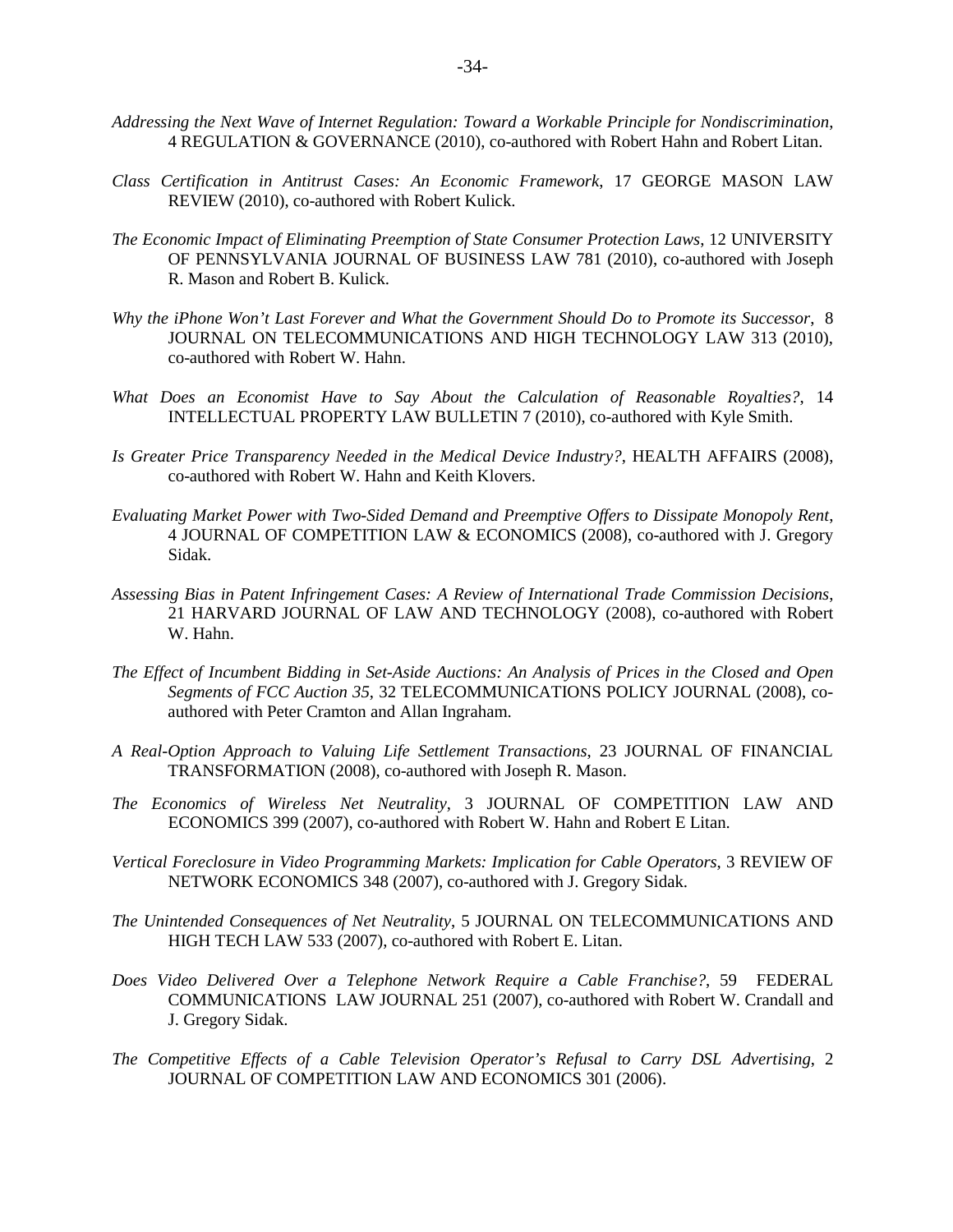- *Uberregulation without Economics: The World Trade Organization's Decision in the U.S.-Mexico Arbitration on Telecommunications Services*, 57 FEDERAL COMMUNICATIONS LAW JOURNAL 1 (2004), co-authored with J. Gregory Sidak.
- *The Secondary Market for Life Insurance Policies: Uncovering Life Insurance's "Hidden" Value*, 6 MARQUETTE ELDER'S ADVISOR 95 (2004), co-authored with Neil A. Doherty and Brian A. O'Dea.
- *Do Unbundling Policies Discourage CLEC Facilities-Based Investment?*, 4 TOPICS IN ECONOMIC ANALYSIS AND POLICY (2004), co-authored with Robert W. Crandall and Allan T. Ingraham.
- *Foreign Investment Restrictions as Industrial Policy*, 3 CANADIAN JOURNAL OF LAW AND TECHNOLOGY 19 (2004), co- authored with Robert W. Crandall.
- *Regulating the Secondary Market for Life Insurance Policies*, 21 JOURNAL OF INSURANCE REGULATION 63 (2003), co- authored with Neil A. Doherty.
- *Interim Pricing of Local Loop Unbundling in Ireland: Epilogue*, 4 JOURNAL OF NETWORK INDUSTRIES 119 (2003), co- authored with J. Gregory Sidak.
- *The Benefits of a Secondary Market for Life Insurance*, 38 REAL PROPERTY, PROBATE AND TRUST JOURNAL 449 (2003), co- authored with Neil A. Doherty.
- *The Empirical Case Against Asymmetric Regulation of Broadband Internet Access*, 17 BERKELEY TECHNOLOGY LAW JOURNAL 954 (2002), co-authored with Robert W. Crandall and J. Gregory Sidak.
- *How Can Regulators Set Nonarbitrary Interim Rates? The Case of Local Loop Unbundling in Ireland*, 3 JOURNAL OF NETWORK INDUSTRIES 273 (2002), co-authored with J. Gregory Sidak.
- *Vertical Foreclosure in Broadband Access*, 49 JOURNAL OF INDUSTRIAL ECONOMICS (2001) 299, co-authored with Daniel L. Rubinfeld.
- *Open Access to Broadband Networks: A Case Study of the AOL/Time Warner Merger*, 16 BERKELEY TECHNOLOGY LAW JOURNAL 640 (2001), co-authored with Daniel L. Rubinfeld.
- *Cable Modems and DSL: Broadband Internet Access for Residential Customers*, 91 AMERICAN ECONOMICS ASSOCIATION PAPERS AND PROCEEDINGS 302 (2001), co-authored with Jerry A. Hausman and J. Gregory Sidak.
- *Residential Demand for Broadband Telecommunications and Consumer Access to Unaffiliated Internet Content Providers*, 18 YALE JOURNAL ON REGULATION 1 (2001), co-authored with Jerry A. Hausman and J. Gregory Sidak.
- *Determining the Source of Inter-License Synergies in Two-Way Paging Networks*, 18 JOURNAL OF REGULATORY ECONOMICS 59 (2000).
- *A General Framework for Competitive Analysis in the Wireless Industry*, 50 HASTINGS LAW REVIEW 1639 (2000), co- authored with J. Gregory Sidak and David Teece.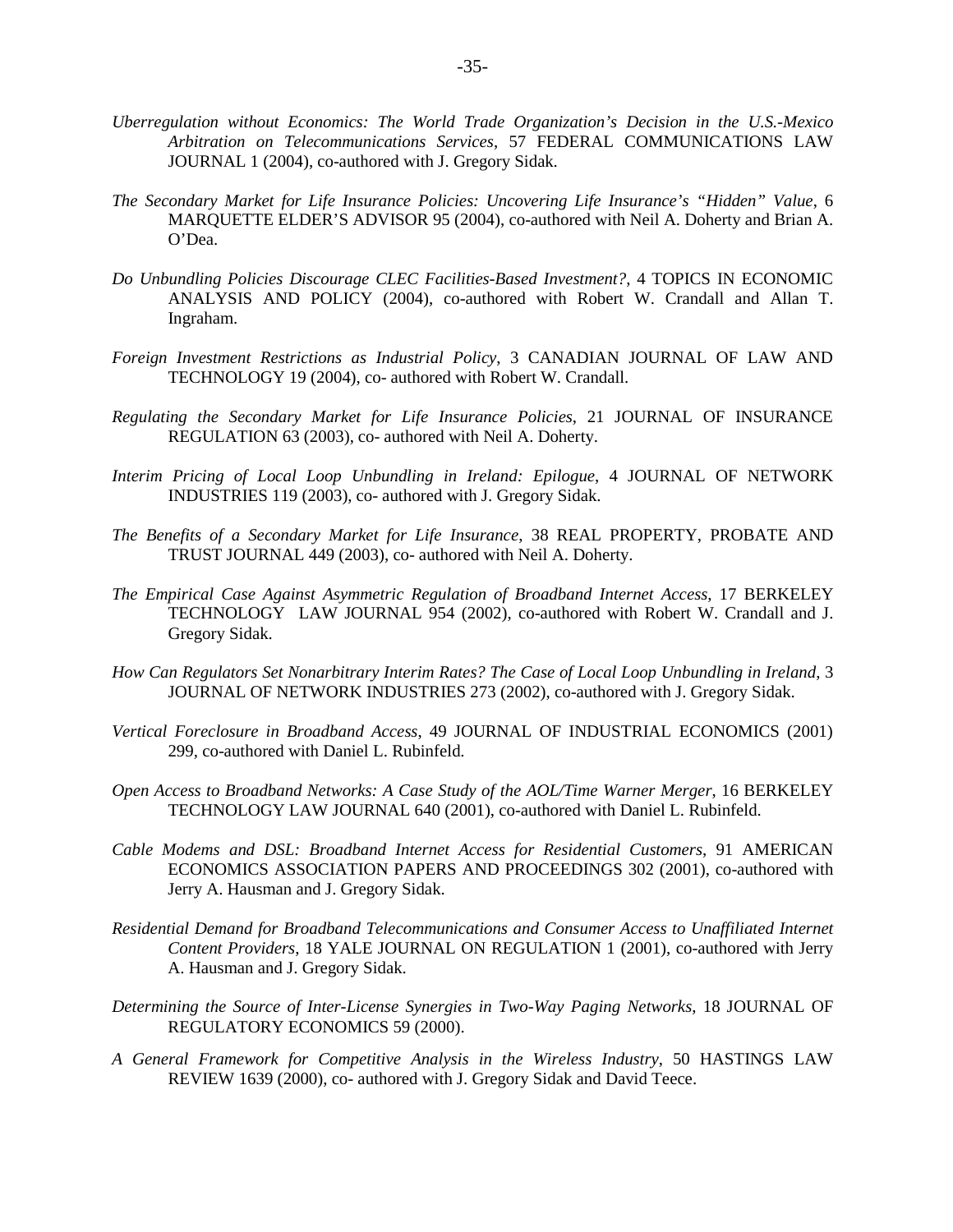*Capital Raising in Offshore Markets*, 23 JOURNAL OF BUSINESS AND FINANCE 1181 (1999), coauthored with Ian Gray and Reena Aggarwal.

#### **Expert Testimony Since 2005**

- Gnanh Nora Krouch v. Wal-Mart Stores, Inc., Case No. CV-12-2217 (N.D. Ca.).
- In the Matter of Petition for Rulemaking to Eliminate the Sports Blackout Rule, MB Docket No. 12-3 (Federal Communications Commission).
- In the Matter of Review of Wholesale Services and Associated Policies, File No. 8663-C12-201313601 (Canadian Radio-Television and Telecommunications Commission).
- Crafting a Successful Incentive Auction: Stakeholders' Perspectives (U.S. Senate, Committee on Commerce, Science, and Transportation).
- Altergy Systems v. Enersys Delaware, Inc., Case No. 74-198-Y-001772-12 JMLE (American Arbitration Association).
- In re New York City Bus Tour Antitrust Litigation, Master Case File No. 13-CV-07I1 (S.D. NY).
- SOCAN Tariff 22.A (Online Music Services, 2011-2013), CSI Online Music Services (2011-2013), SODRAC Tariff 6 - Online Music Services, Music Videos (2010-2013) (Copyright Board Canada).
- Imperial Premium Finance, LLC, v. Sun Life Assurance Company of Canada (S.D. Fl.).
- Michelle Downs and Laurie Jarrett v. Insight Communications Company, L.P., Civil Action No. 3:09- Cv-93-S (W.D. Ky.).
- The Satellite Television Law: Repeal, Reauthorize, or Revise? (U.S. House of Representatives, Committee on Energy and Commerce).
- Marchbanks Truck Service, et al. v. Comdata Network Inc., et al., Civil Action No. 07-1078-JKG (E.D. Pa.).
- Patricia Reiter v. Mutual Credit Corporation, et al., Case No. 8:09-cv-0081 AG (RNBx) (C.D. Ca.).

In re Photochromic Lens Antitrust Litigation, MDL Docket No. 2173 (M.D. Fl.).

- In the Matter of the Arbitration Between Washington Nationals Baseball Club v. TCR Sports Broadcasting Holdings, L.L.P. (Major League Baseball Revenue Sharing Definitions Committee).
- Miguel V. Pro and Davis Landscape et al. v. Hertz Equipment Rental Corporation, No. 2:06-CV-3830 (DMC) (D.N.J.).
- Game Show Network, LLC v. Cablevision Systems Corp., File No. CSR-8529-P (Federal Communications Commission).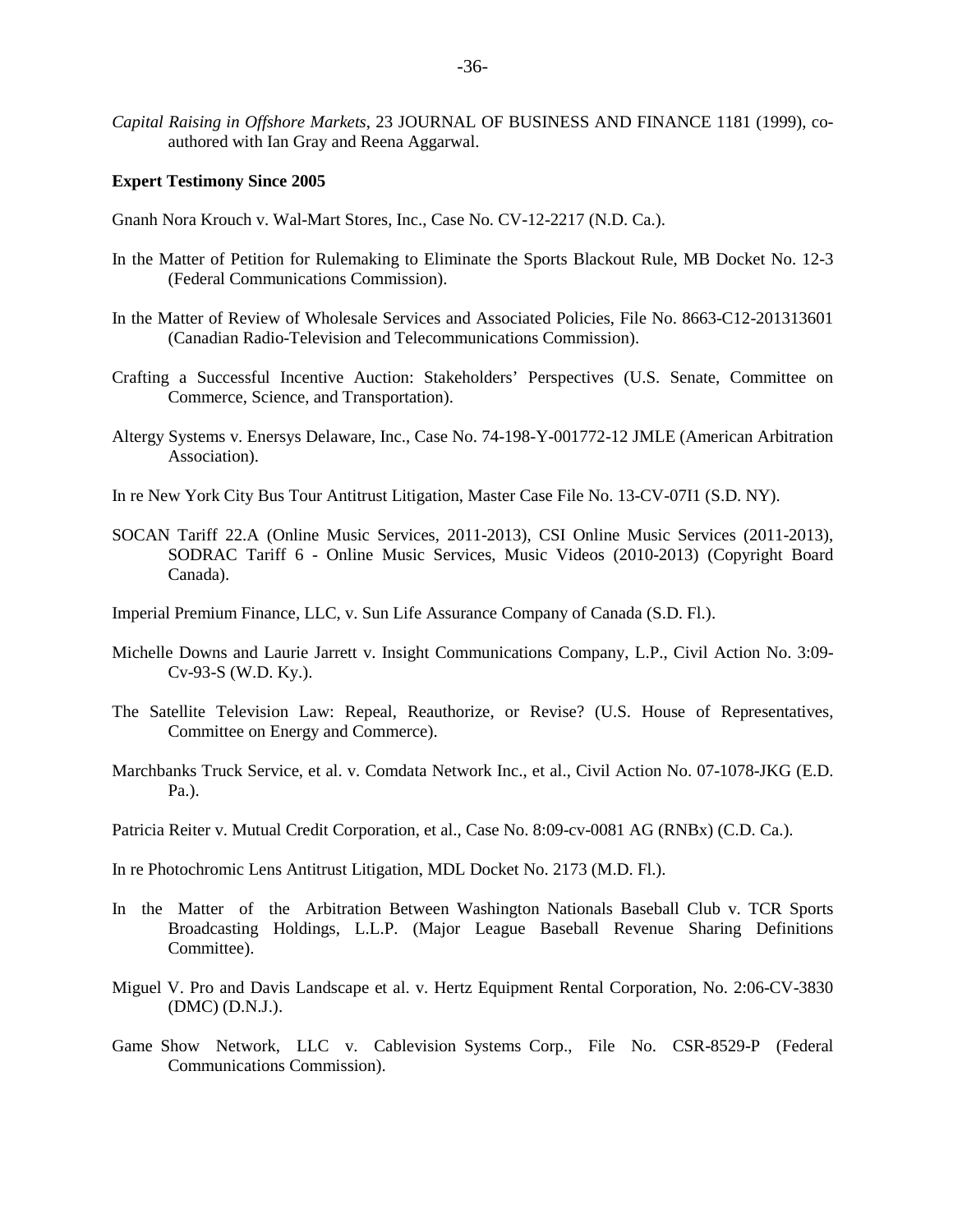- In Re Florida Cement and Concrete Antitrust Litigation, Master Docket No. 09-23493-Civ-Altonaga/Brown (S.D.Fl.).
- Karen Ann Ishee Parsons et al. v. Bright House Networks, Case No. CV-09-B-0267-S (N.D. Al.).
- In Re Cox Enterprises, Inc. Set-Top: Cable Television Box Antitrust Litigation, Case No. 5:09-ML-02048-C (W.D.Ok.).
- Review of the Regulatory Framework Relating to Vertical Integration, Broadcasting Notice of Consultation CRTC 2010-783 (Canadian Radio-television Telecommunications Commission).
- Apotex, Inc., v. Cephalon, Inc., Barr Laboratories, Inc., Mylan Laboratories, Inc., Teva Pharmaceutical Industries, Ltd., Teva Pharmaceuticals USA, Inc., Ranbaxy Laboratories, Ltd., and Ranbaxy Pharmaceuticals, Inc.,. Case No. 2:06-cv-02768-MSG (E.D. Pa.).
- United States, et al. v Amgen, Inc., International Nephrology Network, et al., Civ. Action No. 06-10972- WGY (D. Mass.).
- Carl Blessing et al. v. SIRIUS-XM Radio, Inc., Case No. 09-cv-10035 (HB) (S.D. N.Y.).
- DISH Network L.L.C., v. Comcast Corporation, Comcast SportsNet California, Inc., Case No. 16 472 E 00211 10 (American Arbitration Association).
- In Re Airline Baggage Fee Antitrust Litigation, Civil Action No. 1:09-Md-2089-Tcb (N.D. Ga.).
- Applications of Comcast Corporation, General Electric Company and NBC Universal, Inc. for Consent to Assign Licenses or Transfer Control of Licensees, MB Docket No. 10-56 (Federal Communications Commission).
- T-Mobile West Corporation v. Michael M. Crow, et al., Case No: 2:08-cv-1337 PHX-NVW (D. Az.).
- Metlife Insurance Company of Connecticut and General American Life Insurance Company v. Thomas Petracek, Minnesota Estate Service, Inc., Michael J. Antonello, and Michael J. Antonenllo & Associates, Ltd., No. 08-CV-06095 DSD-F*LN* (D. Minn).
- Tennis Channel, Inc. v. Comcast Cable Communications, LLC, File No. CSR-8258 (Federal Communications Commission).
- MEMdata, LLC, v. Intermountain Healthcare, Inc., and IHC Health Services, Inc., Civil No. 2:08-cv-190 (C.D. Utah).
- Caroline Behrend, et al. v. Comcast Corporation, Civil Action No. 03-6604 (E.D. Pa.).
- In the Matter of Distribution of the 2000-03 Copyright Royalty Funds, Dkt. No. 2008-2 CRB CD 2000- 03 (Copyright Royalty Judges).
- Cindy Johnson et al. v. Arizona Hospital and Health Care Association et al., Case No. 07-01292 (SRB) (D. Az.).

Southeast Missouri Hospital, et al. v. C.R. Bard, Inc., Case No. 1:07CV0031 TCM (E.D. Mo.).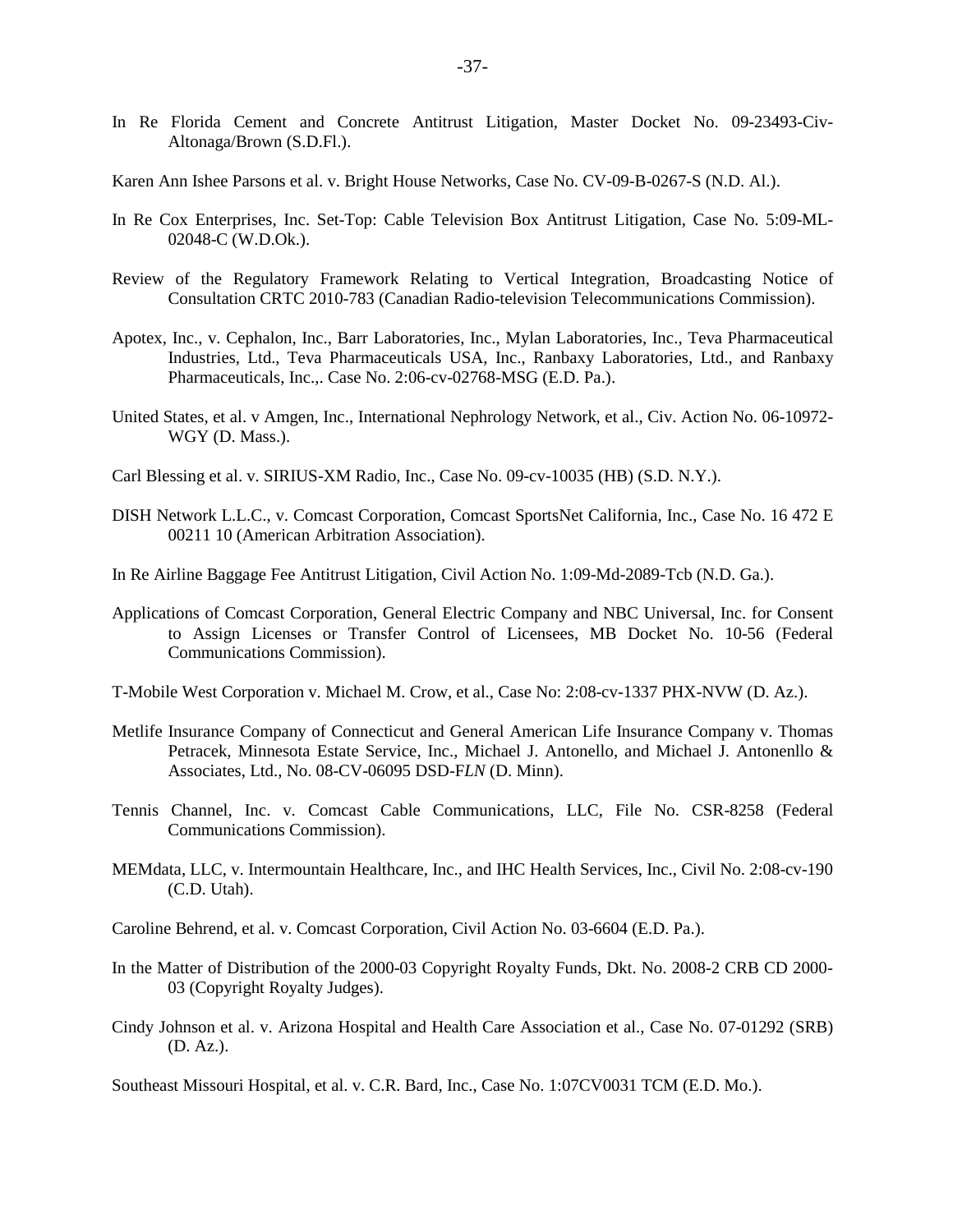- TCR Sports Broadcasting Holding, L.L.P. v. Comcast Corporation, File No. CSR-8001-P (Federal Communications Commission).
- Meijer, Inc. & Meijer Distribution, Inc., et al. v. Abbott Laboratories, Case No. C 07-5985 CW (N.D. Ca.).
- NFL Enterprises LLC. v. Comcast Cable Communications, LLC, File No. CSR-7876-P (Federal Communications Commission).
- Medical Mutual of Ohio Inc. v. GlaxoSmithKline PLC and SmithKline Beecham Corporation, Civil Action No. 05-396 (E.D. Pa.).
- TCR Sports Broadcasting Holding, L.L.P., D/B/A Mid-Atlantic Sports Network v. Time Warner Cable Inc., American Arbitration Association, Case No. 12 494 E 000326 07 (Federal Communications Commission).
- Coors Brewing Company v. Hipal Partners Ltd., Case No. 71 155 00358 07 (American Arbitration Association).
- Natchitoches Parish Hosp. Serv. Dist., et al. v. Tyco Int'l, Ltd. et al., Civil Action No. 05-12024 (D. Mass.).
- Ralph O. Stalsberg, et al. v. New York Life Insurance Company, New York Life Insurance and Annuity Corporation, Case No. 2:07-Cv-29-Bj (D. Utah).
- In Re Tricor Indirect Purchaser Antitrust Litigation, C.A. No. 05-360 (KAJ) (D. Del.).

#### **White Papers**

- The Consumer Benefits of Efficient Mobile Number Portability Administration (prepared for Neustar) (Mar. 8, 2013).
- Economic Analysis of the Implications of Implementing EPA's Tier 3 Rules (prepared for Emissions Control Technology Association), co-authored with George Schink (June 14, 2012).
- Are Google's Search Results Unfair or Deceptive Under Section 5 of the FTC Act? (prepared for Google), co- authored with Robert Litan (May 1, 2012).
- Bundles in the Pharmaceutical Industry: A Case Study of Pediatric Vaccines (prepared for Novartis), coauthored with Kevin Caves (July 13, 2011).
- Are U.S. Wireless Markets Effectively Competitive? A Critique of the FCC's 14th and 15th Annual Wireless Competition Reports (prepared for AT&T), co-authored with Gerald R. Faulhaber, Robert W. Hahn (July 11, 2011).
- Do Group Purchasing Organizations Achieve the Best Prices for Member Hospitals? An Empirical Analysis of Aftermarket Transactions (prepared for Medical Device Manufacturers Association), co-authored with Robert Litan (Oct. 6, 2010).
- The Economic Impact of Broadband Investment (prepared for Broadband for America), co-authored with Robert Crandall (Feb. 23, 2010).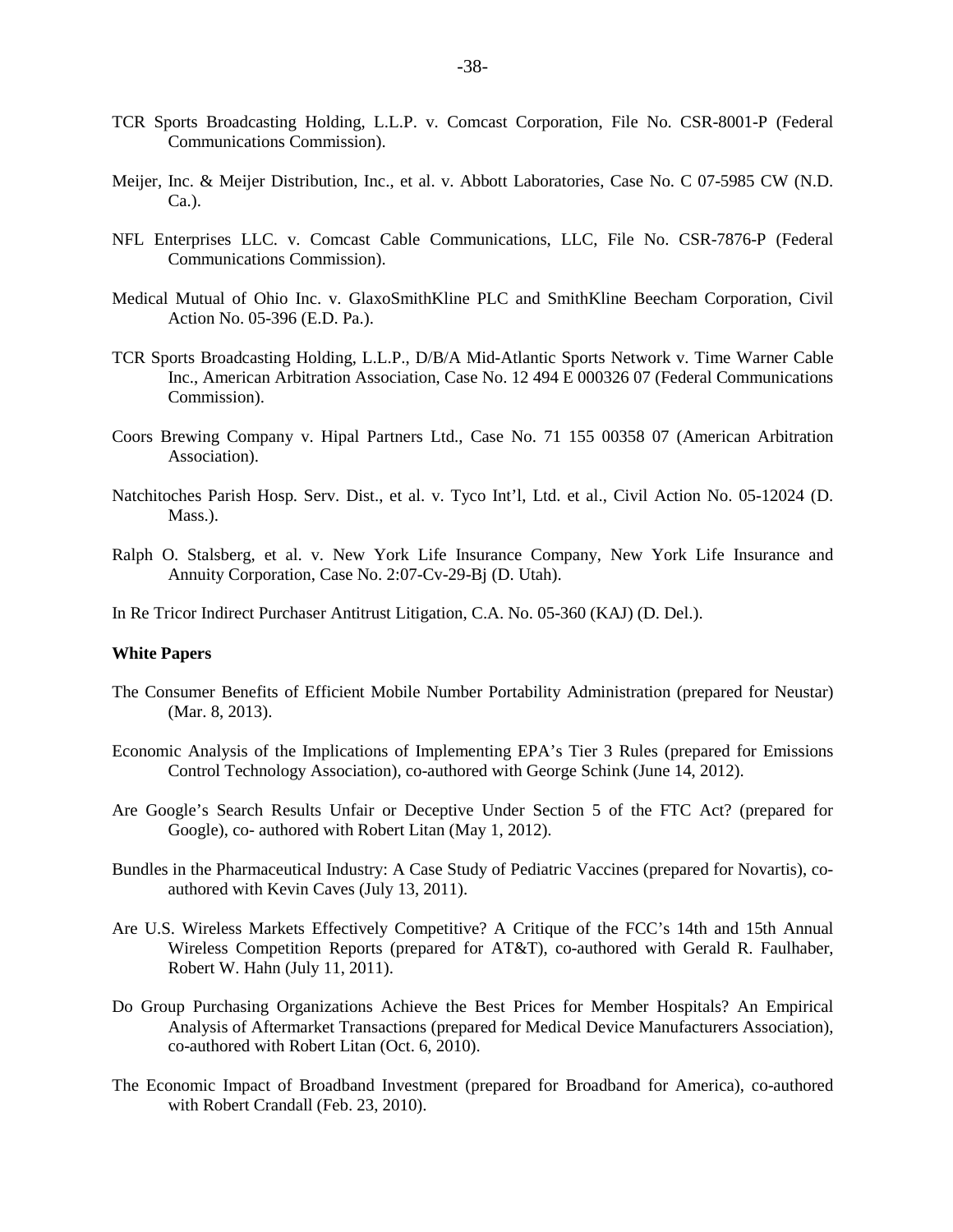- Why the iPhone Won't Last Forever and What the Government Should Do to Promote Its Successor (prepared for Mobile Future), co-authored with Robert Hahn (Sept. 21, 2009).
- The Economic Impact of Eliminating Preemption of State Consumer Protection Laws (prepared for the American Bankers' Association), co-authored with Joseph R. Mason (Aug. 21, 2009).
- Economic Effects of Tax Incentives for Broadband Infrastructure Deployment (prepared for the Fiber to the Home Council), co-authored with Jeffrey Eisenach and Jeffrey West (Dec. 23, 2008).
- The Effect of Brokered Deposits and Asset Growth on the Likelihood of Failure (prepared for Morgan Stanley, Citigroup, and UBS), co-authored with Joseph Mason and Jeffrey West (Dec. 17, 2008).
- Estimating the Benefits and Costs of M2Z's Proposal: Reply to Wilkie's *Spectrum Auctions Are Not a Panacea* (prepared for CTIA), co-authored with Robert W. Hahn, Allan T. Ingraham and J. Gregory Sidak (July 23, 2008).
- Irrational Expectations: Can a Regulator Credibly Commit to Removing an Unbundling Obligation? AEI-Brookings Related Publication No. 07-28, co-authored with Jeffrey Eisenach (Dec. 30, 2007)
- Is Greater Price Transparency Needed in The Medical Device Industry? (prepared for Advanced Medical Technology Association), co-authored with Robert W. Hahn (Nov. 30, 2007).
- Should the FCC Depart from More than a Decade of Market-Oriented Spectrum Policy? Reply to Skrzypacz and Wilson (prepared for CTIA), co-authored with Gerald Faulhaber and Robert W. Hahn (Jun. 18, 2007).
- Improving Public Safety Communications: An Analysis of Alternative Approaches (prepared for the Consumer Electronics Association and the High Tech DTV Coalition), co-authored with Peter Cramton, Thomas S. Dombrowsky, Jr., Jeffrey A. Eisenach, and Allan Ingraham (Feb. 6, 2007).
- The Budgetary Impact of Eliminating the GPOs' Safe Harbor Exemption from the Anti-Kickback Statute of the Social Security Act (prepared for the Medical Device Manufacturers Association) (Dec. 20, 2005).
- Reply to "The Life Settlements Market: An Actuarial Perspective on Consumer Economic Value" (prepared for Coventry First), co-authored with Eric Stallard (Nov. 15, 2005).
- The Competitive Effects of Telephone Entry into Video Markets (prepared for the Internet Innovation Alliance), co-authored with Robert W. Crandall and J. Gregory Sidak (Nov. 9, 2005).
- How Do Consumers and the Auto Industry Respond to Changes in Exhaust Emission and Fuel Economy Standards? A Critique of Burke, Abeles, and Chen (prepared for General Motors Corp.), co-authored with Robert W. Crandall and Allan T. Ingraham (Sept. 21, 2004).
- Inter-City Competition for Retail Trade in North Texas: Can a TIF Generate Incremental Tax Receipts for the City of Dallas? (prepared for Harvest Partners), co-authored with Thomas G. Thibodeau and Allan T. Ingraham (July 16, 2004).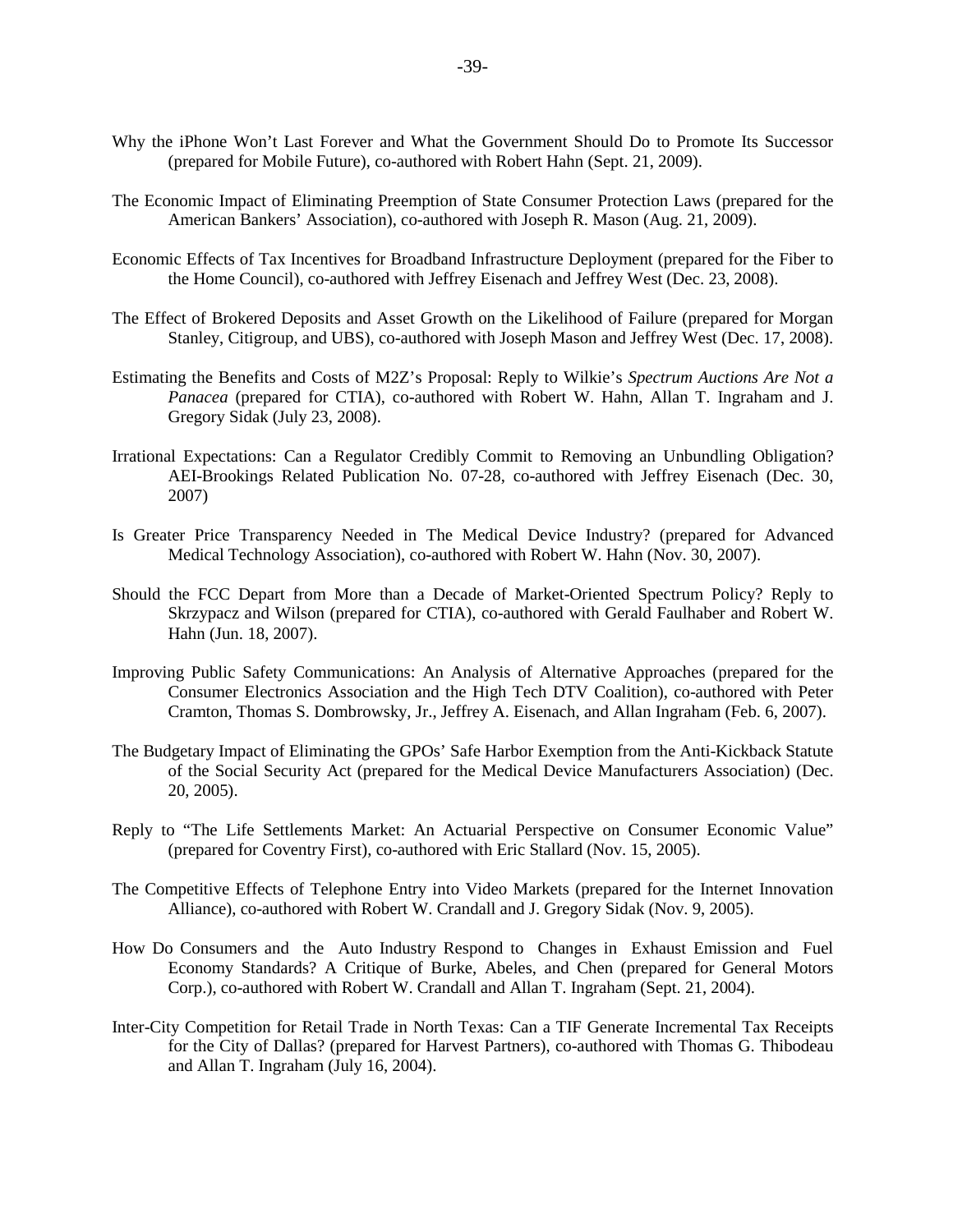- An Accurate Scorecard of the Telecommunications Act of 1996: Rejoinder to the Phoenix Center Study No. 7 (prepared for BellSouth), co-authored with Robert Crandall (Jan. 6, 2004).
- Competition in Broadband Provision and Implications for Regulatory Policy (prepared for the Alcatel, British Telecom, Deutsche Telekom, Ericsson, France Telecom, Siemens, Telefónica de España, and Telecom Italia), co- authored with Dan Maldoom, Richard Marsden, and Gregory Sidak (Oct. 15, 2003).
- The Effect of Ubiquitous Broadband Adoption on Investment, Jobs, and the U.S. Economy (prepared for Verizon), co-authored with Robert W. Crandall (Sept. 17, 2003).
- The Deleterious Effect of Extending the Unbundling Regime on Telecommunications Investment (prepared for BellSouth), co-authored with Robert W. Crandall (July 10, 2003).
- Letter Concerning Spectrum Auction 35 to the Honorable Michael K. Powell, Chairman, Federal Communications Commission, from Peter C. Cramton, Robert W. Crandall, Robert W. Hahn, Robert G. Harris, Jerry A. Hausman, Thomas W. Hazlett, Douglas G. Lichtman, Paul W. MacAvoy, Paul R. Milgrom, Richard Schmalensee, J. Gregory Sidak, Hal J. Singer, Vernon L. Smith, William Taylor, and David J. Teece (Aug. 16, 2002).

#### **Speaking Engagements**

- *New Principles for a Progressive Broadband Policy,* PROGRESSIVE POLICY INSTITUTE, Washington, D.C. Mar. 13, 2014.
- *The Open Internet: Where Do We Go From Here?* PROGRESSIVE POLICY INSTITUTE, Washington, D.C. Jan. 29, 2014.
- *Does Platform Competition Render Common Carriage Irrelevant in an IP world?* PROGRESSIVE POLICY INSTITUTE, Washington, D.C. Nov. 20, 2013.
- *The 41st Research Conference on Communication, Information and Internet Policy*, TELECOMMUNICATIONS POLICY RESEARCH CONFERENCE, George Mason University School of Law, Arlington, VA, September 27, 2013.
- *The Broadband Technology Explosion: Rethinking Communications Policy for a Mobile Broadband World*, Pepperdine School of Public Policy, Menlo Park, CA. June 20, 2013.
- *Net Neutrality: Government Overreach or the Key to Innovation?*, NORTHWESTERN JOURNAL OF TECHNOLOGY AND INTELLECTUAL PROPERTY EIGHTH ANNUAL SYMPOSIUM, Chicago, IL., Mar. 8, 2013.
- *Internet Everywhere: Broadband as a Catalyst for the Digital Economy*, The Brookings Institution, Washington, D.C., Nov. 27, 2012.
- *Can Broadband Power an Economic Recovery?*, Advanced Communications Law & Policy Institute at New York Law School, Washington, D.C., July 10, 2012.
- *Using Regression in Antitrust Cases*, UNIVERSITY OF PENNSYLVANIA LAW SCHOOL, Philadelphia, PA., April 12, 2012.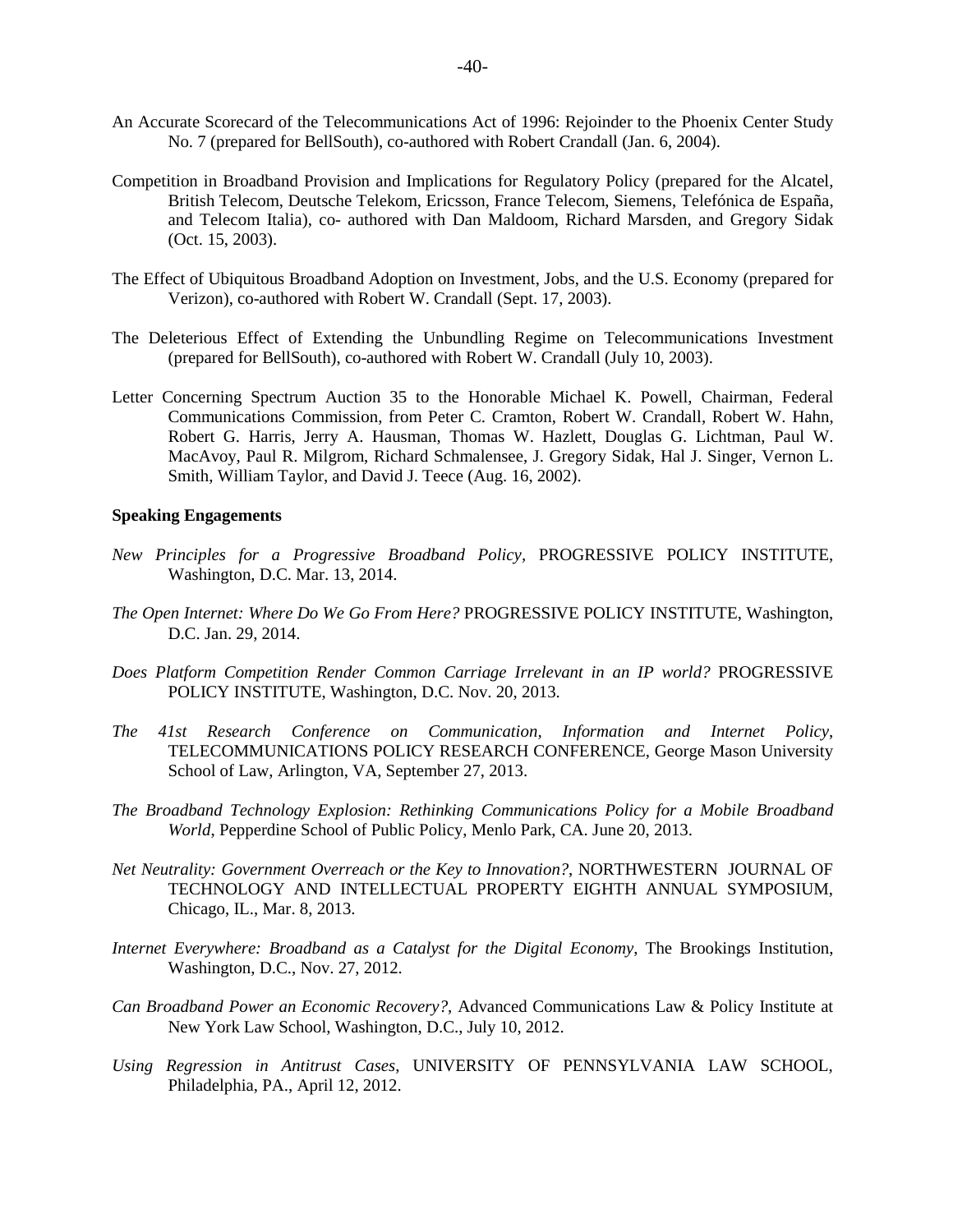- *Mergers: The Road to Duopoly or Path to Competitive Panacea?* NATIONAL ASSOCIATION OF REGULATORY UTILITY COMMISSIONERS, Los Angeles, CA., July 20, 2011.
- *State of the Mobile Net*, CONGRESSIONAL INTERNET CAUCUS, Washington, D.C., May 27, 2011.
- *Waves of Innovation: Spectrum Allocation in the Age of the Mobile Internet*, INFORMATION TECHNOLOGY & INNOVATION FOUNDATION, Washington D.C., May 17, 2011.
- *With or Without Merit, Class Certification Requires Commonality*, ABA SECTION OF ANTITRUST LAW 59TH ANNUAL SPRING MEETING, Washington, D.C., Mar. 30, 2011.
- *4th Annual Future of Private Antitrust Enforcement Conference*, AMERICAN ANTITRUST INSTITUTE, Washington, D.C., Dec. 7, 2010.
- *Jobs and Technology*, NEW DEMOCRATIC LEADERSHIP COUNCIL, Washington, D.C., Sept. 22, 2010.
- *Regulation and Broadband*, ADVANCED COMMUNICATIONS LAW & POLICY INSTITUTE, NEW YORK LAW SCHOOL, New York, N.Y., July 14, 2010.
- *13th Annual Symposium on Antitrust*, GEORGE MASON LAW REVIEW, Washington, D.C., Feb. 4, 2010.
- *Broadband Infrastructure and Net Neutrality*, ADVISORY COMMITTEE TO THE CONGRESSIONAL INTERNET CAUCUS' STATE OF THE NET, Washington, D.C., Jan. 22, 2010.
- *The Consequences of Net Neutrality Regulations*, AMERICAN CONSUMER INSTITUTE CENTER FOR CITIZEN RESEARCH, Washington, D.C., Nov. 19, 2009.
- *Wireless Innovation Luncheon*, MOBILE FUTURE, Washington, D.C., Nov. 3, 2009.
- *Second Life Settlements & Longevity Summit*, INSURANCE-LINKED SECURITIES & LIFE SETTLEMENTS, New York, N.Y., Sept. 30, 2009.
- *Perspectives on Investment and a National Broadband Plan*, AMERICAN CONSUMER INSTITUTE, Washington, D.C., Sept. 4, 2009.
- *Markets and Regulation: How Do We Best Serve Customers?*, Wireless U. Communications Policy Seminar, UNIVERSITY OF FLORIDA PUBLIC UTILITY RESEARCH CENTER, Tampa, FL., Nov. 13, 2008.
- *The Price Of Medical Technology: Are We Getting What We Pay For?* HEALTH AFFAIRS BRIEFING, Washington, D.C., Nov. 10, 2008.
- *Standard Setting and Patent Pools*, LAW SEMINARS INTERNATIONAL, Arlington, VA., Oct. 3, 2008.
- *The Changing Structure of the Telecommunications Industry and the New Role of Regulation*, INTERNATIONAL TELECOMMUNICATIONS SOCIETY BIENNIAL CONFERENCE, Montreal, Canada, June 26, 2008.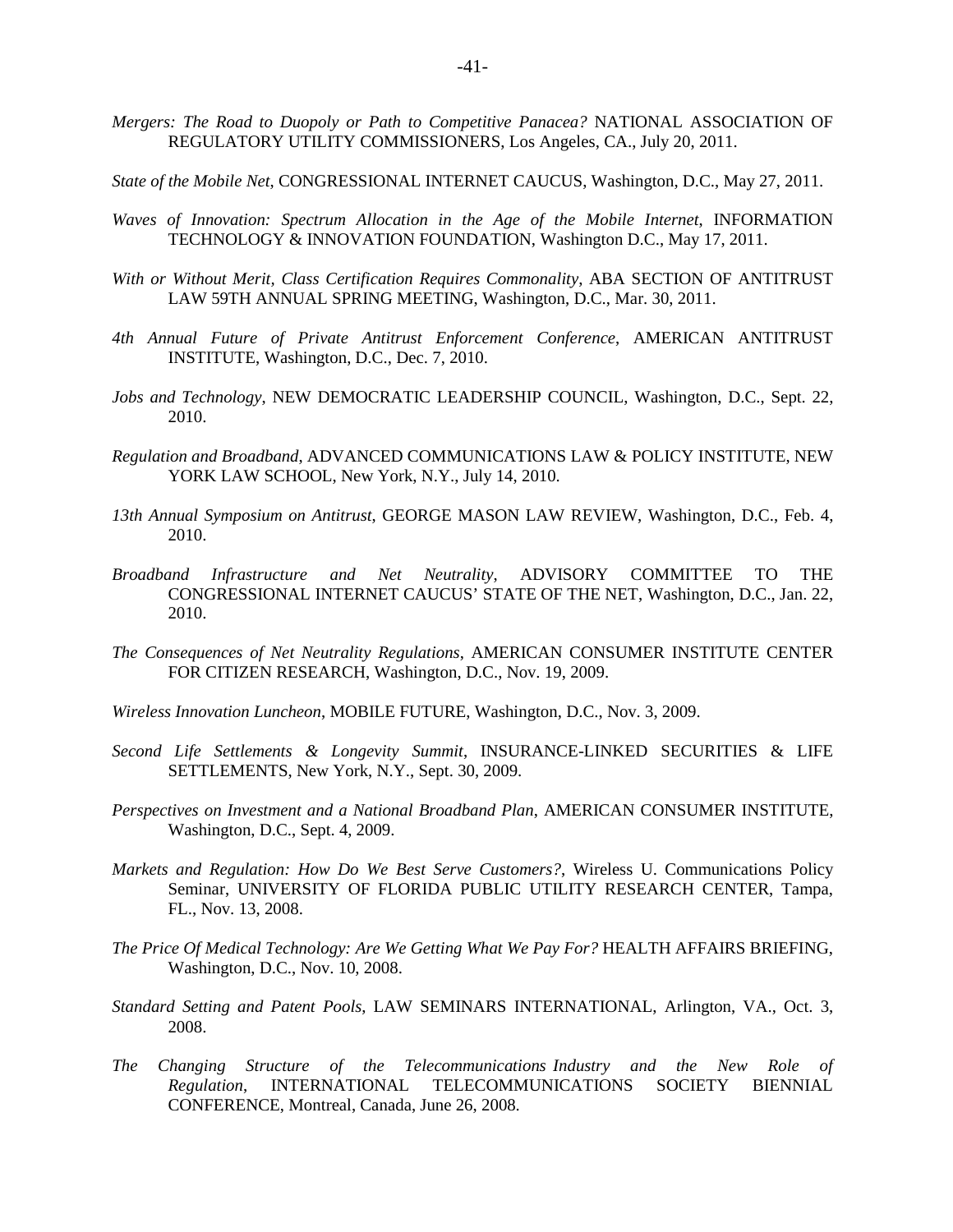- *The Debate Over Network Management: An Economic Perspective*, AMERICAN ENTERPRISE INSTITUTE CENTER FOR REGULATORY AND MARKET STUDIES, Washington, D.C., Apr. 2, 2008.
- *Merger Policy in High-Tech Industries*, GEORGE MASON UNIVERSITY SCHOOL OF LAW, Washington, D.C., Feb. 1, 2008.
- *Telecommunications Symposium*, U.S. DEPARTMENT OF JUSTICE ANTITRUST DIVISION, Washington, D.C., Nov. 29, 2007.
- *Wireless Practice Luncheon*, FEDERAL COMMUNICATIONS BAR ASSOCIATION, Washington, D.C., Nov. 29, 2007.
- *Association for Computing Machinery's Net Neutrality Symposium*, GEORGE WASHINGTON UNIVERSITY, Washington, D.C., Nov. 12, 2007.
- *Regulators' AdvanceComm Summit*, NEW YORK LAW SCHOOL, New York, N.Y., Oct. 14, 2007.
- *Annual Conference*, CAPACITY USA 2007, New York, N.Y., Jun. 26, 2007.
- *William Pitt Debating Union*, UNIVERSITY OF PITTSBURGH, SCHOOL OF ARTS & SCIENCES, Pittsburgh, PA., Feb. 23, 2007.
- *Annual Conference*, WIRELESS COMMUNICATIONS ASSOCIATION INTERNATIONAL, Washington, D.C., June 27, 2006.
- *Annual Conference*, MEDICAL DEVICE MANUFACTURERS ASSOCIATION, Washington, D.C., June 14, 2006.
- *Annual Conference*, ASSOCIATION FOR ADVANCED LIFE UNDERWRITING, Washington, D.C., May 1, 2006.
- *Entrepreneur Lecture Series*, LAFAYETTE COLLEGE, Easton, PA., Nov. 14, 2005.

#### **Editorials and Magazine Articles**

- *Life After Comcast: The Economist's Obligation to Decompose Damages Across Theories of Harm,*  ANTITRUST (Spring 2014) (co-authored with Kevin Caves).
- *The FCC's Incentive Auction: Getting Spectrum Right,* PROGRESSIVE POLICY INSTITUTE PAPER (Nov. 2013).
- *Clash of the Titans: How the Largest Commercial Websites Got That Way*, MILKEN INSTITUTE REVIEW (Second Quarter 2013), co-authored with Robert Hahn.
- *Lessons from Kahneman's Thinking Fast and Slow: Does Behavioral Economics Have a Role in Antitrust Analysis?*, The ANTITRUST SOURCE (August 2012), co-authored with Andrew Card.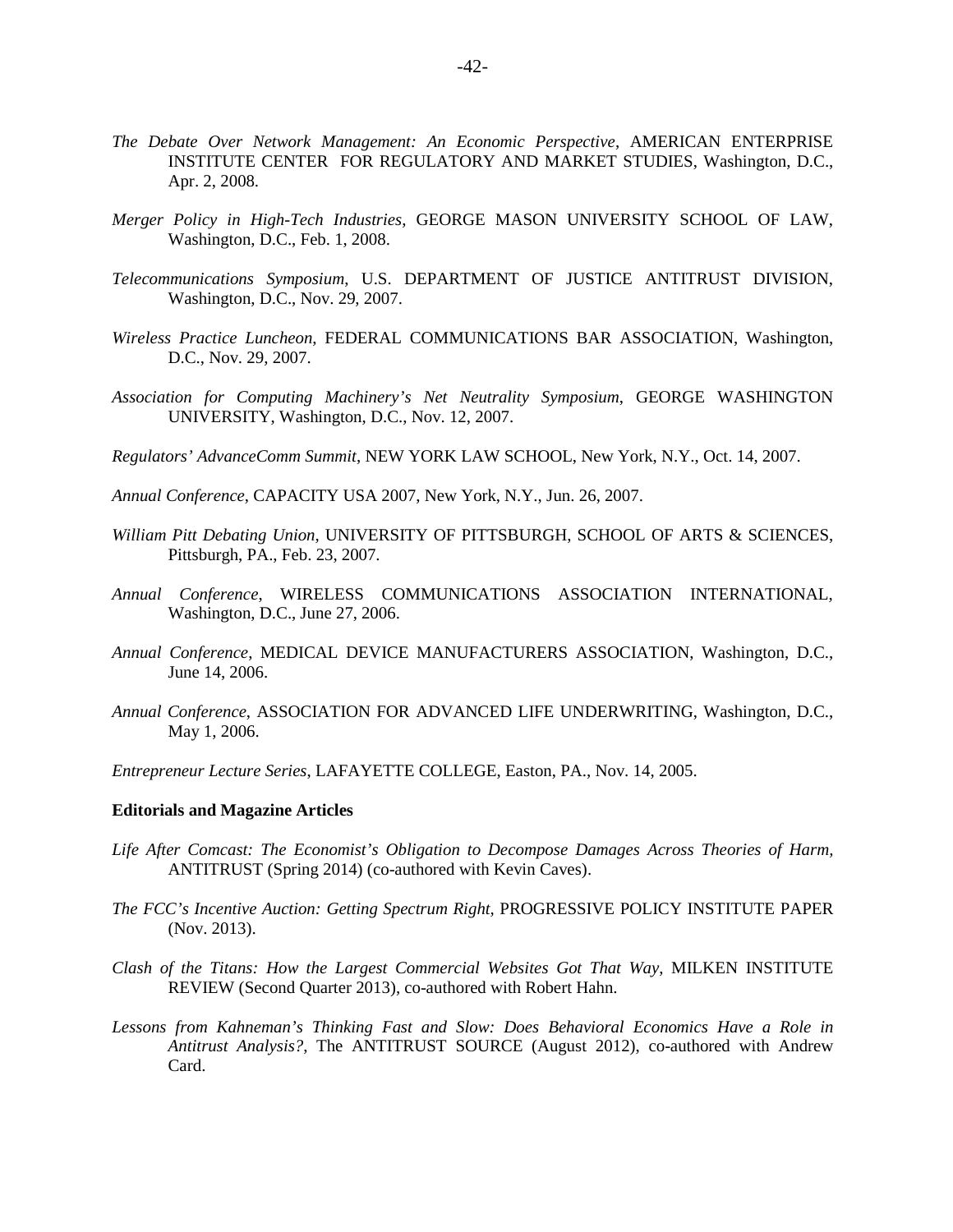- *Wireless Competition: An Update*, GEORGETOWN CENTER FOR BUSINESS AND PUBLIC POLICY ECONOMIC POLICY VIGNETTES (May 3, 2012), co-authored with Robert Hahn.
- *Book Review of Tim Wu's The Master Switch*, MILKEN INSTITUTE REVIEW (January 2012).
- *Economic Evidence of Common Impact for Class Certification in Antitrust Cases: A Two-Step Analysis*, ANTITRUST (Summer 2011).
- *The AT&T/T-Mobile Deal: Should We Fear Wireless Consolidation?* FORBES, June 3, 2011.
- *In FCC's Report on Wireless Competition, an Agenda?, HARVARD BUSINESS REVIEW*, Apr. 15, 2011, co-authored with Gerald Faulhaber.
- *Will the Proposed Banking Settlement Have Unintended Consequences?* HARVARD BUSINESS REVIEW, Mar. 29, 2010, co- authored with Joseph R. Mason.
- *Should Regulators Block AT&T's Acquisition of T-Mobile?*, HARVARD BUSINESS REVIEW, Mar. 22, 2010.
- *The Black Hole in America's Retirement Savings*, FORBES, Dec. 21, 2010, co-authored with Robert Litan.
- *Broken Compensation Structures and Health Care Costs*, HARVARD BUSINESS REVIEW, Oct. 6, 2010, co-authored with Robert Litan.
- *Net Neutrality Is Bad Broadband Regulation*, THE ECONOMISTS' VOICE, Sept. 2010, co-authored with Robert Litan.
- *Why Net Neutrality Is Bad for Business*, HARVARD BUSINESS REVIEW, Aug. 13, 2010, co-authored with Robert Litan.
- *Why the iPhone Won't Last Forever and What the Government Should (or Shouldn't) Do to Promote Its Successor*, MILKEN INSTITUTE REVIEW (First Quarter 2010), co-authored with Robert W. Hahn.
- *Streamlining Consumer Financial Protection*, THE HILL, Oct. 13, 2009, co-authored with Joseph R. Mason.
- *Foxes in the Henhouse: FCC Regulation through Merger Review*, MILKEN INSTITUTE REVIEW (First Quarter 2008), co- authored with J. Gregory Sidak.
- *Don't Drink the CAFE Kool-Aid*, WALL STREET JOURNAL, Sept. 6, 2007, at A17, co-authored with Robert W. Crandall.
- *The Knee-Jerk Reaction: Misunderstanding the XM/Sirius Merger*, WASHINGTON TIMES, Aug. 24, 2007, at A19, co- authored with J. Gregory Sidak.
- *Net Neutrality: A Radical Form of Non-Discrimination*, REGULATION, Summer 2007.
- *Telecom Time Warp*, WALL STREET JOURNAL, July 11, 2007, at A15, co-authored with Robert W. Crandall.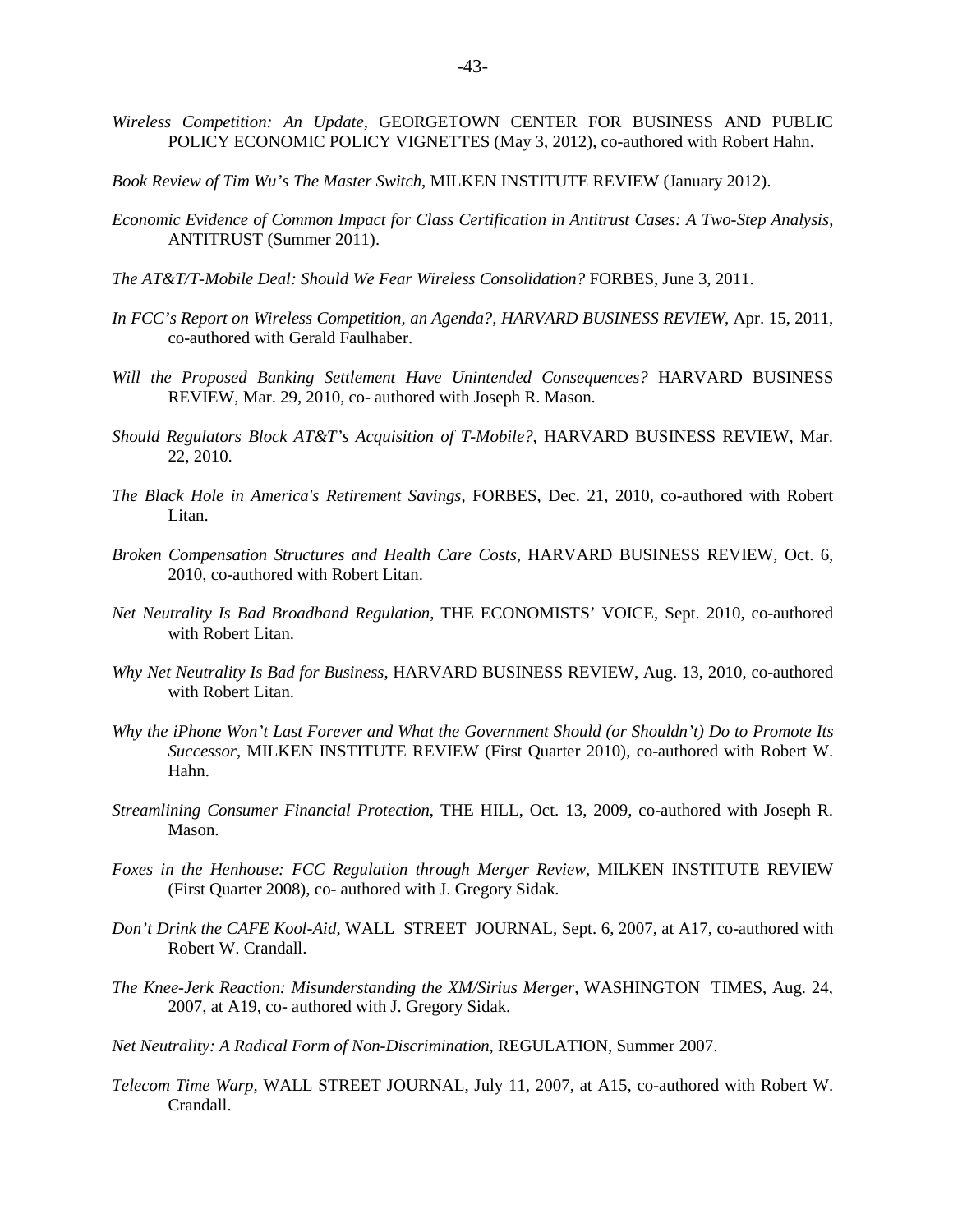*Earmarked Airwaves*, WASHINGTON POST, June 27, 2007, at A19, co-authored with Robert W. Hahn.

*Not Neutrality*, NATIONAL POST, Mar. 29, 2007, at FP19.

*Should ATM Fees Be Regulated?*, NATIONAL POST, Mar. 8, 2007, at FP17, co-authored with Robert W. Crandall.

*Life Support for ISPs*, REGULATION, Fall 2005, co-authored with Robert W. Crandall.

*No Two-Tier Telecommunications*, NATIONAL POST, Mar. 7, 2003, at FP15, co-authored with Robert W. Crandall.

### **Memberships**

American Economic Association

American Bar Association Section of Antitrust Law

#### **Reviewer**

Journal of Risk and Insurance

Journal of Competition Law and Economics

Journal of Risk Management and Insurance Review

Journal of Regulatory Economics Managerial and Decision Economics Telecommunications Policy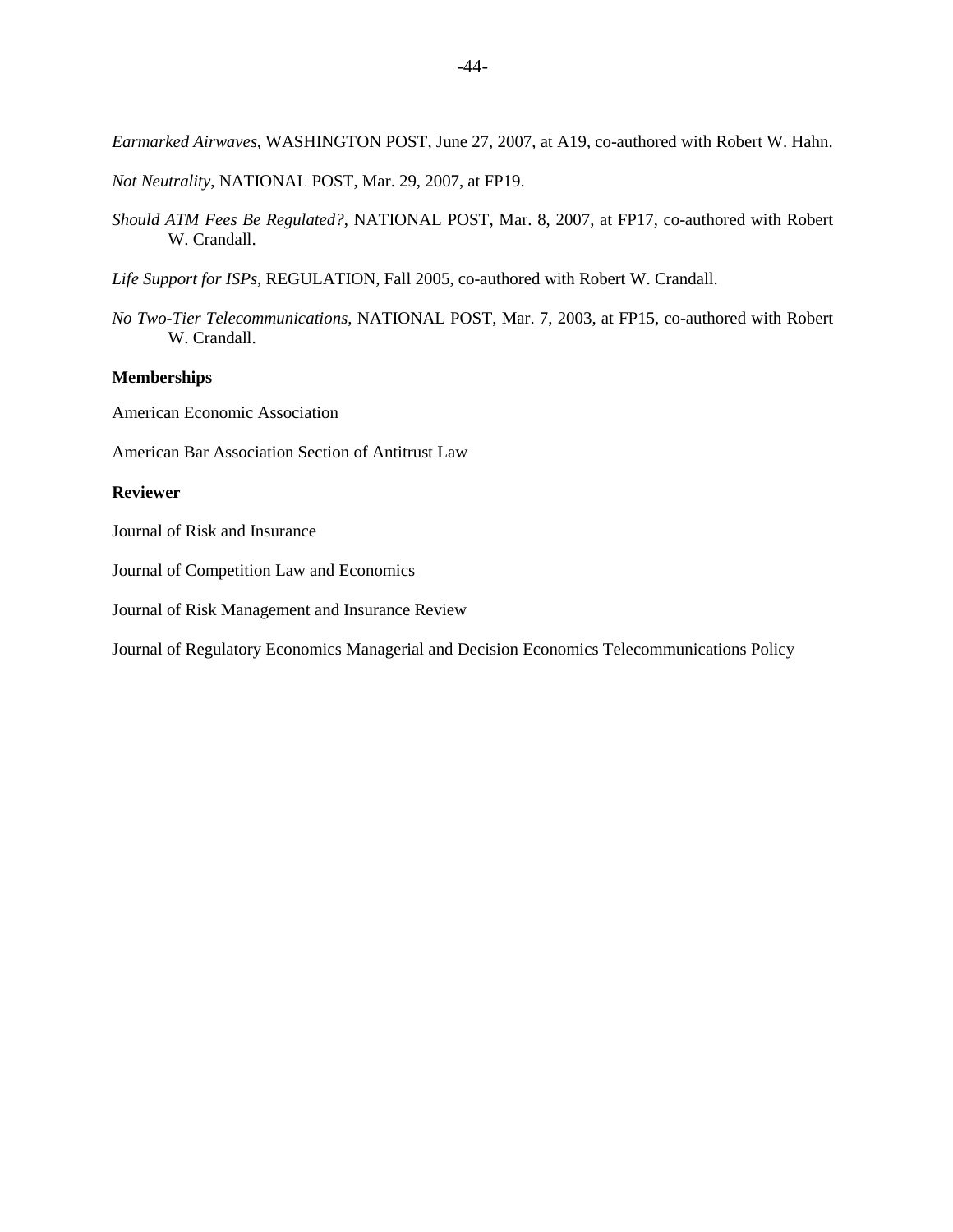# **APPENDIX 3: ADDITIONAL REGRESSION RESULTS**

<span id="page-44-0"></span>In this Appendix, we report the results of panel regressions that include both concentration and duopoly or JSA status. As seen below, neither the Duopoly Indictor nor the JSA Indicator nor the HHI have a statistically significant effect on local advertising prices.

| <b>Variables</b>            | Dep. Var. = $ln(CPM)$ | Dep. Var. = $ln(CPP)$ |
|-----------------------------|-----------------------|-----------------------|
|                             |                       |                       |
| Duopoly Indicator           | $-0.0233$             | $-0.0209$             |
|                             | $(-0.84)$             | $(-0.75)$             |
| ln(HHI)                     | 0.0824                | 0.0458                |
|                             | (0.89)                | (0.48)                |
| $ln($ Income per Capita $)$ | $0.2945***$           | $0.2742***$           |
|                             | (4.76)                | (4.46)                |
| ln(Population)              | $-0.3156$             | 0.3129                |
|                             | $(-1.29)$             | (1.43)                |
| ln(Pct. Hispanic)           | 0.0391                | $-0.0001$             |
|                             | (0.39)                | $(-0.00)$             |
| ln(Pct. Black)              | 0.0059                | $-0.0210$             |
|                             | (0.24)                | $(-0.90)$             |
| $ln(Pct. 18-44)$            | 0.2397                | $0.7267*$             |
|                             | (0.53)                | (1.67)                |
| <b>Linear Time Trend</b>    | $0.0114*$             | $0.0111*$             |
|                             | (1.78)                | (1.77)                |
| Constant                    | 4.5766**              | 2.1975                |
|                             | (2.09)                | (1.09)                |
|                             |                       |                       |
| <b>Observations</b>         | 2,099                 | 2,099                 |
| R-squared                   | 0.900                 | 0.972                 |

| Variables                                                             | Dep. Var. $= ln(CPM)$ | <b>Dep.</b> Var. = $ln(CPP)$ |  |
|-----------------------------------------------------------------------|-----------------------|------------------------------|--|
| Table A1: Duopoly and HHI Panel Regressions With Market Fixed Effects |                       |                              |  |

Robust t-statistics in parentheses. \*\*\*  $p<0.01$ , \*\*  $p<0.05$ , \*  $p<0.10$ . Market fixed effects for 210 DMAs not shown.